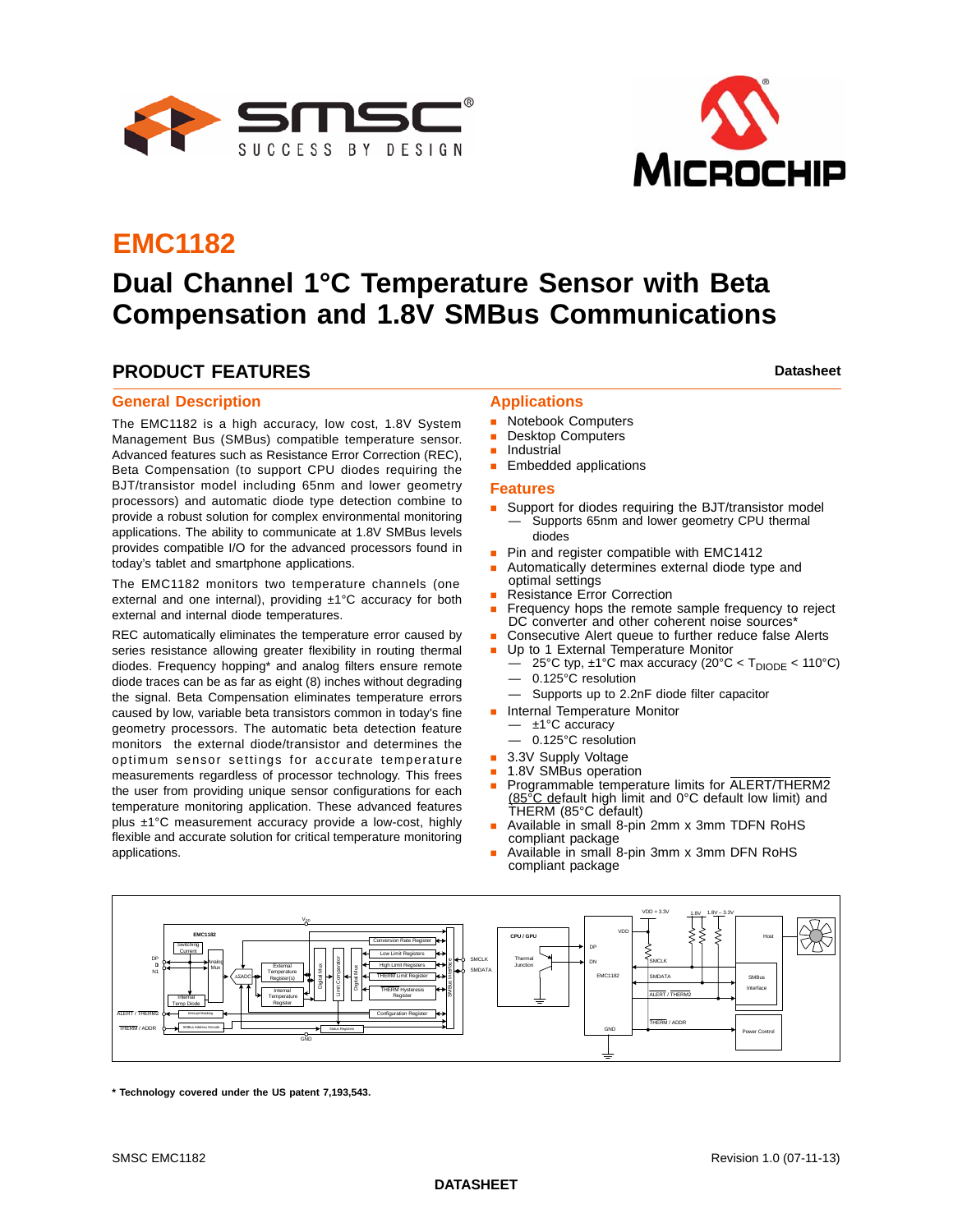| <b>Ordering Information:</b> |                                          |                                                                              |                                 |  |  |  |  |  |
|------------------------------|------------------------------------------|------------------------------------------------------------------------------|---------------------------------|--|--|--|--|--|
| <b>ORDERING NUMBER</b>       | <b>PACKAGE</b>                           | <b>FEATURES</b>                                                              | <b>SMBUS</b><br><b>ADDRESS</b>  |  |  |  |  |  |
| <b>EMC1182-A-AC3-TR</b>      | 8-pin TDFN 2mm x 3mm<br>(RoHS compliant) | Two temperature sensors, ALERT/THERM2<br>and THERM pins, fixed SMBus address | Selectable via<br>THERM pull-up |  |  |  |  |  |
| <b>EMC1182-1-AIA-TR</b>      | 8-pin DFN 3mm x 3mm<br>(RoHS compliant)  | Two temperature sensors, ALERT/THERM2<br>and THERM pins, fixed SMBus address | 1001 100(r/w)                   |  |  |  |  |  |
| EMC1182-1-AC3-TR             | 8-pin TDFN 2mm x 3mm<br>(RoHS compliant) | Two temperature sensors, ALERT/THERM2<br>and THERM pins, fixed SMBus address | 1001 100(r/w)                   |  |  |  |  |  |
| EMC1182-2-AIA-TR             | 8-pin DFN 3mm x 3mm<br>(RoHS compliant)  | Two temperature sensors, ALERT/THERM2<br>and THERM pins, fixed SMBus address | 1001 $101(r/w)$                 |  |  |  |  |  |
| EMC1182-2-AC3-TR             | 8-pin TDFN 2mm x 3mm<br>(RoHS compliant) | Two temperature sensors, ALERT/THERM2<br>and THERM pins, fixed SMBus address | 1001 $101(r/w)$                 |  |  |  |  |  |

**This product meets the halogen maximum concentration values per IEC61249-2-21**

**For RoHS compliance and environmental information, please visit [www.smsc.com/rohs](http://www.smsc.com/index.php?tid=219
)**

*Please contact your SMSC sales representative for additional documentation related to this product such as application notes, anomaly sheets, and design guidelines.*

Copyright © 2013 SMSC or its subsidiaries. All rights reserved.

Circuit diagrams and other information relating to SMSC products are included as a means of illustrating typical applications. Consequently, complete information sufficient for<br>construction purposes is not necessarily give reserves the right to make changes to specifications and product descriptions at any time without notice. Contact your local SMSC sales office to obtain the latest specifications before placing your product order. The provision of this information does not convey to the purchaser of the described semiconductor devices any licenses under any patent rights or other intellectual property rights of SMSC or others. All sales are expressly conditional on your agreement to the terms and conditions of the most recently dated version of SMSC's standard Terms of Sale Agreement dated before the date of your order (the "Terms of Sale Agreement"). The product may contain design defects or errors known as anomalies which may cause the product's functions to deviate from published specifications. Anomaly sheets are available upon request. SMSC products are not<br>designed, intended, authorized or warranted for use in a damage. Any and all such uses without prior written approval of an Officer of SMSC and further testing and/or modification will be fully at the risk of the customer. Copies of<br>this document or other SMSC literature, as we

rochip name and logo, and the Microchip logo are registered trademarks of Microchip Technology Incorporated in the U.S.A. and other countrie

**SMSC DISCLAIMS AND EXCLUDES ANY AND ALL WARRANTIES, INCLUDING WITHOUT LIMITATION ANY AND ALL IMPLIED WARRANTIES OF MERCHANTABILITY, FITNESS FOR A PARTICULAR PURPOSE, TITLE, AND AGAINST INFRINGEMENT AND THE LIKE, AND ANY AND ALL WARRANTIES ARISING FROM ANY COURSE OF DEALING OR USAGE OF TRADE. IN NO EVENT SHALL SMSC BE LIABLE FOR ANY DIRECT, INCIDENTAL, INDIRECT, SPECIAL, PUNITIVE, OR CONSEQUENTIAL DAMAGES; OR FOR LOST DATA, PROFITS, SAVINGS OR REVENUES OF ANY KIND; REGARDLESS OF THE FORM OF ACTION, WHETHER BASED ON CONTRACT; TORT; NEGLIGENCE OF SMSC OR OTHERS; STRICT LIABILITY; BREACH OF WARRANTY; OR OTHERWISE; WHETHER OR NOT ANY REMEDY OF BUYER IS HELD TO HAVE FAILED OF ITS ESSENTIAL PURPOSE, AND WHETHER OR NOT SMSC HAS BEEN ADVISED OF THE POSSIBILITY OF SUCH DAMAGES.**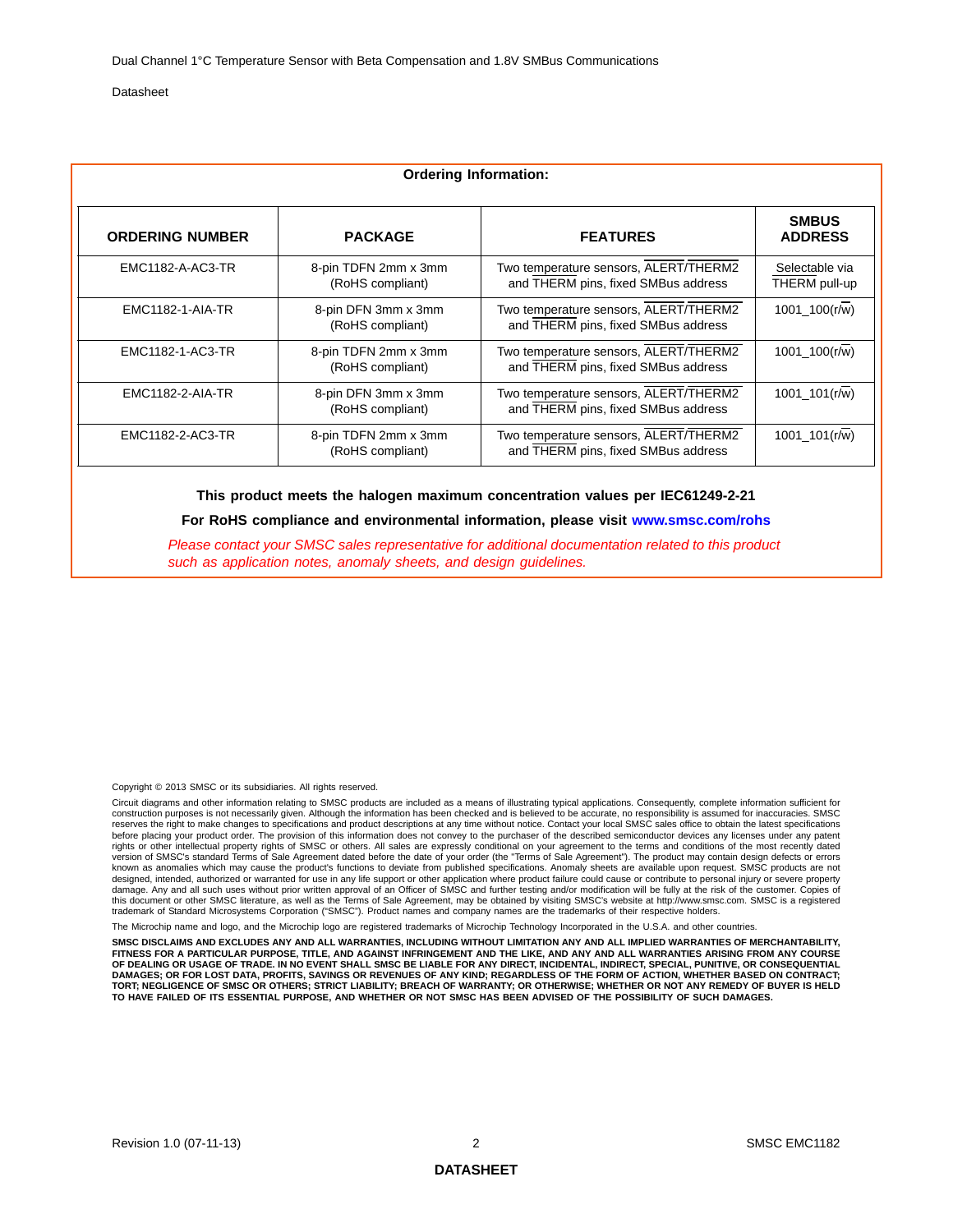# **[Table of Contents](#page-6-0)**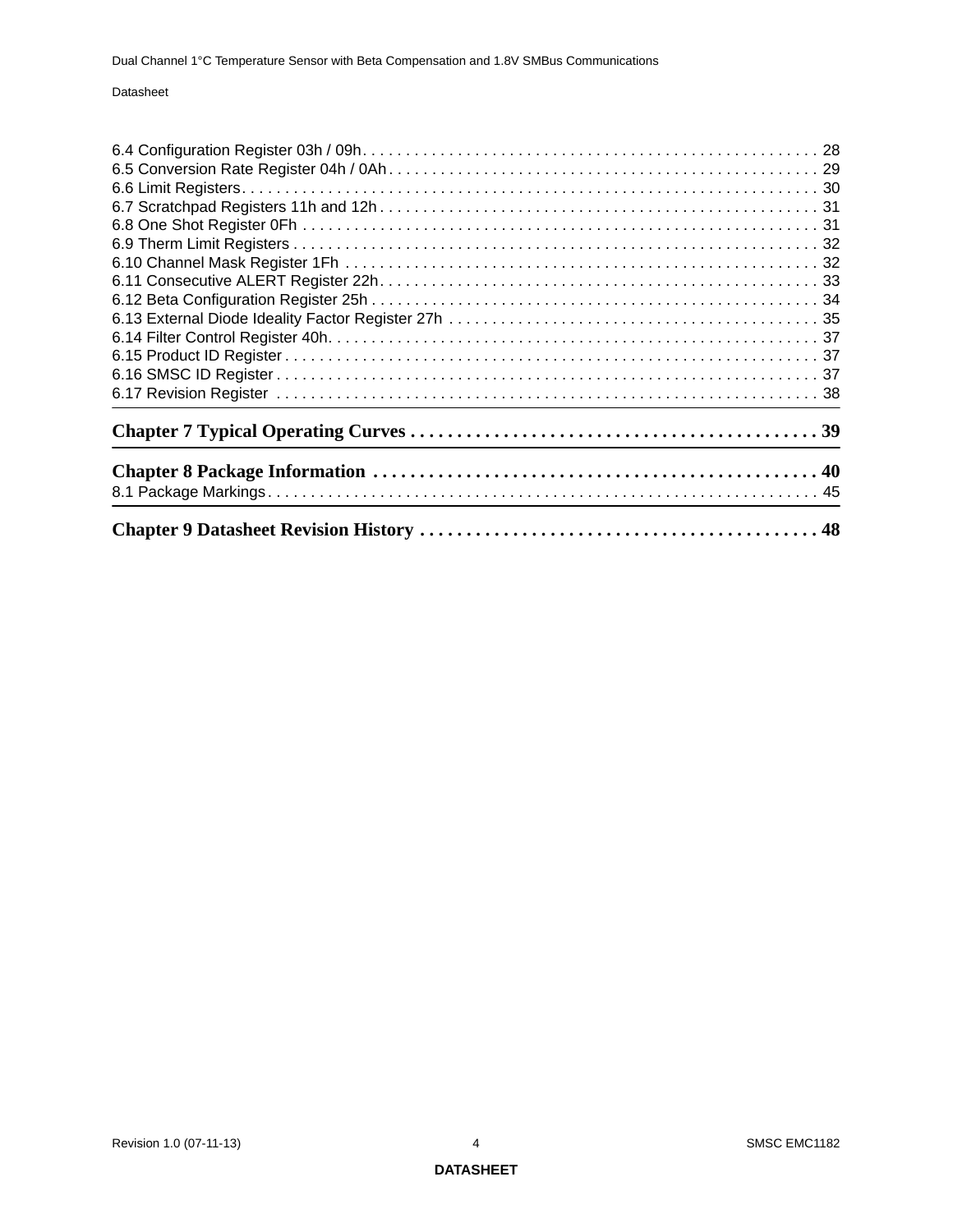# **List of Figures**

| Figure 1.1 |                                                            |
|------------|------------------------------------------------------------|
| Figure 2.1 | EMC1182 Pin Diagram, TDFN-8 2mm x 3mm / DFN-8 3mm x 3mm  8 |
| Figure 4.1 |                                                            |
| Figure 4.4 |                                                            |
| Figure 5.1 |                                                            |
| Figure 5.2 |                                                            |
| Figure 5.3 |                                                            |
| Figure 5.4 |                                                            |
| Figure 5.5 |                                                            |
| Figure 8.1 |                                                            |
| Figure 8.3 |                                                            |
| Figure 8.2 |                                                            |
| Figure 8.4 |                                                            |
| Figure 8.5 |                                                            |
| Figure 8.6 |                                                            |
| Figure 8.7 |                                                            |
| Figure 8.8 |                                                            |
| Figure 8.9 |                                                            |
|            |                                                            |
|            |                                                            |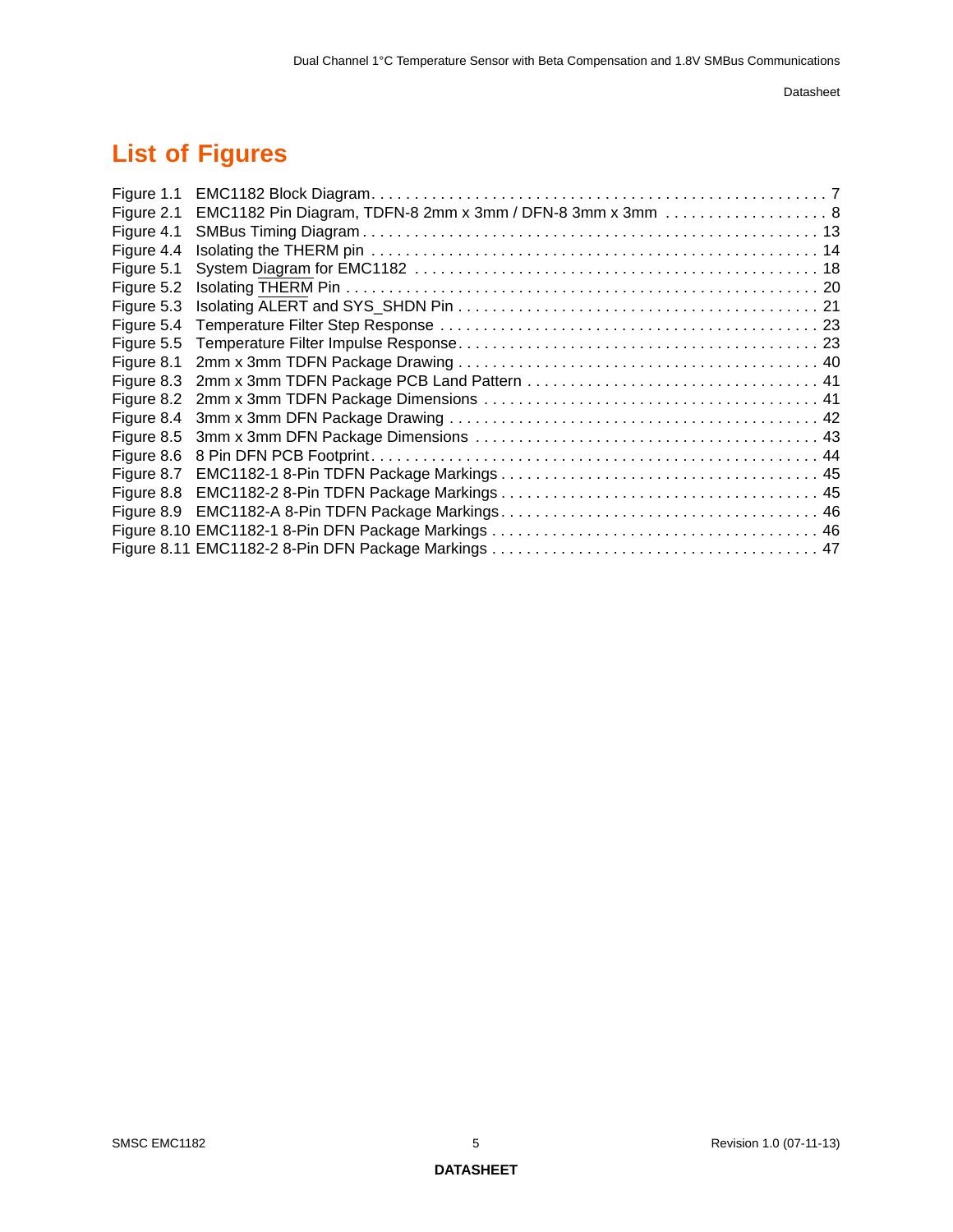# **List of Tables**

| Table 2.2 |                                                                          |  |
|-----------|--------------------------------------------------------------------------|--|
| Table 3.1 |                                                                          |  |
| Table 3.2 |                                                                          |  |
| Table 3.3 |                                                                          |  |
| Table 4.1 |                                                                          |  |
| Table 4.1 |                                                                          |  |
| Table 4.2 |                                                                          |  |
| Table 4.3 |                                                                          |  |
| Table 4.4 |                                                                          |  |
| Table 4.5 |                                                                          |  |
| Table 4.6 |                                                                          |  |
| Table 5.1 |                                                                          |  |
| Table 5.2 |                                                                          |  |
| Table 6.1 |                                                                          |  |
| Table 6.2 |                                                                          |  |
| Table 6.3 |                                                                          |  |
| Table 6.4 |                                                                          |  |
| Table 6.5 |                                                                          |  |
| Table 6.6 |                                                                          |  |
| Table 6.7 |                                                                          |  |
| Table 6.8 |                                                                          |  |
| Table 6.9 |                                                                          |  |
|           |                                                                          |  |
|           |                                                                          |  |
|           |                                                                          |  |
|           |                                                                          |  |
|           |                                                                          |  |
|           |                                                                          |  |
|           | Table 6.16 Substrate Diode Ideality Factor Look-Up Table (BJT Model)  36 |  |
|           |                                                                          |  |
|           |                                                                          |  |
|           |                                                                          |  |
|           |                                                                          |  |
|           |                                                                          |  |
|           |                                                                          |  |
|           |                                                                          |  |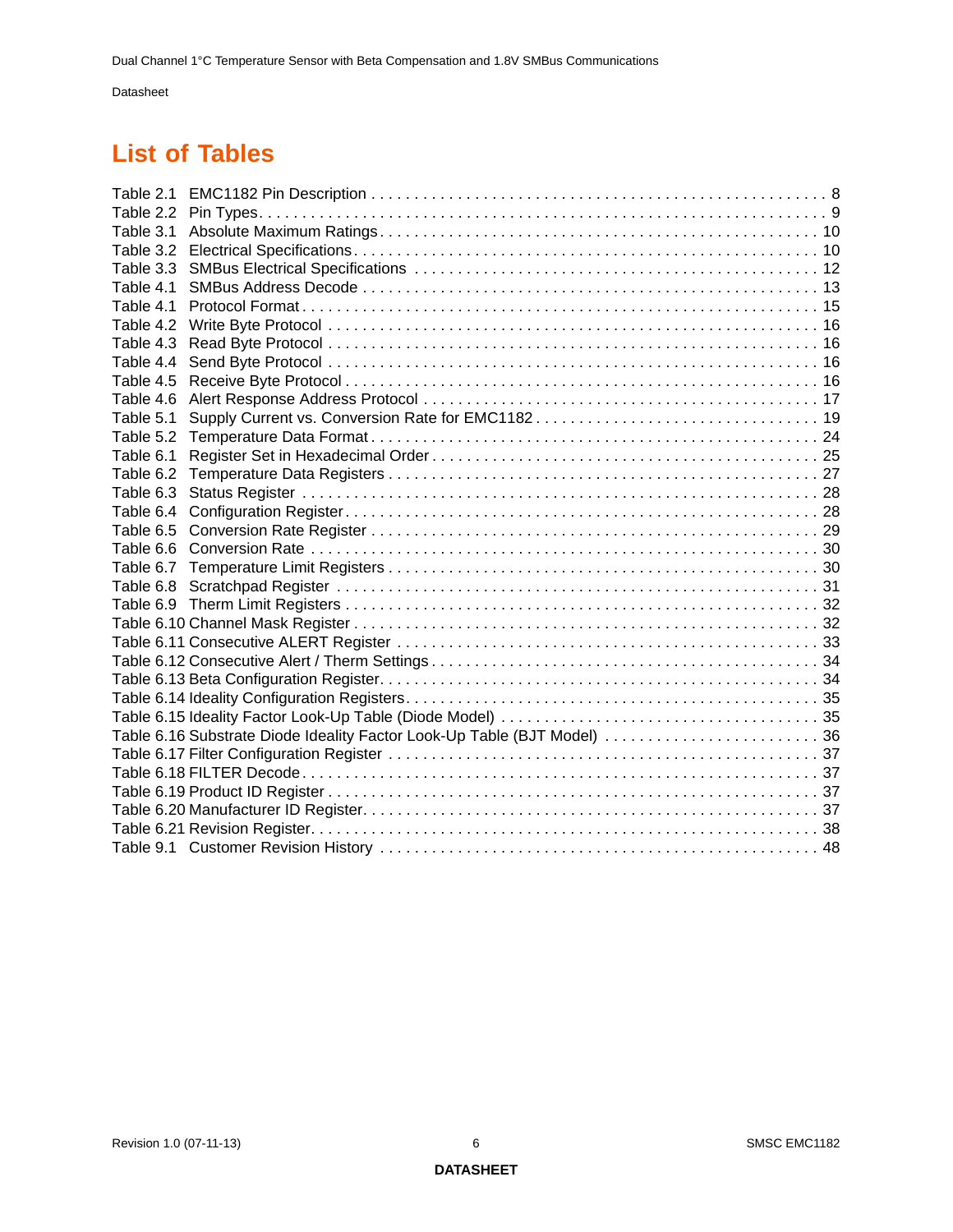# <span id="page-6-0"></span>**Chapter 1 Block Diagram**



<span id="page-6-1"></span>**Figure 1.1 EMC1182 Block Diagram**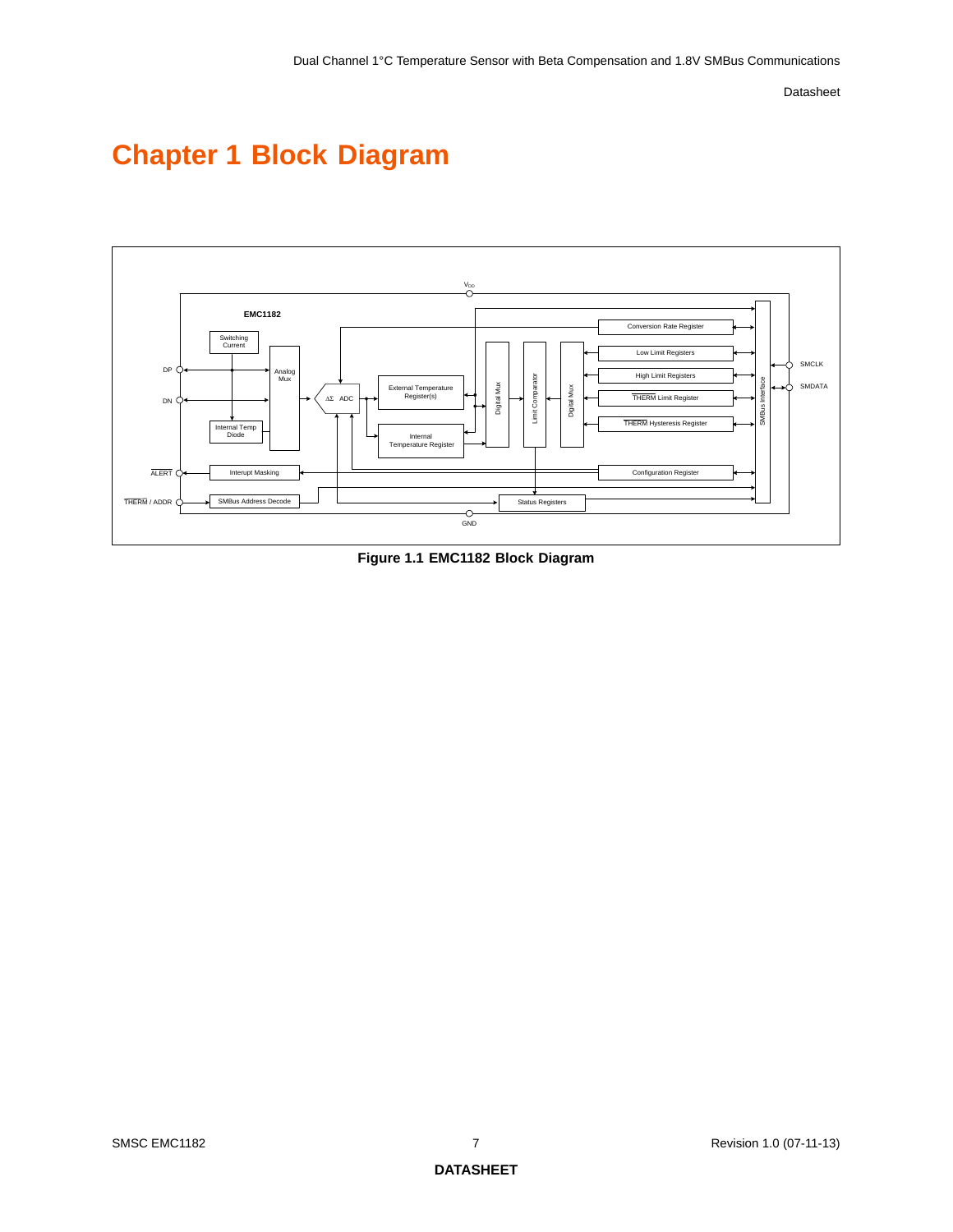# <span id="page-7-0"></span>**Chapter 2 Pin Description**



**Figure 2.1 EMC1182 Pin Diagram, TDFN-8 2mm x 3mm / DFN-8 3mm x 3mm**

<span id="page-7-2"></span><span id="page-7-1"></span>

| <b>PIN NUMBER</b> | <b>NAME</b>    | <b>FUNCTION</b>                                                                | <b>TYPE</b> |
|-------------------|----------------|--------------------------------------------------------------------------------|-------------|
| 1                 | <b>VDD</b>     | Power supply                                                                   | Power       |
| 2                 | DP             | External diode positive (anode) connection                                     | <b>AIO</b>  |
| 3                 | DN             | External diode negative (cathode) connection                                   | <b>AIO</b>  |
| 4                 | THERM / ADDR   | THERM - Active low Critical THERM output<br>signal - requires pull-up resistor | OD (5V)     |
|                   |                | ADDR - Selects SMBus address based on pull-<br>up resistor                     | OD (5V)     |
| 5                 | <b>GND</b>     | Ground                                                                         | Power       |
| 6                 | ALERT / THERM2 | Active low digital ALERT / THERM2 output<br>signal - requires pull-up resistor | OD (5V)     |
| 7                 | <b>SMDATA</b>  | SMBus Data input/output - requires pull-up<br>resistor                         | DIOD (5V)   |
| 8                 | <b>SMCLK</b>   | SMBus Clock input - requires pull-up resistor                                  | DI(5V)      |
| <b>Bottom Pad</b> | Exposed Pad    | Not internally connected, but recommend<br>grounding.                          |             |

|  |  | Table 2.1 EMC1182 Pin Description |
|--|--|-----------------------------------|
|--|--|-----------------------------------|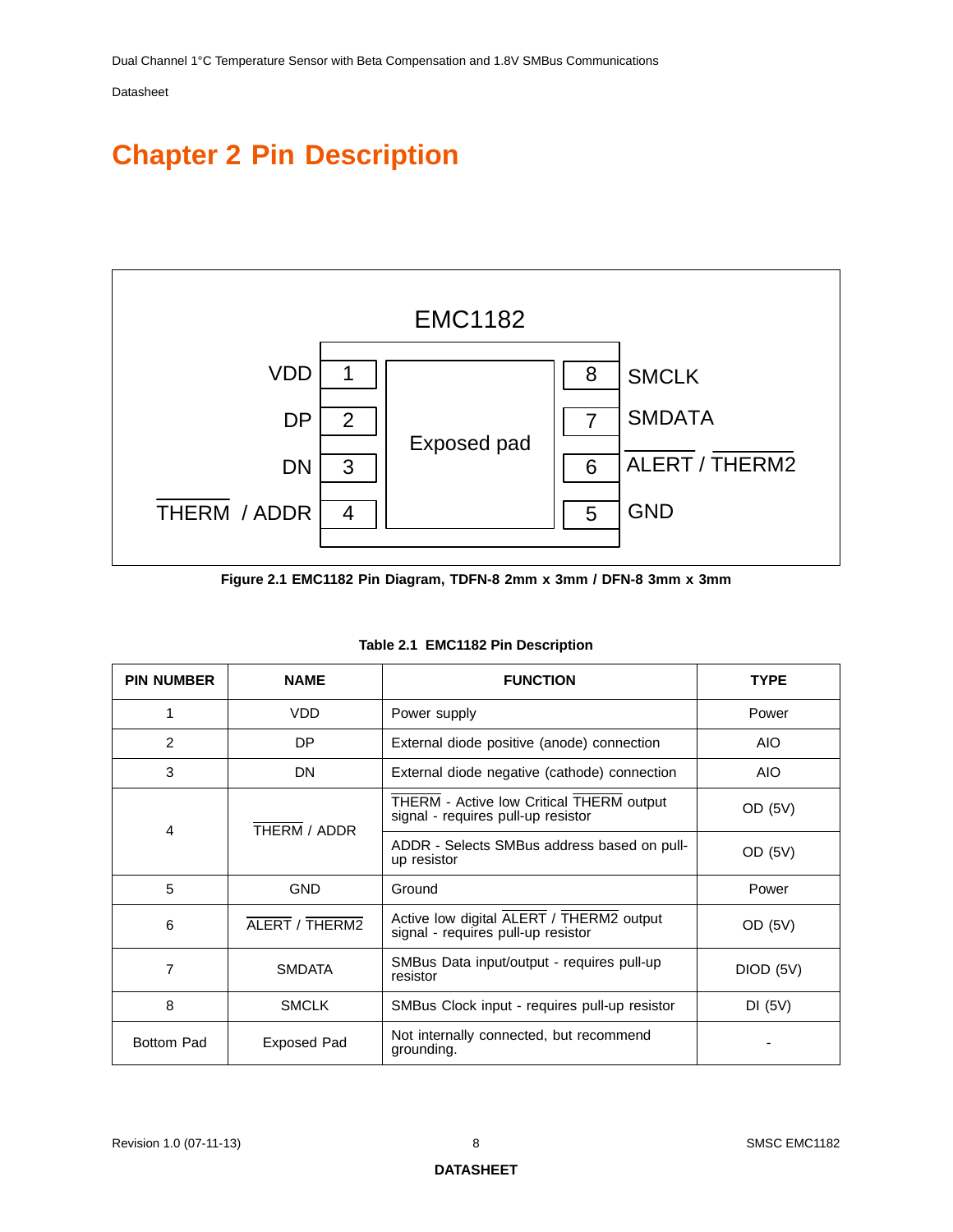The pin types are described [Table](#page-8-0) 2.2.

|  |  |  | Table 2.2 Pin Types |
|--|--|--|---------------------|
|--|--|--|---------------------|

<span id="page-8-0"></span>

| <b>PIN TYPE</b> | <b>DESCRIPTION</b>                                                                                                                                                                 |
|-----------------|------------------------------------------------------------------------------------------------------------------------------------------------------------------------------------|
| Power           | This pin is used to supply power or ground to the device.                                                                                                                          |
| AIO             | Analog Input / Output - This pin is used as an I/O for analog signals.                                                                                                             |
| DI.             | Digital Input - This pin is used as a digital input. This pin is 5V tolerant.                                                                                                      |
| <b>DIOD</b>     | Digital Input / Open Drain Output - This pin is used as a digital I/O. When it is used as<br>an output, it is open drain and requires a pull-up resistor. This pin is 5V tolerant. |
| <b>OD</b>       | Open Drain Digital Output - This pin is used as a digital output. It is open drain and requires a pull-up resistor. This pin is 5V tolerant.                                       |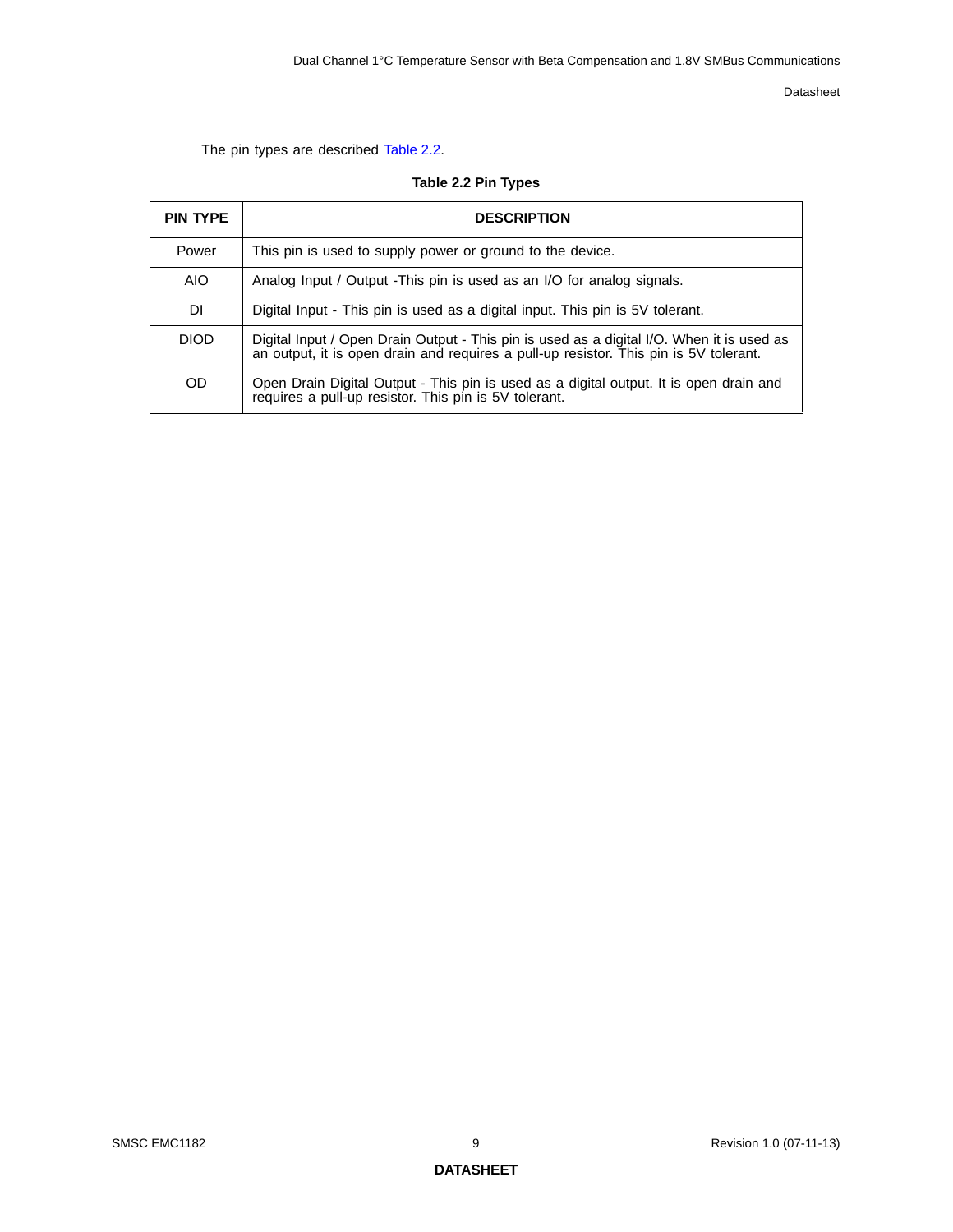# <span id="page-9-0"></span>**Chapter 3 Electrical Specifications**

# <span id="page-9-1"></span>**3.1 Absolute Maximum Ratings**

<span id="page-9-3"></span>

| <b>DESCRIPTION</b>                                                     | <b>RATING</b>                  | <b>UNIT</b> |
|------------------------------------------------------------------------|--------------------------------|-------------|
| Supply Voltage (V <sub>DD</sub> )                                      | $-0.3$ to $4.0$                | $\vee$      |
| Voltage on 5V tolerant pins $(V_{5VT\ pin})$                           | $-0.3$ to 5.5                  | V           |
| Voltage on 5V tolerant pins $( V_{5VT\_pin} - V_{DD} )$ (see Note 3.1) | $0$ to $3.6$                   | $\vee$      |
| Voltage on any other pin to Ground                                     | $-0.3$ to $V_{DD}$ +0.3        | V           |
| Operating Temperature Range                                            | $-40$ to $+125$                | °C          |
| Storage Temperature Range                                              | $-55$ to $+150$                | °C          |
| Lead Temperature Range                                                 | Refer to JEDEC Spec. J-STD-020 |             |
| Package Thermal Characteristics for TDFN-8                             |                                |             |
| Thermal Resistance $(\theta_{i-a})$                                    | 89                             | °C/W        |
| ESD Rating, All pins HBM                                               | 2000                           | $\vee$      |

#### **Table 3.1 Absolute Maximum Ratings**

- **Note:** Stresses at or above those listed could cause permanent damage to the device. This is a stress rating only and functional operation of the device at any other condition above those indicated in the operation sections of this specification is not implied.
- **Note 3.1** For the 5V tolerant pins that have a pull-up resistor (SMCLK, SMDATA, THERM, and ALERT / THERM2), the pull-up voltage must not exceed 3.6V when the device is unpowered.

## <span id="page-9-5"></span><span id="page-9-2"></span>**3.2 Electrical Specifications**

<span id="page-9-4"></span>

| $V_{DD}$ = 3.0V to 3.6V, T <sub>A</sub> = -40°C to 125°C, all typical values at T <sub>A</sub> = 27°C unless otherwise noted. |                 |            |            |            |              |                                                        |  |
|-------------------------------------------------------------------------------------------------------------------------------|-----------------|------------|------------|------------|--------------|--------------------------------------------------------|--|
| <b>CHARACTERISTIC</b>                                                                                                         | <b>SYMBOL</b>   | <b>MIN</b> | <b>TYP</b> | <b>MAX</b> | <b>UNITS</b> | <b>CONDITIONS</b>                                      |  |
| DC Power                                                                                                                      |                 |            |            |            |              |                                                        |  |
| Supply Voltage                                                                                                                | V <sub>DD</sub> | 3.0        | 3.3        | 3.6        | V            |                                                        |  |
| <b>Supply Current</b>                                                                                                         | ססי             |            | 200        | 410        | μA           | 0.0625 conversion / sec. dynamic<br>averaging disabled |  |
|                                                                                                                               |                 |            | 215        | 425        | μA           | 1 conversion / sec, dynamic<br>averaging disabled      |  |

#### **Table 3.2 Electrical Specifications**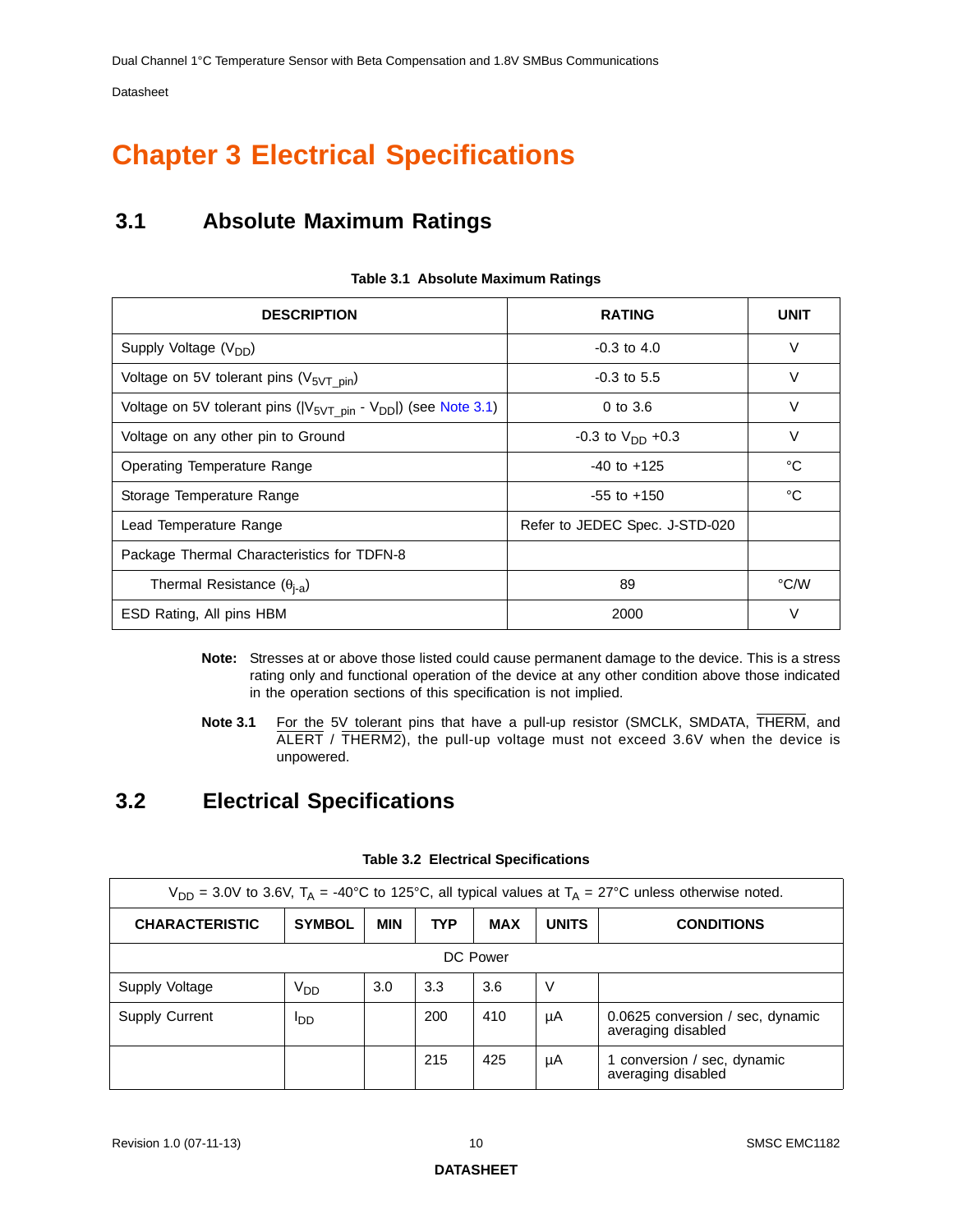| $V_{DD}$ = 3.0V to 3.6V, T <sub>A</sub> = -40°C to 125°C, all typical values at T <sub>A</sub> = 27°C unless otherwise noted. |                   |     |            |                                     |              |                                                                                                                           |  |
|-------------------------------------------------------------------------------------------------------------------------------|-------------------|-----|------------|-------------------------------------|--------------|---------------------------------------------------------------------------------------------------------------------------|--|
| <b>CHARACTERISTIC</b>                                                                                                         | <b>SYMBOL</b>     | MIN | <b>TYP</b> | <b>MAX</b>                          | <b>UNITS</b> | <b>CONDITIONS</b>                                                                                                         |  |
|                                                                                                                               |                   |     | 325        | 465                                 | μA           | 4 conversions / sec, dynamic<br>averaging disabled                                                                        |  |
|                                                                                                                               |                   |     | 890        | 1050                                | μA           | 4 conversions / sec, dynamic<br>averaging enabled                                                                         |  |
|                                                                                                                               |                   |     | 1120       |                                     | μA           | $\geq$ 16 conversions / sec, dynamic<br>averaging enabled                                                                 |  |
| Standby Supply Current                                                                                                        | l <sub>DD</sub>   |     | 170        | 230                                 | μA           | Device in Standby mode, no SMBus<br>communications, ALERT and<br>THERM pins not asserted.                                 |  |
|                                                                                                                               |                   |     |            | Internal Temperature Monitor        |              |                                                                                                                           |  |
| Temperature Accuracy                                                                                                          |                   |     | ±0.25      | ±1                                  | °C           | $-5^{\circ}$ C < T <sub>A</sub> < 100 $^{\circ}$ C                                                                        |  |
|                                                                                                                               |                   |     |            | ±2                                  | $^{\circ}C$  | $-40^{\circ}$ C < T <sub>A</sub> < 125°C                                                                                  |  |
| Temperature Resolution                                                                                                        |                   |     | 0.125      |                                     | $^{\circ}C$  |                                                                                                                           |  |
|                                                                                                                               |                   |     |            | <b>External Temperature Monitor</b> |              |                                                                                                                           |  |
| <b>Temperature Accuracy</b>                                                                                                   |                   |     | ±0.25      | ±1                                  | $^{\circ}C$  | +20°C < $T_{DIODE}$ < +110°C<br>0°C < $T_A$ < 100°C                                                                       |  |
|                                                                                                                               |                   |     | ±0.5       | ±2                                  | $^{\circ}C$  | $-40^{\circ}$ C < T <sub>DIODE</sub> < 127°C                                                                              |  |
| <b>Temperature Resolution</b>                                                                                                 |                   |     | 0.125      |                                     | $^{\circ}C$  |                                                                                                                           |  |
| Conversion Time all<br>Channels                                                                                               | t <sub>CONV</sub> |     | 190        |                                     | ms           | default settings                                                                                                          |  |
| <b>Capacitive Filter</b>                                                                                                      | CFILTER           |     | 2.2        | 2.7                                 | nF           | Connected across external diode                                                                                           |  |
| ALERT / THERM2 and THERM pins                                                                                                 |                   |     |            |                                     |              |                                                                                                                           |  |
| Output Low Voltage                                                                                                            | $V_{OL}$          | 0.4 |            |                                     | V            | $I_{SINK} = 8mA$                                                                                                          |  |
| Leakage Current                                                                                                               | <b>ILEAK</b>      |     |            | ±5                                  | μA           | ALERT / THERM2 and SYS_SHDN<br>pins<br>Device powered or unpowered<br>$T_A < 85^{\circ}$ C<br>pull-up voltage $\leq 3.6V$ |  |

**Table 3.2 Electrical Specifications (continued)**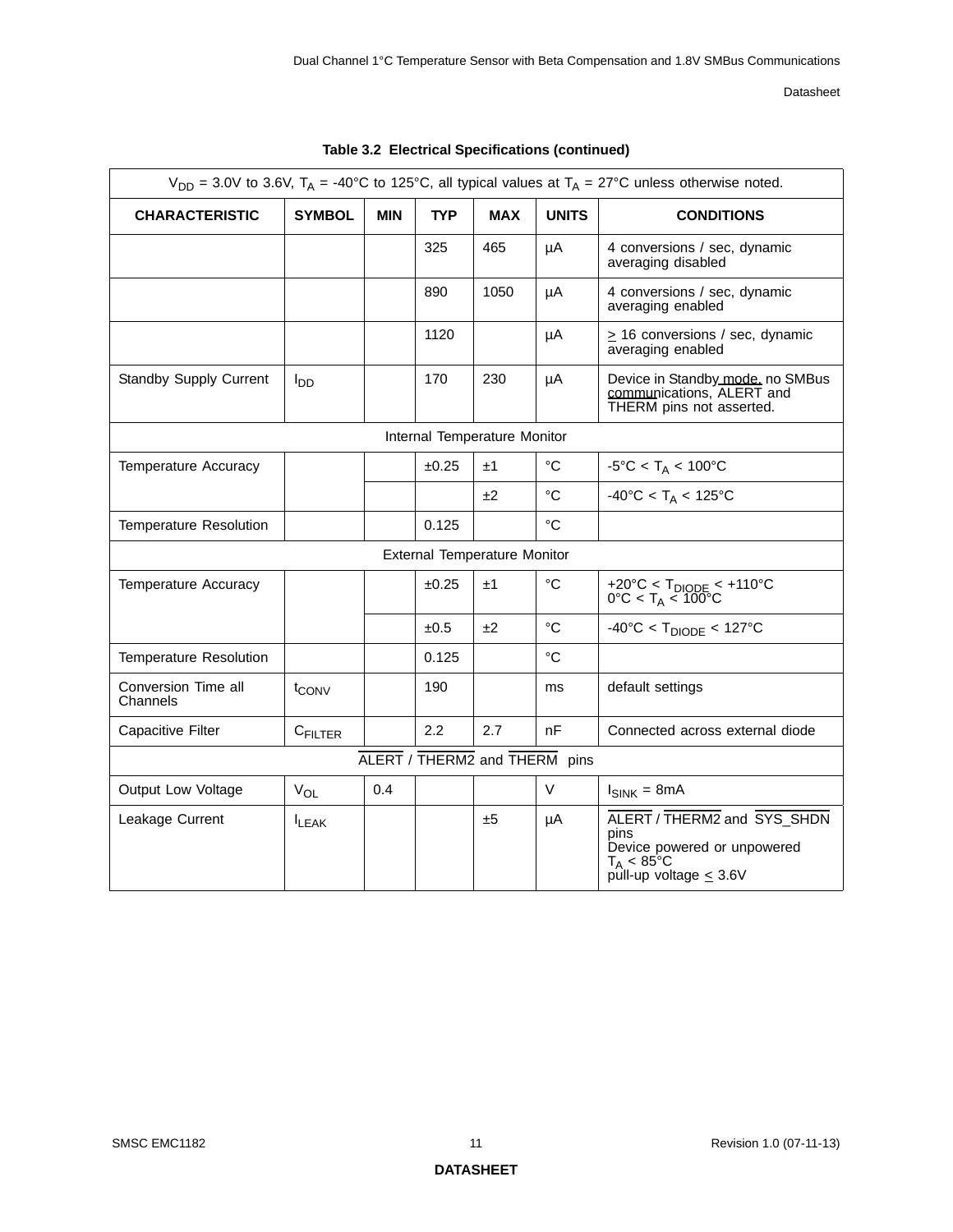# <span id="page-11-0"></span>**3.3 SMBus Electrical Characteristics**

<span id="page-11-1"></span>

|                                       | $V_{DD}$ = 3.0 to 3.6V, T <sub>A</sub> = -40°C to 125°C, all typical values are at T <sub>A</sub> = 27°C unless otherwise noted. |            |            |                        |              |                                                           |  |  |  |
|---------------------------------------|----------------------------------------------------------------------------------------------------------------------------------|------------|------------|------------------------|--------------|-----------------------------------------------------------|--|--|--|
| <b>CHARACTERISTIC</b>                 | <b>SYMBOL</b>                                                                                                                    | <b>MIN</b> | <b>TYP</b> | <b>MAX</b>             | <b>UNITS</b> | <b>CONDITIONS</b>                                         |  |  |  |
|                                       |                                                                                                                                  |            |            | <b>SMBus Interface</b> |              |                                                           |  |  |  |
| Input High Voltage                    | $V_{IH}$                                                                                                                         | 1.4        |            | V <sub>DD</sub>        | V            | 5V Tolerant. Voltage threshold<br>based on 1.8V operation |  |  |  |
| Input Low Voltage                     | $V_{IL}$                                                                                                                         | $-0.3$     |            | 0.8                    | V            | 5V Tolerant. Voltage threshold<br>based on 1.8V operation |  |  |  |
| Leakage Current                       | $I_{LEAK}$                                                                                                                       |            |            | ±5                     | μA           | Powered or unpowered<br>$TA < 85^{\circ}C$                |  |  |  |
| <b>Hysteresis</b>                     |                                                                                                                                  | 50         |            |                        | mV           |                                                           |  |  |  |
| Input Capacitance                     | $C_{IN}$                                                                                                                         |            | 5          |                        | рF           |                                                           |  |  |  |
| Output Low Sink Current               | $I_{OL}$                                                                                                                         | 8.2        |            | 15                     | mA           | $SMDATA = 0.4V$                                           |  |  |  |
|                                       |                                                                                                                                  |            |            | <b>SMBus Timing</b>    |              |                                                           |  |  |  |
| Clock Frequency                       | $f_{SMB}$                                                                                                                        | 10         |            | 400                    | kHz          |                                                           |  |  |  |
| Spike Suppression                     | $t_{SP}$                                                                                                                         |            |            | 50                     | ns           |                                                           |  |  |  |
| Bus Free Time Stop to<br><b>Start</b> | $t_{\text{BUF}}$                                                                                                                 | 1.3        |            |                        | μs           |                                                           |  |  |  |
| Hold Time: Start                      | <sup>t</sup> HD:STA                                                                                                              | 0.6        |            |                        | μs           |                                                           |  |  |  |
| Setup Time: Start                     | t <sub>SU:STA</sub>                                                                                                              | 0.6        |            |                        | μs           |                                                           |  |  |  |
| Setup Time: Stop                      | t <sub>SU:STO</sub>                                                                                                              | 0.6        |            |                        | μs           |                                                           |  |  |  |
| Data Hold Time                        | <sup>t</sup> HD:DAT                                                                                                              | 0          |            |                        | μs           | When transmitting to the master                           |  |  |  |
| Data Hold Time                        | <sup>t</sup> HD:DAT                                                                                                              | 0.3        |            |                        | μs           | When receiving from the master                            |  |  |  |
| Data Setup Time                       | t <sub>SU:DAT</sub>                                                                                                              | 100        |            |                        | ns           |                                                           |  |  |  |
| <b>Clock Low Period</b>               | $t_{LOW}$                                                                                                                        | 1.3        |            |                        | μs           |                                                           |  |  |  |
| Clock High Period                     | <sup>t</sup> HIGH                                                                                                                | 0.6        |            |                        | μs           |                                                           |  |  |  |
| Clock/Data Fall time                  | $t_{FALL}$                                                                                                                       |            |            | 300                    | ns           | Min = $20+0.1C_{LOAD}$ ns                                 |  |  |  |
| Clock/Data Rise time                  | $t_{\text{RISE}}$                                                                                                                |            |            | 300                    | ns           | Min = $20+0.1C_{\text{LOAD}}$ ns                          |  |  |  |
| Capacitive Load                       | $C_{LOAD}$                                                                                                                       |            |            | 400                    | pF           | per bus line                                              |  |  |  |
| Timeout                               | <sup>t</sup> TIMEOUT                                                                                                             | 25         |            | 35                     | ms           | Disabled by default                                       |  |  |  |

#### **Table 3.3 SMBus Electrical Specifications**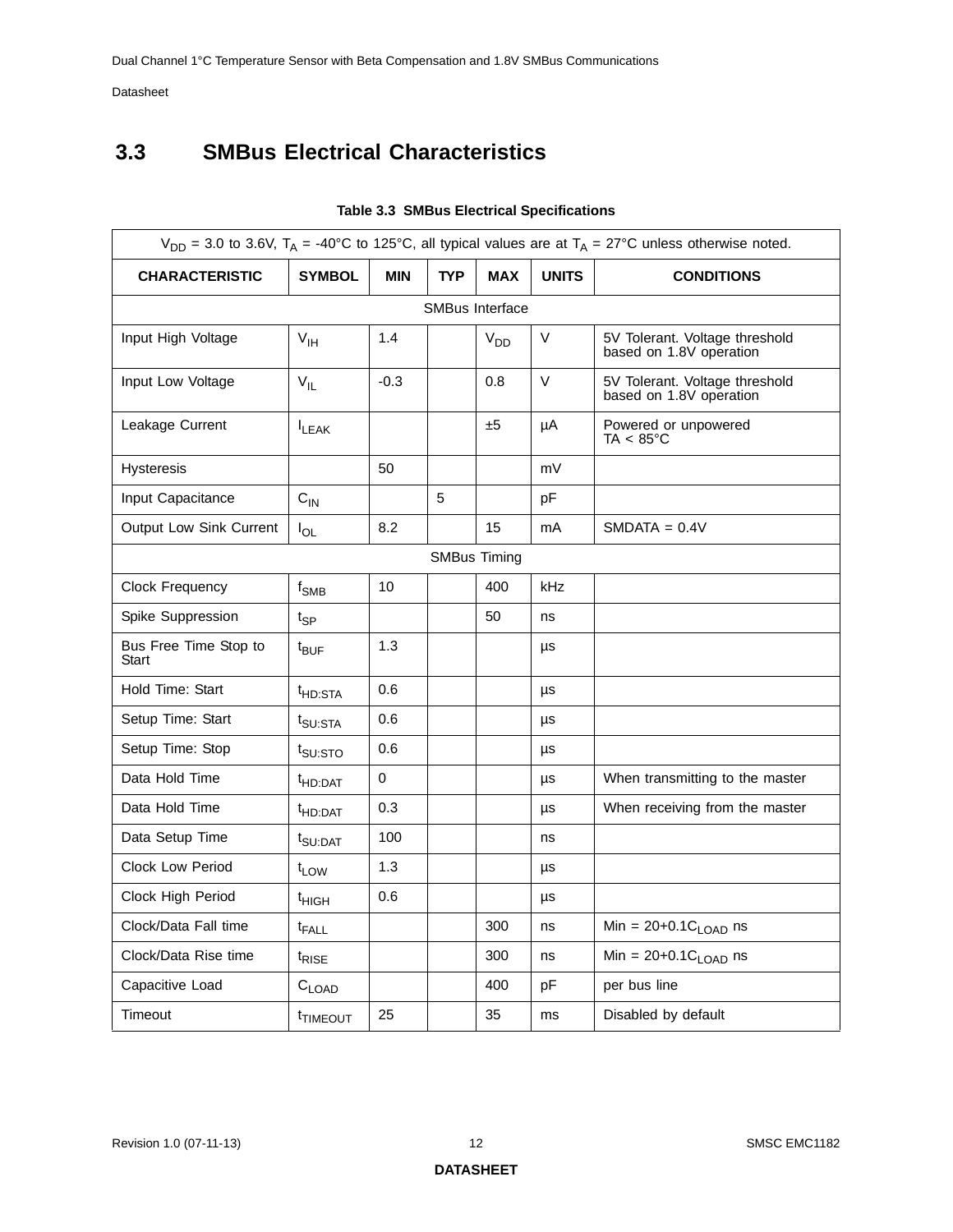# <span id="page-12-0"></span>**Chapter 4 System Management Bus Interface Protocol**

## <span id="page-12-1"></span>**4.1 Communications Protocol**

The EMC1182 communicates with a host controller, such as an SMSC SIO, through the SMBus. The SMBus is a two-wire serial communication protocol between a computer host and its peripheral devices. A detailed timing diagram is shown in [Figure](#page-12-4) 4.1.

For the first 15ms after power-up the device may not respond to SMBus communications.



**Figure 4.1 SMBus Timing Diagram**

### <span id="page-12-4"></span><span id="page-12-2"></span>**4.1.1 SMBus Start Bit**

.

The SMBus Start bit is defined as a transition of the SMBus Data line from a logic '1' state to a logic '0' state while the SMBus Clock line is in a logic '1' state.

### <span id="page-12-3"></span>**4.1.2 SMBus Address and RD / WR Bit**

The SMBus Address Byte consists of the 7-bit client address followed by the RD / WR indicator bit. If this RD / WR bit is a logic '0', the SMBus Host is writing data to the client device. If this RD / WR bit is a logic '1', the SMBus Host is reading data from the client device.

The EMC1182-A SMBus slave address is determined by the pull-up resistor on the THERM pin as shown in Table [4.1, "SMBus Address Decode"](#page-12-5).

<span id="page-12-5"></span>The Address decode is performed by pulling known currents from VDD through the external resistor causing the pin voltage to drop based on the respective current / resistor relationship. This pin voltage is compared against a threshold that determines the value of the pull-up resistor.

| <b>PULL UP RESISTOR ON</b><br>THERM PIN $(\pm 5\%)$ | <b>SMBUS ADDRESS</b>           |
|-----------------------------------------------------|--------------------------------|
| 4.7k                                                | $1111 - 100(r/\overline{w})$ b |
| 6.8k                                                | 1011_100(r/w)b                 |

| Table 4.1 SMBus Address Decode |  |  |  |
|--------------------------------|--|--|--|
|--------------------------------|--|--|--|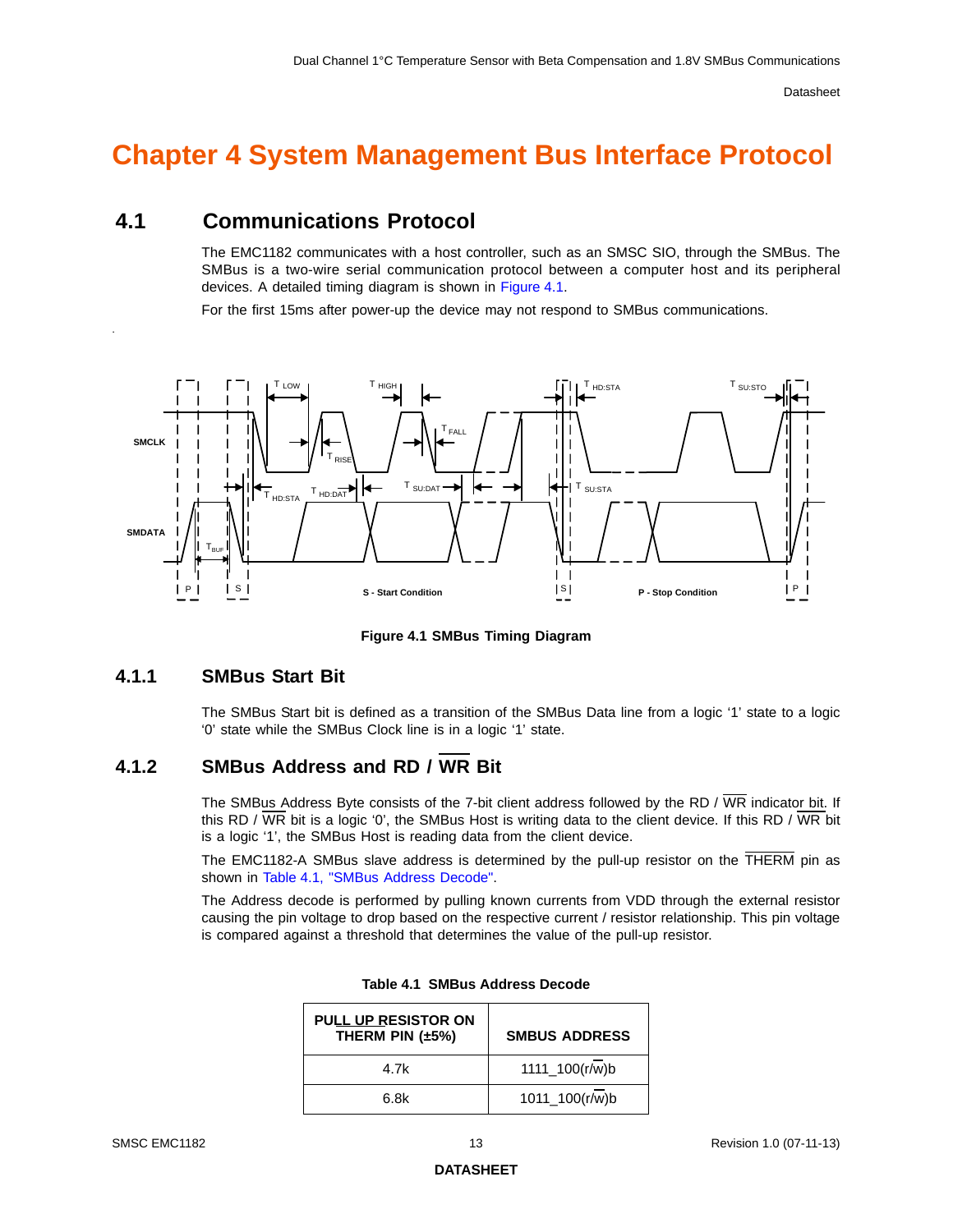| PULL UP RESISTOR ON<br>THERM PIN $(\pm 5\%)$ | <b>SMBUS ADDRESS</b>           |
|----------------------------------------------|--------------------------------|
| 10k                                          | 1001_100(r/w)b                 |
| 15k                                          | $1101 - 100(r/\overline{w})$ b |
| 22k                                          | 0011_100(r/w)b                 |
| 33k                                          | 0111_100(r/w)b                 |

| Table 4.1 SMBus Address Decode (continued) |  |
|--------------------------------------------|--|
|                                            |  |

The EMC1182-1 SMBus address is hard coded to  $1001 - 100(r/\overline{w})$ .

The EMC1182-2 SMBus address is hard coded to 1001\_101( $r/\overline{w}$ ).

### <span id="page-13-0"></span>**4.1.3 THERM Pin Considerations**

Because of the decode method used to determine the SMBus Address, it is important that the pull-up resistance on the THERM pin be within the tolerances shown in [Table](#page-12-5) 4.1. Additionally, the pull-up resistor on the THERM pin must be connected to the same 3.3V supply that drives the VDD pin.

For 15ms after power up, the THERM pin must not be pulled low or the SMBus address will not be decoded properly. If the system requirements do not permit these conditions, the THERM pin must be isolated from its hard-wired OR'd bus during this time.

One method of isolating this pin is shown in Figure [4.4, "Isolating the THERM pin".](#page-13-3)



**Figure 4.4 Isolating the THERM pin**

### <span id="page-13-3"></span><span id="page-13-1"></span>**4.1.5 SMBus Data Bytes**

All SMBus Data bytes are sent most significant bit first and composed of 8-bits of information.

### <span id="page-13-2"></span>**4.1.6 SMBus ACK and NACK Bits**

The SMBus client will acknowledge all data bytes that it receives. This is done by the client device pulling the SMBus data line low after the 8th bit of each byte that is transmitted. This applies to the Write Byte protocol.

The Host will NACK (not acknowledge) the last data byte to be received from the client by holding the SMBus data line high after the 8th data bit has been sent.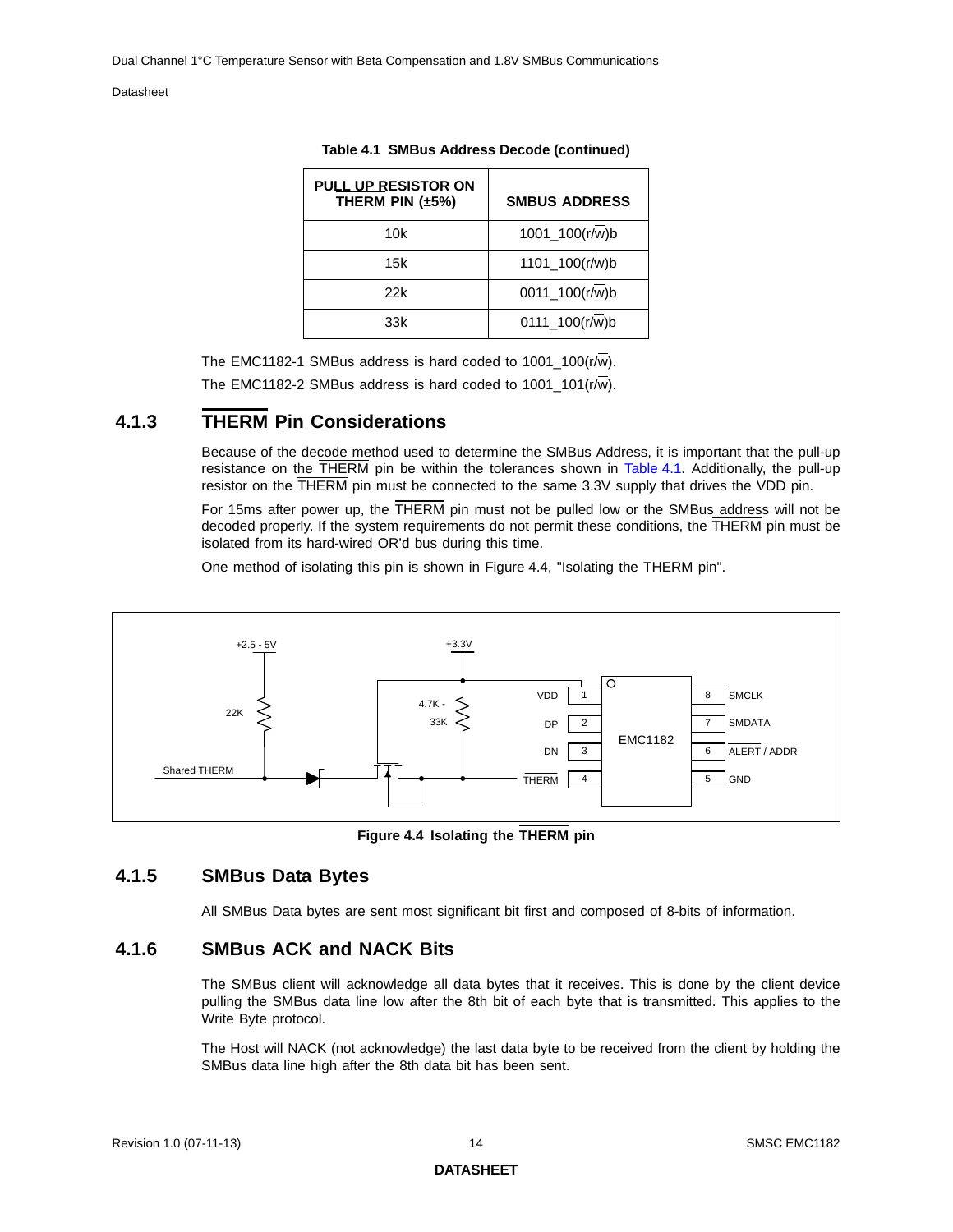### <span id="page-14-0"></span>**4.1.7 SMBus Stop Bit**

The SMBus Stop bit is defined as a transition of the SMBus Data line from a logic '0' state to a logic '1' state while the SMBus clock line is in a logic '1' state. When the device detects an SMBus Stop bit and it has been communicating with the SMBus protocol, it will reset its client interface and prepare to receive further communications.

### <span id="page-14-1"></span>**4.1.8 SMBus Timeout**

The EMC1182 supports SMBus Timeout. If the clock line is held low for longer than  $t_{\text{TIMEOLIT}}$ , the device will reset its SMBus protocol. This function can be enabled by setting the TIMEOUT bit (see [Section 6.11, "Consecutive ALERT Register 22h"](#page-32-2)).

# <span id="page-14-2"></span>**4.1.9 SMBus and I2C Compatibility**

The EMC1182 is compatible with SMBus and  $I<sup>2</sup>C$ . The major differences between SMBus and  $I<sup>2</sup>C$ devices are highlighted here. For more information, refer to the SMBus 2.0 and I<sup>2</sup>C specifications. For information on using the EMC1182 in an  ${}^{12}C$  system, refer to SMSC AN 14.0 SMSC Dedicated Slave Devices in I<sup>2</sup>C Systems.

- 1. EMC1182 supports  $I^2C$  fast mode at 400kHz. This covers the SMBus max time of 100kHz.
- 2. Minimum frequency for SMBus communications is 10kHz.
- 3. The SMBus client protocol will reset if the clock is held at a logic '0' for longer than 30ms. This timeout functionality is disabled by default in the EMC1182 and can be enabled by writing to the TIMEOUT bit.  $I^2C$  does not have a timeout.
- 4. I<sup>2</sup>C devices do not support the Alert Response Address functionality (which is optional for SMBus).

Attempting to communicate with the EMC1182 SMBus interface with an invalid slave address or invalid protocol will result in no response from the device and will not affect its register contents. Stretching of the SMCLK signal is supported, provided other devices on the SMBus control the timing.

### <span id="page-14-3"></span>**4.2 SMBus Protocols**

The device supports Send Byte, Read Byte, Write Byte, Receive Byte, and the Alert Response Address as valid protocols as shown below.

<span id="page-14-4"></span>All of the below protocols use the convention in [Table](#page-14-4) 4.1.

| <b>DATA SENT</b> | <b>DATA SENT TO</b> |
|------------------|---------------------|
| <b>TO DEVICE</b> | <b>THE HOST</b>     |
| # of bits sent   | # of bits sent      |

#### **Table 4.1 Protocol Format**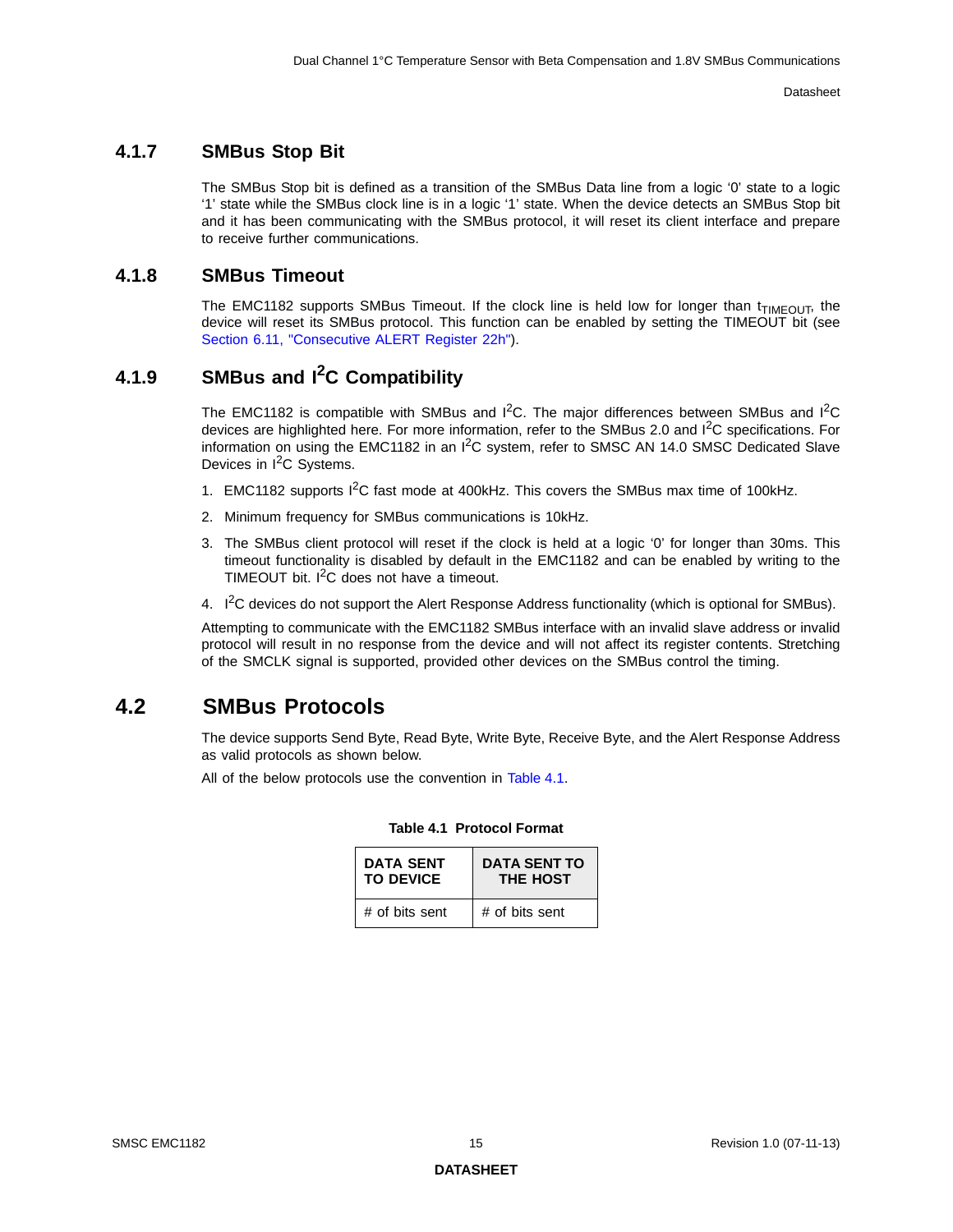Dual Channel 1°C Temperature Sensor with Beta Compensation and 1.8V SMBus Communications

Datasheet

### <span id="page-15-0"></span>**4.2.1 Write Byte**

The Write Byte is used to write one byte of data to the registers, as shown in [Table](#page-15-4) 4.2.

|  |  | Table 4.2 Write Byte Protocol |
|--|--|-------------------------------|
|--|--|-------------------------------|

<span id="page-15-4"></span>

| <b>START</b>    | <b>SLAVE</b><br><b>ADDRESS</b> | <b>WR</b> | <b>ACK</b> | <b>REGISTER</b><br><b>ADDRESS</b> | <b>ACK</b> | <b>REGISTER</b><br><b>DATA</b> | <b>ACK</b> | <b>STOP</b> |
|-----------------|--------------------------------|-----------|------------|-----------------------------------|------------|--------------------------------|------------|-------------|
| $\rightarrow 0$ | <b>YYYY YYY</b>                |           |            | XXh                               |            | XXh                            |            | 0 ->        |

### <span id="page-15-1"></span>**4.2.2 Read Byte**

The Read Byte protocol is used to read one byte of data from the registers as shown in [Table](#page-15-5) 4.3.

**Table 4.3 Read Byte Protocol**

<span id="page-15-5"></span>

| <b>START</b>    | <b>SLAVE</b><br><b>ADDRESS</b> | <b>WR</b> | <b>ACK</b> | <b>REGISTER</b><br><b>ADDRESS</b> | <b>ACK</b> | <b>START</b>    | <b>SLAVE</b><br><b>ADDRESS</b> | <b>RD</b> | <b>ACK</b> | <b>REGISTER</b><br><b>DATA</b> | <b>NACK</b> | <b>STOP</b> |
|-----------------|--------------------------------|-----------|------------|-----------------------------------|------------|-----------------|--------------------------------|-----------|------------|--------------------------------|-------------|-------------|
| $\rightarrow 0$ | <b>VVVV</b><br><b>YYY</b>      |           |            | XXh                               |            | $\rightarrow 0$ | vvvv<br>YYY                    |           |            | XХ                             |             | 0 ->        |

### <span id="page-15-2"></span>**4.2.3 Send Byte**

The Send Byte protocol is used to set the internal address register pointer to the correct address location. No data is transferred during the Send Byte protocol as shown in [Table](#page-15-6) 4.4.

#### **Table 4.4 Send Byte Protocol**

<span id="page-15-6"></span>

| <b>START</b> | <b>SLAVE</b><br><b>ADDRESS</b> | WR | <b>ACK</b> | <b>REGISTER</b><br><b>ADDRESS</b> | <b>ACK</b> | <b>STOP</b> |
|--------------|--------------------------------|----|------------|-----------------------------------|------------|-------------|
| 1 -> 0       | YYYY YYY                       |    |            | XXh                               |            | $0 - 5$     |

### <span id="page-15-3"></span>**4.2.4 Receive Byte**

The Receive Byte protocol is used to read data from a register when the internal register address pointer is known to be at the right location (e.g. set via Send Byte). This is used for consecutive reads of the same register as shown in [Table](#page-15-7) 4.5.

| Table 4.5 Receive Byte Protocol |
|---------------------------------|
|---------------------------------|

<span id="page-15-7"></span>

| <b>START</b> | <b>SLAVE</b><br><b>ADDRESS</b> | RD | <b>ACK</b> | <b>REGISTER DATA</b> | <b>NACK</b> | <b>STOP</b> |
|--------------|--------------------------------|----|------------|----------------------|-------------|-------------|
| 1 -> 0       | YYYY YYY                       |    |            | XXh                  |             | $0 - 5$     |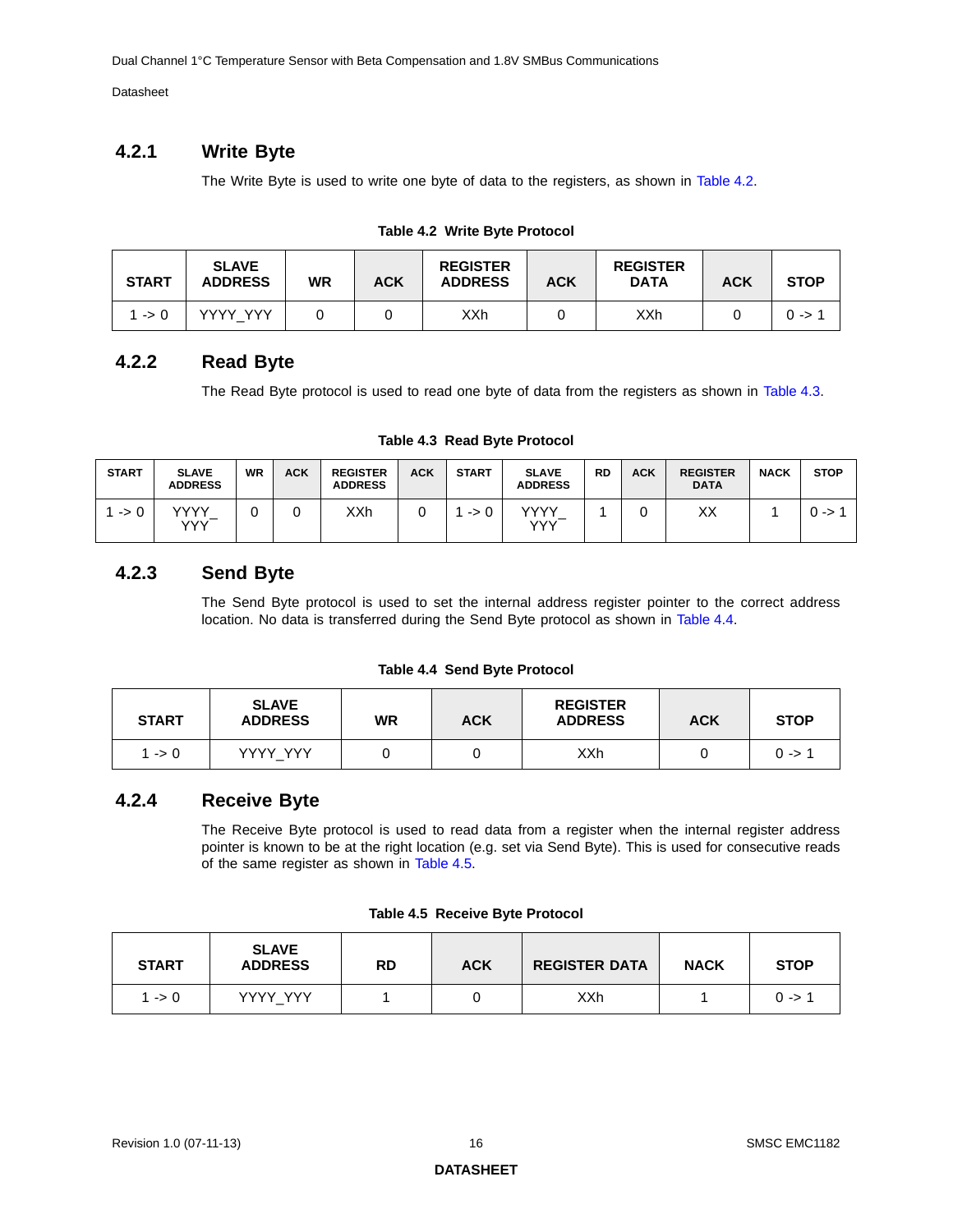# <span id="page-16-0"></span>**4.3 Alert Response Address**

The ALERT output can be used as a processor interrupt or as an SMBus Alert.

When it detects that the ALERT pin is asserted, the host will send the Alert Response Address (ARA) to the general address of 0001\_100xb. All devices with active interrupts will respond with their client address as shown in [Table](#page-16-1) 4.6.

<span id="page-16-1"></span>

| <b>START</b>    | <b>ALERT</b><br><b>RESPONSE</b><br><b>ADDRESS</b> | <b>RD</b> | <b>ACK</b> | <b>DEVICE</b><br><b>ADDRESS</b> | <b>NACK</b> | <b>STOP</b>       |
|-----------------|---------------------------------------------------|-----------|------------|---------------------------------|-------------|-------------------|
| $\rightarrow 0$ | 0001 100                                          |           |            | YYYY YYY                        |             | $0 \rightarrow 1$ |

**Table 4.6 Alert Response Address Protocol**

The EMC1182 will respond to the ARA in the following way:

- 1. Send Slave Address and verify that full slave address was sent (i.e. the SMBus communication from the device was not prematurely stopped due to a bus contention event).
- 2. Set the MASK\_ALL bit to clear the ALERT pin.
- **APPLICATION NOTE:** The ARA does not clear the Status Register and if the MASK\_ALL bit is cleared prior to the Status Register being cleared, the ALERT pin will be reasserted.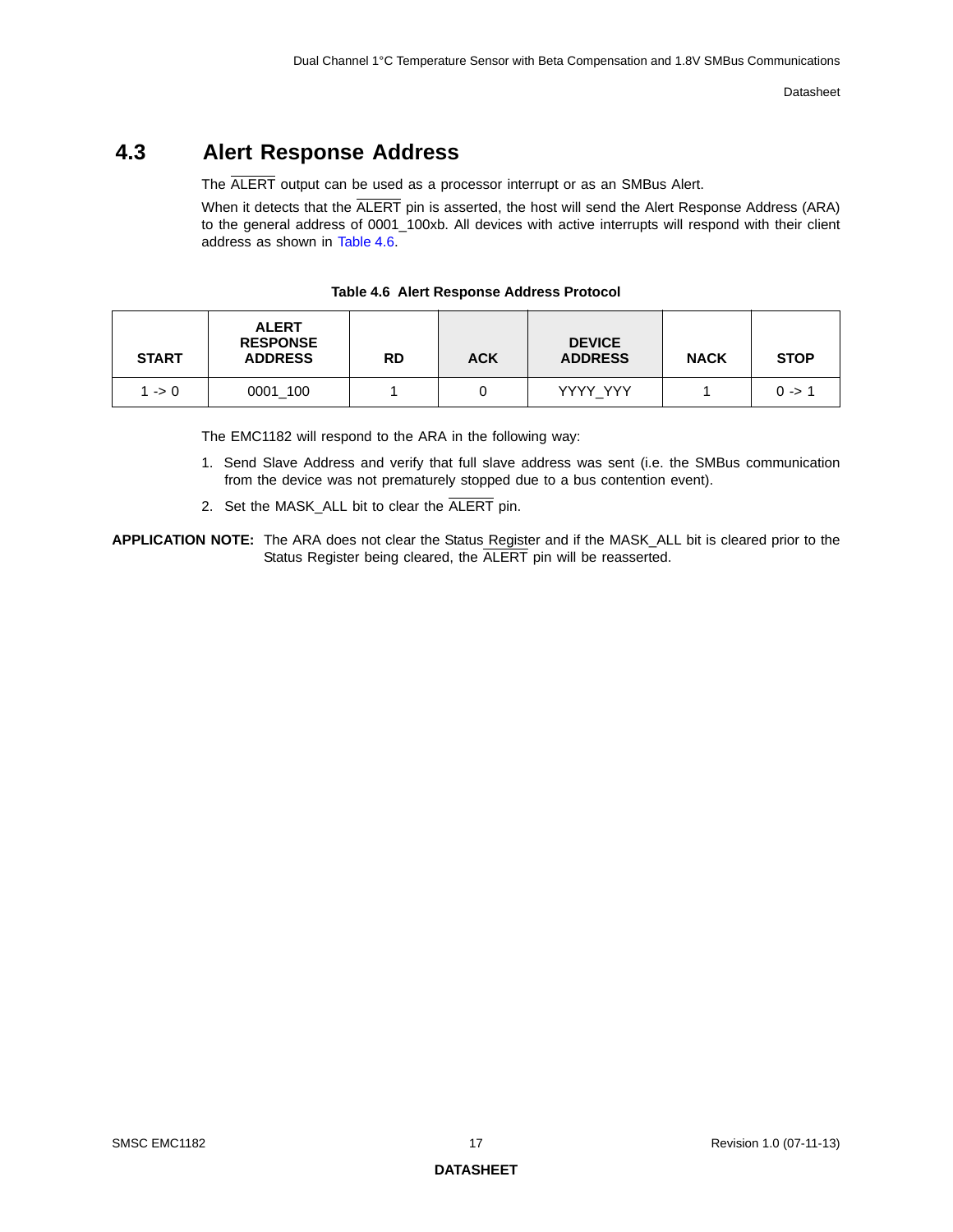# <span id="page-17-0"></span>**Chapter 5 Product Description**

The is an SMBus temperature sensor. The EMC1182 monitors one internal diode and one externally connected temperature diode.

Thermal management is performed in cooperation with a host device. This consists of the host reading the temperature data of both the external and internal temperature diodes of the EMC1182 and using that data to control the speed of one or more fans.

The EMC1182 has two levels of monitoring. The first provides a maskable ALERT / THERM2 signal to the host when the measured temperatures exceeds user programmable limits. This allows the EMC1182 to be used as an independent thermal watchdog to warn the host of temperature hot spots without direct control by the host. The second level of monitoring provides a non-maskable interrupt on the THERM pin if the measured temperatures meet or exceed a second programmable limit.

[Figure](#page-17-2) 5.1 shows a system level block diagram of the EMC1182.



**Figure 5.1 System Diagram for EMC1182**

## <span id="page-17-2"></span><span id="page-17-1"></span>**5.1 Modes of Operation**

The EMC1182 has two modes of operation.

- Active (Run) In this mode of operation, the ADC is converting on all temperature channels at the programmed conversion rate. The temperature data is updated at the end of every conversion and the limits are checked. In Active mode, writing to the one-shot register will do nothing.
- Standby (Stop) In this mode of operation, the majority of circuitry is powered down to reduce supply current. The temperature data is not updated and the limits are not checked. In this mode of operation, the SMBus is fully active and the part will return requested data. Writing to the oneshot register will enable the device to update all temperature channels. Once all the channels are updated, the device will return to the Standby mode.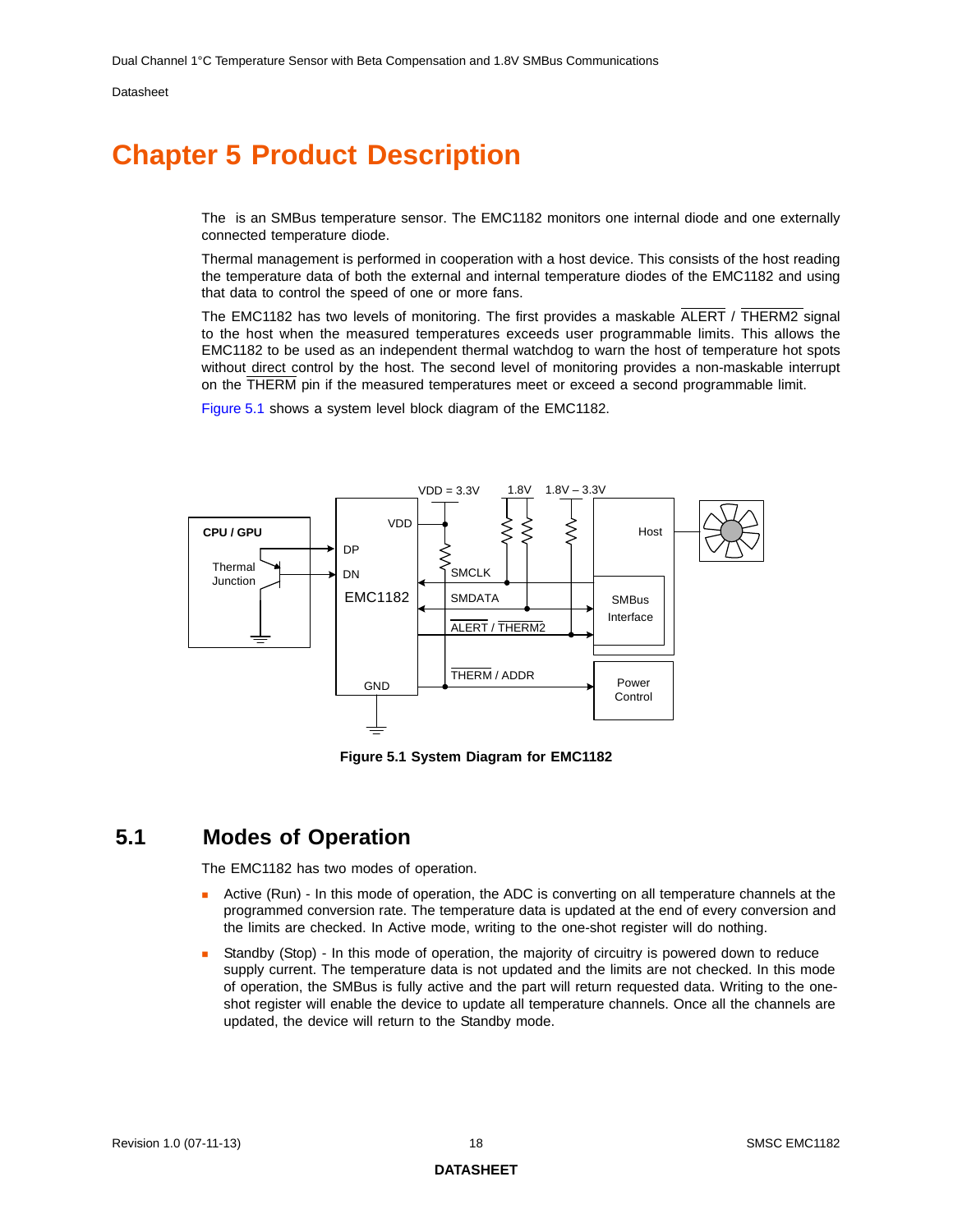## <span id="page-18-0"></span>**5.2 Conversion Rates**

The EMC1182 may be configured for different conversion rates based on the system requirements. The conversion rate is configured as described in [Section](#page-28-2) 6.5. The default conversion rate is 4 conversions per second. Other available conversion rates are shown in Table [6.6, "Conversion Rate".](#page-29-3)

## <span id="page-18-1"></span>**5.3 Dynamic Averaging**

Dynamic averaging causes the EMC1182 to measure the external diode channels for an extended time based on the selected conversion rate. This functionality can be disabled for increased power savings at the lower conversion rates (see [Section 6.4, "Configuration Register 03h / 09h"\)](#page-27-4). When dynamic averaging is enabled, the device will automatically adjust the sampling and measurement time for the external diode channels. This allows the device to average 2x or 16x longer than the normal 11 bit operation (nominally 21ms per channel) while still maintaining the selected conversion rate. The benefits of dynamic averaging are improved noise rejection due to the longer integration time as well as less random variation of the temperature measurement.

When enabled, the dynamic averaging applies when a one-shot command is issued. The device will perform the desired averaging during the one-shot operation according to the selected conversion rate.

When enabled, the dynamic averaging will affect the average supply current based on the chosen conversion rate as shown in [Table](#page-18-3) 5.1**.**

<span id="page-18-3"></span>

|                        |                             | <b>AVERAGE SUPPLY CURRENT</b><br>(TYPICAL) | <b>AVERAGING FACTOR (BASED ON</b><br><b>11-BIT OPERATION)</b> |                 |  |  |
|------------------------|-----------------------------|--------------------------------------------|---------------------------------------------------------------|-----------------|--|--|
| <b>CONVERSION RATE</b> | <b>ENABLED</b><br>(DEFAULT) | <b>DISABLED</b>                            | <b>ENABLED</b><br>(DEFAULT)                                   | <b>DISABLED</b> |  |  |
| $1/16$ sec             | 210uA                       | 200uA                                      | 16x                                                           | 1x              |  |  |
| $1/8$ sec              | 265uA                       | 200uA                                      | 16x                                                           | 1x              |  |  |
| $1/4$ sec              | 330uA                       | 200uA                                      | 16x                                                           | 1x              |  |  |
| $1/2$ sec              | 395uA                       | 200uA                                      | 16x                                                           | 1x              |  |  |
| 1 / sec                | 460uA                       | 215uA                                      | 16x                                                           | 1x              |  |  |
| 4 / sec (default)      | 890uA                       | 325uA                                      | 8x                                                            | 1x              |  |  |
| 8/sec                  | 1010uA                      | 630uA                                      | 4x                                                            | 1x              |  |  |
| 16/sec                 | 1120uA                      | 775uA                                      | 2x                                                            | 1x              |  |  |
| 32 / sec               | 1200uA                      | 1050uA                                     | 1x                                                            | 1x              |  |  |
| 64 / sec               | 1400uA                      | 1100uA                                     | 0.5x                                                          | 0.5x            |  |  |

**Table 5.1 Supply Current vs. Conversion Rate for EMC1182** 

## <span id="page-18-2"></span>**5.4 THERM Output**

<span id="page-18-4"></span>The THERM output is asserted independently of the ALERT output and cannot be masked. Whenever any of the measured temperatures exceed the user programmed Therm Limit values for the programmed number of consecutive measurements, the THERM output is asserted. Once it has been asserted, it will remain asserted until all measured temperatures drop below the Therm Limit minus the Therm Hysteresis (also programmable).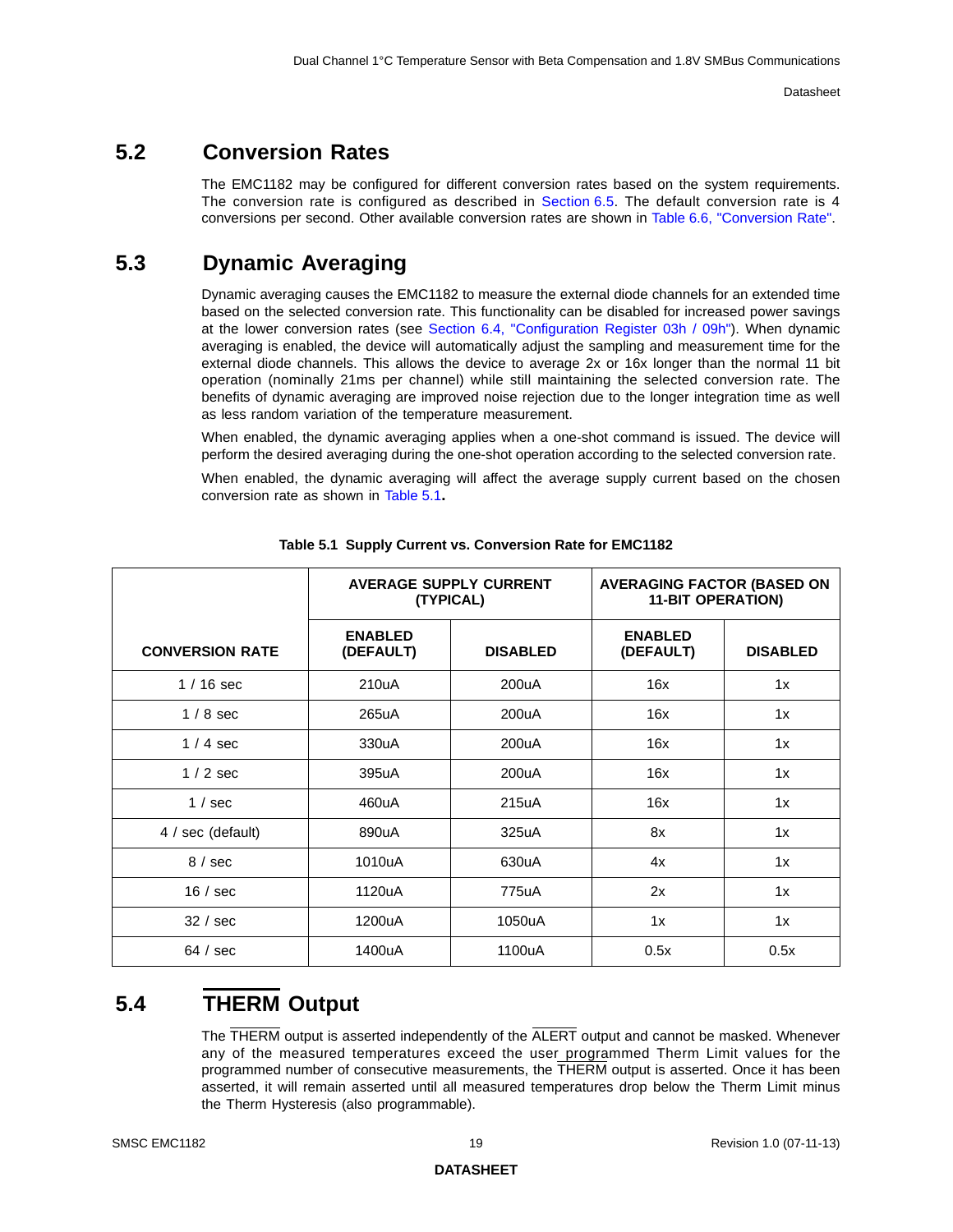.

When the THERM pin is asserted, the THERM status bits will likewise be set. Reading these bits will not clear them until the THERM pin is deasserted. Once the THERM pin is deasserted, the THERM status bits will be automatically cleared.

### <span id="page-19-0"></span>**5.4.1 THERM Pin Considerations**

Because of the decode method used to determine the SMBus Address, it is important that the pull-up resistance on THERM pin be within ±10% tolerance. Additionally, the pull-up resistor on the THERM pin must be connected to the same 3.3V supply that drives the VDD pin.

For 15ms after power up, the THERM pin must not be pulled low or the SMBus Address will not be decoded properly. If the system requirements do not permit these conditions, the THERM pin must be isolated from the bus during this time. One method of isolating this pin is shown in [Figure](#page-19-4) 5.2.



**Figure 5.2 Isolating THERM Pin**

# <span id="page-19-4"></span><span id="page-19-1"></span>**5.5 ALERT / THERM2 Output**

The  $\overline{ALERT}$  / THERM2 pin is an open drain output and requires a pull-up resistor to  $V_{DD}$  and has two modes of operation: interrupt mode and comparator mode. The mode of the ALERT / THERM2 output is selected via the ALERT / COMPALERT/THERM bit in the Configuration Register (see [Section](#page-27-4) 6.4).

### <span id="page-19-2"></span>**5.5.1 ALERT / THERM2 Pin InterruptALERT Mode**

<span id="page-19-5"></span>When configured to operate in interrupt mode, the  $\overline{ALERT}$  /  $\overline{THERM2}$  pin asserts low when an out of limit measurement ( $\geq$  high limit or < low limit) is detected on any diode or when a diode fault is detected, functioning as any standard ALERT in on the SMBus. The ALERT / THERM2 pin will remain asserted as long as an out-of-limit condition remains. Once the out-of-limit condition has been removed, the ALERT / THERM2 pin will remain asserted until the appropriate status bits are cleared.

The ALERT/ THERM2 pin can be masked by setting the MASK\_ALL bit. Once the ALERT / THERM2 pin has been masked, it will be de-asserted and remain de-asserted until the MASK\_ALL bit is cleared by the user. Any interrupt conditions that occur while the ALERT / THERM2 pin is masked will update the Status Register normally. There are also individual channel masks (see [Section](#page-31-4) 6.10).

The ALERT / THERM2 pin is used as an interrupt signal or as an SMBus Alert signal that allows an SMBus slave to communicate an error condition to the master. One or more ALERT / THERM2 outputs can be hard-wired together.

### <span id="page-19-3"></span>**5.5.2 ALERT / THERM2 Pin ComparatorTHERM Mode**

<span id="page-19-6"></span>When the ALERT / THERM2 pin is configured to operate in comparator mode, it will be asserted if any of the measured temperatures exceeds the respective high limit, acting as a second THERM function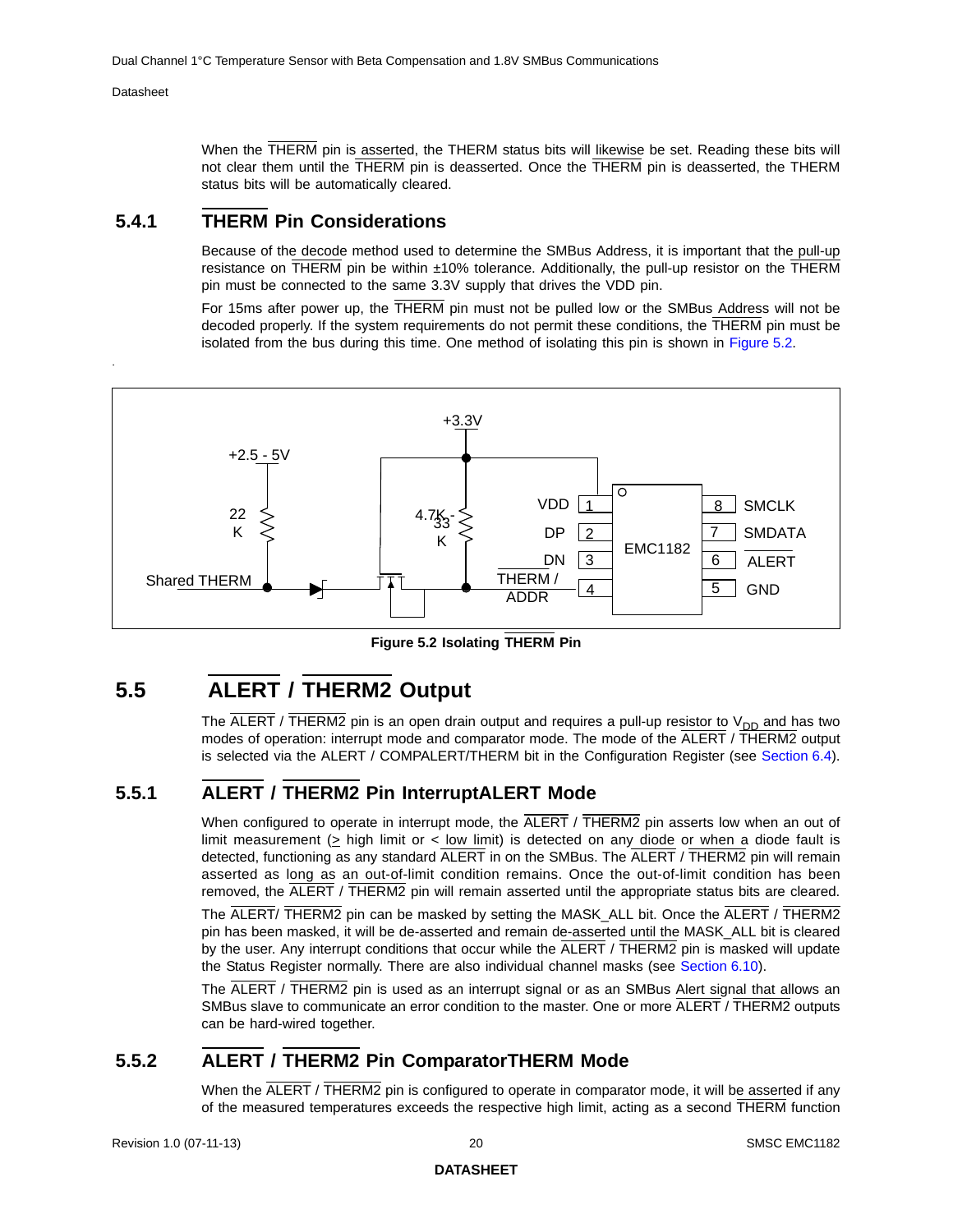in. The ALERT / THERM2 pin will remain asserted until all temperatures drop below the corresponding high limit minus the Therm Hysteresis value.

When the ALERT / THERM2 pin is asserted in comparator mode, the corresponding high limit status bits will be set. Reading these bits will not clear them until the ALERT / THERM2 pin is deasserted. Once the ALERT pin is deasserted, the status bits will be automatically cleared.

The MASK\_ALL bit will not block the  $\overline{ALERT}$  /  $\overline{THERM2}$  pin in this mode; however, the individual channel masks (see [Section](#page-31-4) 6.10) will prevent the respective channel from asserting the ALERT/ THERM2 pin.

### <span id="page-20-0"></span>**5.6 Temperature Measurement**

The EMC1182 can monitor the temperature of one externally connected diode.

The device contains programmable High, Low, and Therm limits for all measured temperature channels. If the measured temperature goes below the Low limit or above the High limit, the ALERT pin can be asserted (based on user settings). If the measured temperature meets or exceeds the Therm Limit, the THERM pin is asserted unconditionally, providing two tiers of temperature detection.

### <span id="page-20-1"></span>**5.6.1 Beta Compensation**

The EMC1182 is configured to monitor the temperature of basic diodes (e.g., 2N3904) or CPU thermal diodes. For External Diode 1, it automatically detects the type of external diode (CPU diode or diode connected transistor) and determines the optimal setting to reduce temperature errors introduced by beta variation. Compensating for this error is also known as implementing the transistor or BJT model for temperature measurement.

For discrete transistors configured with the collector and base shorted together, the beta is generally sufficiently high such that the percent change in beta variation is very small. For example, a 10% variation in beta for two forced emitter currents with a transistor whose ideal beta is 50 would contribute approximately 0.25°C error at 100°C. However for substrate transistors where the base-emitter junction is used for temperature measurement and the collector is tied to the substrate, the proportional beta variation will cause large error. For example, a 10% variation in beta for two forced emitter currents with a transistor whose ideal beta is 0.5 would contribute approximately 8.25°C error at 100°C.

### <span id="page-20-2"></span>**5.6.2 Resistance Error Correction (REC)**

Parasitic resistance in series with the external diodes will limit the accuracy obtainable from temperature measurement devices. The voltage developed across this resistance by the switching diode currents cause the temperature measurement to read higher than the true temperature. Contributors to series resistance are PCB trace resistance, on die (i.e. on the processor) metal resistance, bulk resistance in the base and emitter of the temperature transistor. Typically, the error caused by series resistance is +0.7°C per ohm. The EMC1182 automatically corrects up to 100 ohms of series resistance.

### <span id="page-20-3"></span>**5.6.3 Programmable External Diode Ideality Factor**

The EMC1182 is designed for external diodes with an ideality factor of 1.008. Not all external diodes, processor or discrete, will have this exact value. This variation of the ideality factor introduces error in the temperature measurement which must be corrected for. This correction is typically done using programmable offset registers. Since an ideality factor mismatch introduces an error that is a function of temperature, this correction is only accurate within a small range of temperatures. To provide maximum flexibility to the user, the EMC1182 provides a 6-bit register for each external diode where the ideality factor of the diode used is programmed to eliminate errors across all temperatures.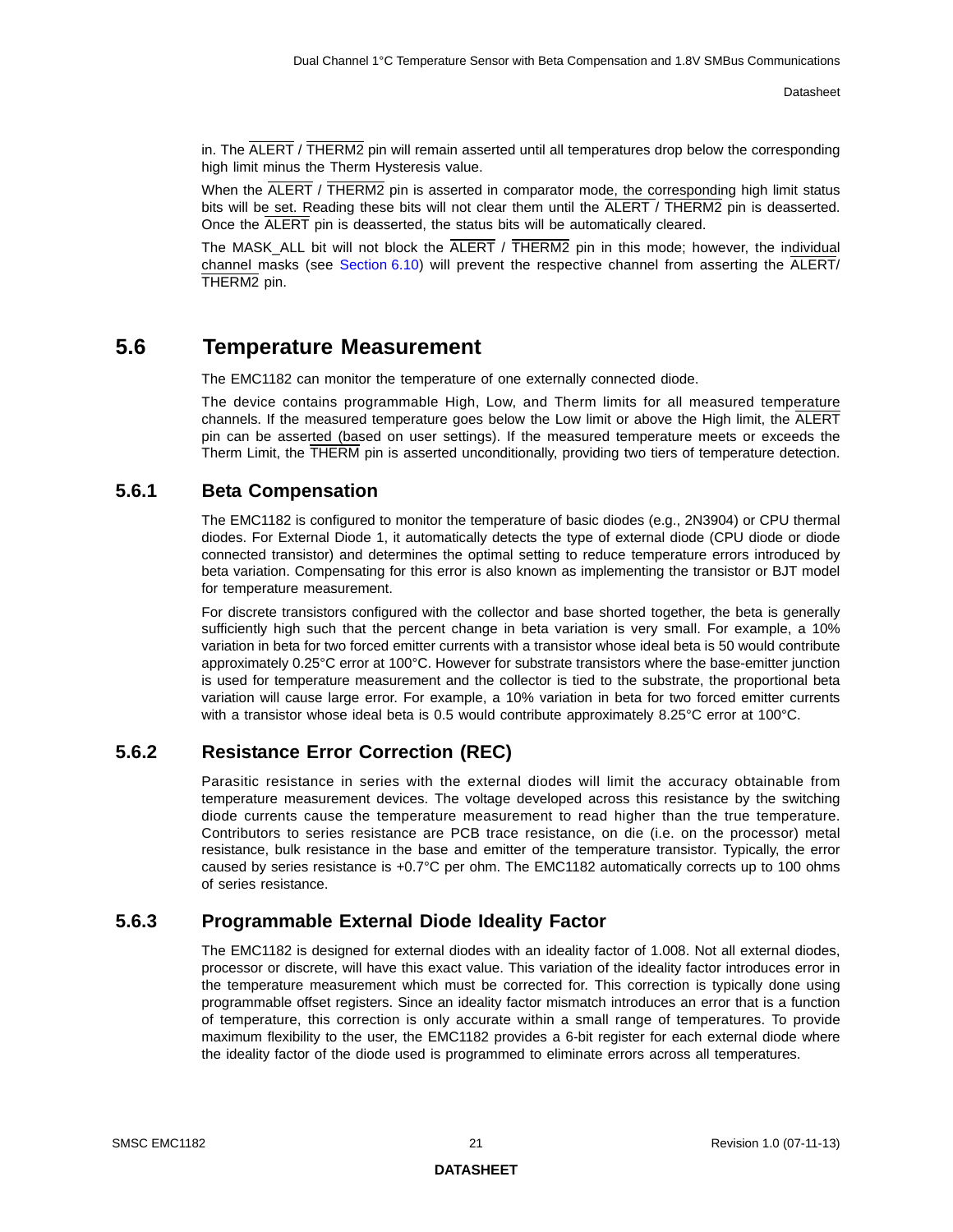**APPLICATION NOTE:** When monitoring a substrate transistor or CPU diode and beta compensation is enabled, the Ideality Factor should not be adjusted. Beta Compensation automatically corrects for most ideality errors.

### <span id="page-21-0"></span>**5.7 Diode Faults**

The EMC1182 detects an open on the DP and DN pins, and a short across the DP and DN pins. For each temperature measurement made, the device checks for a diode fault on the external diode channel(s). When a diode fault is detected, the  $\overline{ALERT}$  /  $\overline{THERM2}$  pin asserts (unless masked, see [Section](#page-21-1) 5.8) and the temperature data reads 00h in the MSB and LSB registers (note: the low limit will not be checked). A diode fault is defined as one of the following: an open between DP and DN, a short from  $V_{DD}$  to DP, or a short from  $V_{DD}$  to DN.

If a short occurs across DP and DN or a short occurs from DP to GND, the low limit status bit is set and the ALERT / THERM2 pin asserts (unless masked). This condition is indistinguishable from a temperature measurement of 0.000°C (-64°C in extended range) resulting in temperature data of 00h in the MSB and LSB registers.

If a short from DN to GND occurs (with a diode connected), temperature measurements will continue as normal with no alerts.

### <span id="page-21-1"></span>**5.8 Consecutive Alerts**

The EMC1182 contains multiple consecutive alert counters. One set of counters applies to the ALERT / THERM2 pin and the second set of counters applies to the THERM pin. Each temperature measurement channel has a separate consecutive alert counter for each of the ALERT / THERM2 and THERM pins. All counters are user programmable and determine the number of consecutive measurements that a temperature channel(s) must be out-of-limit or reporting a diode fault before the corresponding pin is asserted.

See [Section 6.11, "Consecutive ALERT Register 22h"](#page-32-2) for more details on the consecutive alert function.

### <span id="page-21-2"></span>**5.9 Digital Filter**

To reduce the effect of noise and temperature spikes on the reported temperature, the External Diode channel uses a programmable digital filter. This filter can be configured as Level 1, Level 2, or Disabled (default) (see [Section](#page-36-7) 6.14). The typical filter performance is shown in [Figure](#page-22-0) 5.4 and [Figure](#page-22-1) 5.5.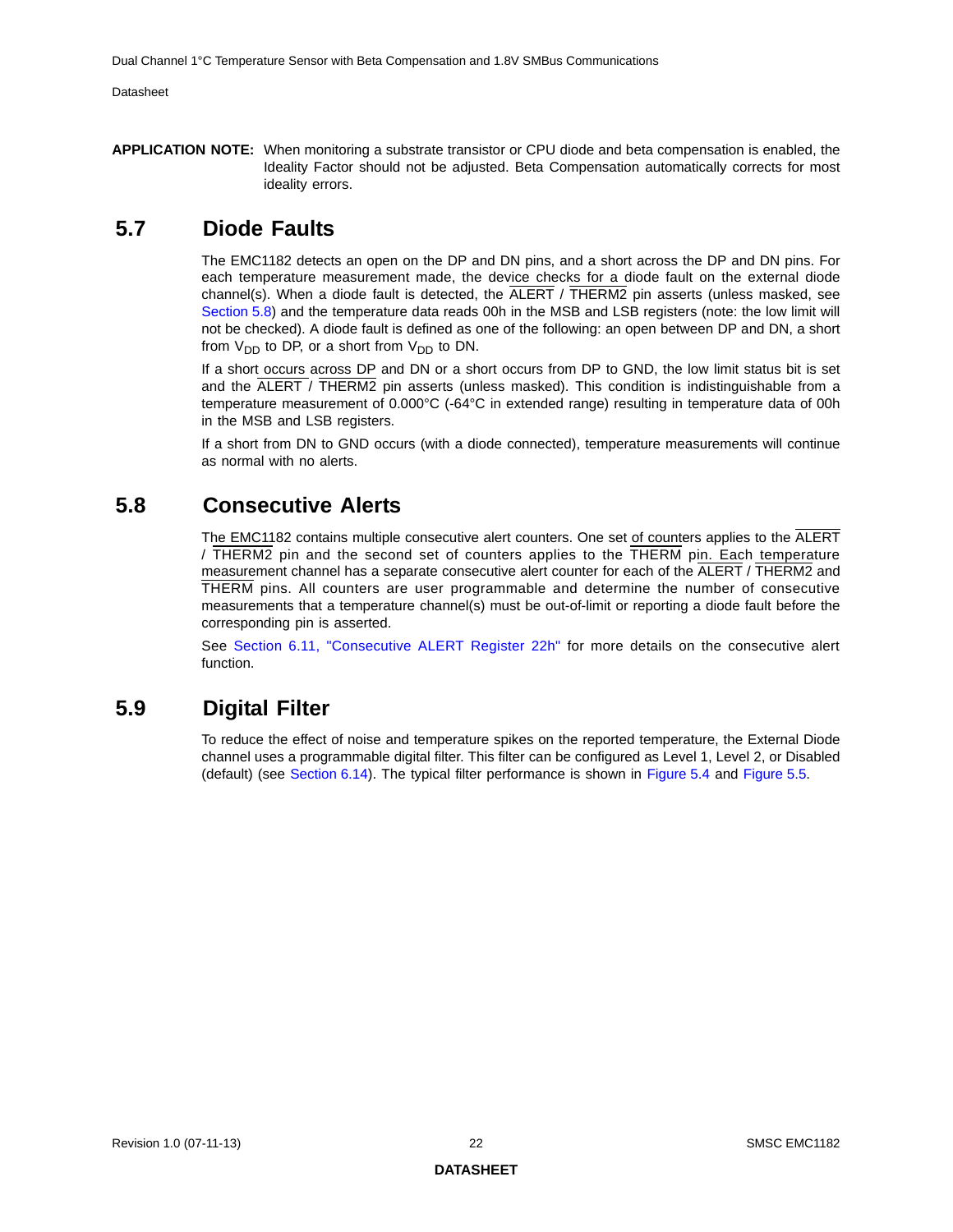

<span id="page-22-2"></span>**Figure 5.4 Temperature Filter Step Response**

<span id="page-22-0"></span>

<span id="page-22-3"></span><span id="page-22-1"></span>**Figure 5.5 Temperature Filter Impulse Response**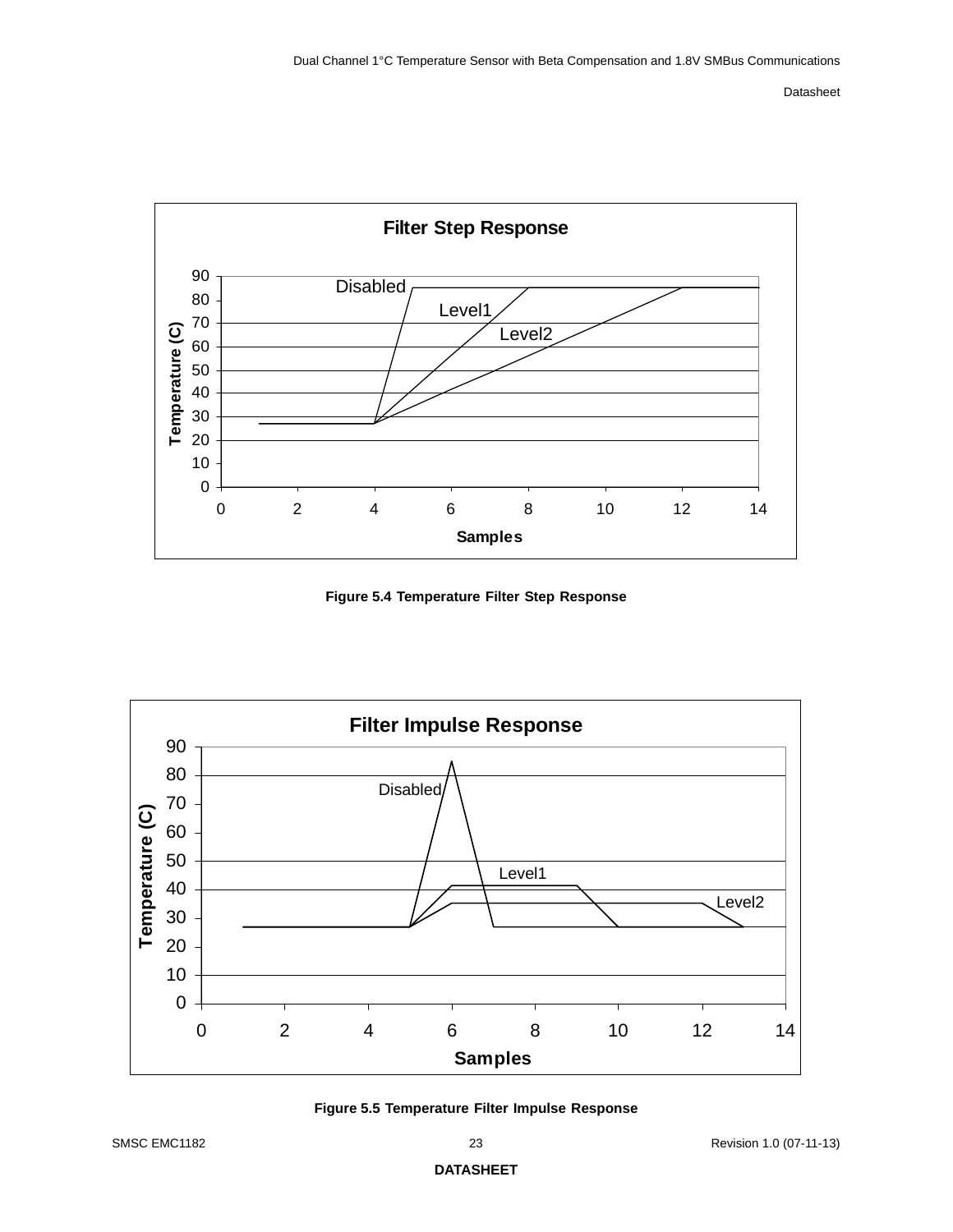# <span id="page-23-0"></span>**5.10 Temperature Measurement Results and Data**

The temperature measurement results are stored in the internal and external temperature registers. These are then compared with the values stored in the high and low limit registers. Both external and internal temperature measurements are stored in 11-bit format with the eight (8) most significant bits stored in a high byte register and the three (3) least significant bits stored in the three (3) MSB positions of the low byte register. All other bits of the low byte register are set to zero.

The EMC1182 has two selectable temperature ranges. The default range is from 0°C to +127°C and the temperature is represented as binary number able to report a temperature from 0°C to +127.875°C in 0.125°C steps.

The extended range is an extended temperature range from -64°C to +191°C. The data format is a binary number offset by 64°C. The extended range is used to measure temperature diodes with a large known offset (such as AMD processor diodes) where the diode temperature plus the offset would be equivalent to a temperature higher than +127°C.

[Table](#page-23-1) 5.2 shows the default and extended range formats.

<span id="page-23-1"></span>

| <b>TEMPERATURE (°C)</b> | DEFAULT RANGE 0°C TO 127°C | <b>EXTENDED RANGE -64°C TO 191°C</b> |
|-------------------------|----------------------------|--------------------------------------|
| Diode Fault             | 000 0000 0000              | 000 0000 0000                        |
| -64                     | 000 0000 0000              | 000 0000 0000                        |
| $-1$                    | 000 0000 0000              | 001 1111 1000                        |
| 0                       | 000 0000 0000              | 010 0000 0000                        |
| 0.125                   | 000 0000 0001              | 010 0000 0001                        |
| 1                       | 000 0000 1000              | 010 0000 1000                        |
| 64                      | 010 0000 0000              | 100 0000 0000                        |
| 65                      | 010 0000 1000              | 100 0000 1000                        |
| 127                     | 011 1111 1000              | 101 1111 1000                        |
| 127.875                 | 011 1111 1111              | 101 1111 1111                        |
| 128                     | 011 1111 1111              | 110 0000 0000                        |
| 190                     | 011 1111 1111              | 111 1111 0000                        |
| 191                     | 011 1111 1111              | 111 1111 1000                        |
| $>= 191.875$            | 011 1111 1111              | 111 1111 1111                        |

#### <span id="page-23-2"></span>**Table 5.2 Temperature Data Format**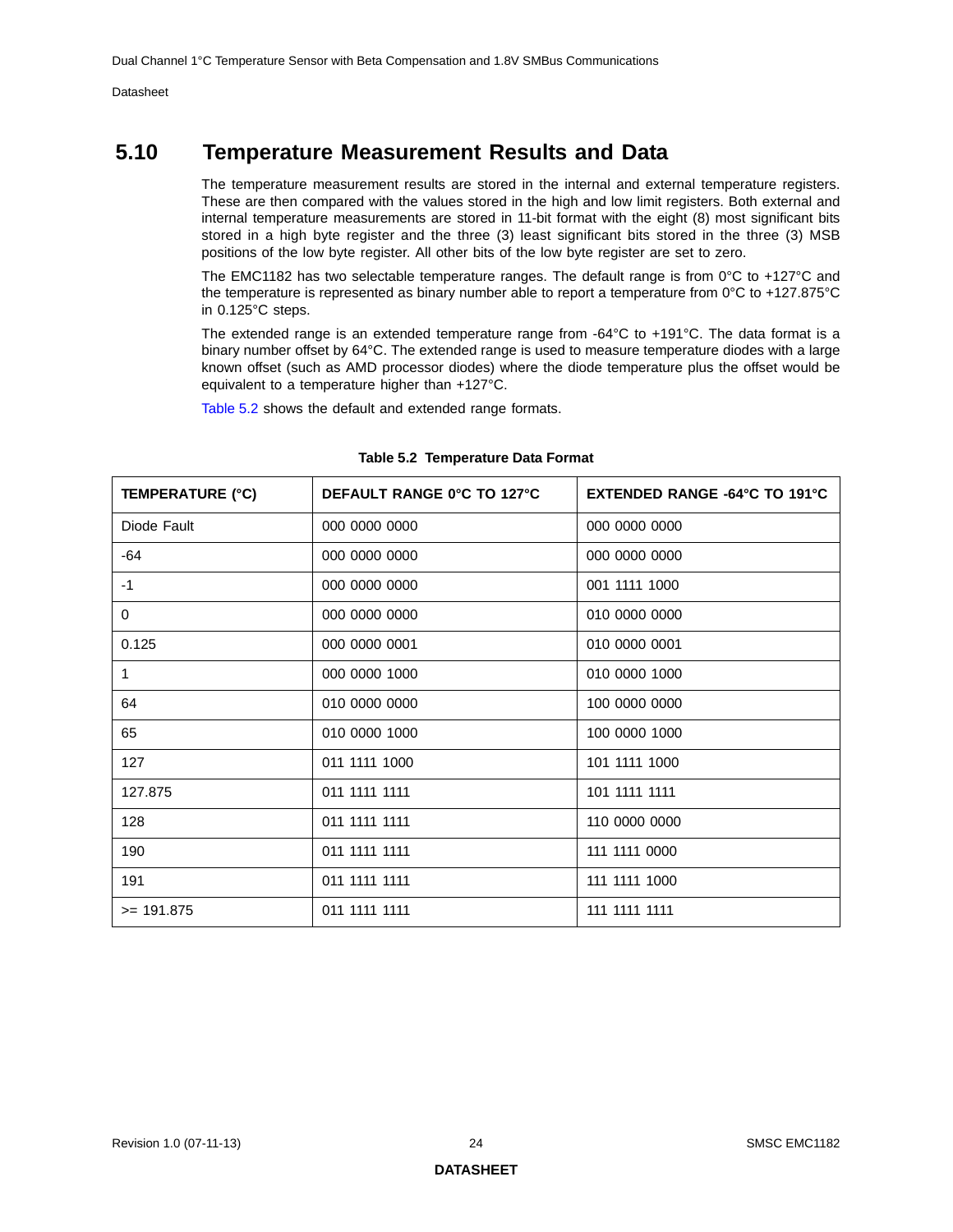# <span id="page-24-0"></span>**Chapter 6 Register Description**

The registers shown in [Table](#page-24-1) 6.1 are accessible through the SMBus. An entry of '-' indicates that the bit is not used and will always read '0'.

<span id="page-24-1"></span>

| <b>REGISTER</b><br><b>ADDRESS</b> | R/W   | <b>REGISTER NAME</b>                                                                                               | <b>FUNCTION</b>                                                                                      | <b>DEFAULT</b><br><b>VALUE</b> | <b>PAGE</b> |  |
|-----------------------------------|-------|--------------------------------------------------------------------------------------------------------------------|------------------------------------------------------------------------------------------------------|--------------------------------|-------------|--|
| 00h                               | R.    | Internal Diode Data<br>High Byte                                                                                   | Stores the integer data for the<br><b>Internal Diode</b>                                             | 00h                            |             |  |
| 01h                               | R.    | External Diode Data<br>High Byte                                                                                   | Stores the integer data for the<br><b>External Diode</b>                                             | 00h                            | Page 27     |  |
| 02h                               | $R-C$ | <b>Status</b>                                                                                                      | Stores status bits for the Internal<br>Diode and External Diode                                      | 00h                            | Page 28     |  |
| 03h                               | R/W   | Configuration                                                                                                      | Controls the general operation of<br>the device (mirrored at address<br>09h)                         | 00h                            | Page 28     |  |
| 04h                               | R/W   | <b>Conversion Rate</b>                                                                                             | Controls the conversion rate for<br>updating temperature data<br>(mirrored at address 0Ah)           |                                |             |  |
| 05h                               | R/W   | Stores the 8-bit high limit for the<br>Internal Diode High<br>Internal Diode (mirrored at address<br>Limit<br>0Bh) |                                                                                                      | 55h<br>$(85^{\circ}C)$         |             |  |
| 06h                               | R/W   | Internal Diode Low<br>Limit                                                                                        | Stores the 8-bit low limit for the<br>Internal Diode (mirrored at address<br>OCh)                    | 00h<br>$(0^{\circ}C)$          | Page 30     |  |
| 07h                               | R/W   | External Diode High<br>Limit High Byte                                                                             | Stores the integer portion of the<br>high limit for the External Diode<br>(mirrored at register 0Dh) | 55h<br>$(85^{\circ}C)$         |             |  |
| 08h                               | R/W   | <b>External Diode Low</b><br>Limit High Byte                                                                       | Stores the integer portion of the<br>low limit for the External Diode<br>(mirrored at register 0Eh)  | 00h<br>$(0^{\circ}C)$          |             |  |
| 09h                               | R/W   | Configuration                                                                                                      | Controls the general operation of<br>the device (mirrored at address<br>03h)                         |                                | Page 28     |  |
| 0Ah                               | R/W   | <b>Conversion Rate</b>                                                                                             | Controls the conversion rate for<br>updating temperature data<br>(mirrored at address 04h)           | 06h<br>(4/sec)                 | Page 29     |  |

#### **Table 6.1 Register Set in Hexadecimal Order**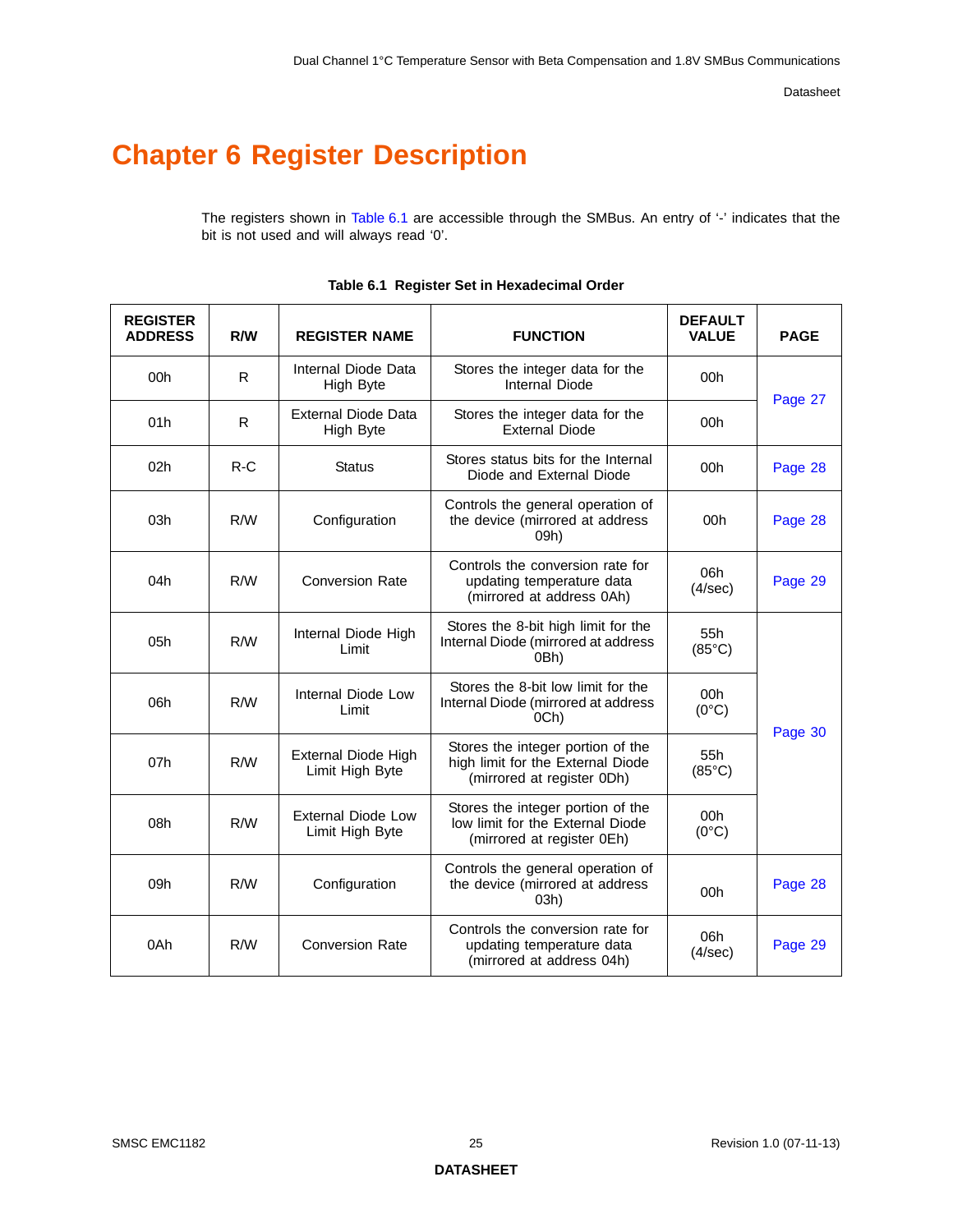| <b>REGISTER</b><br><b>ADDRESS</b> | R/W                                                                                                                                                 | <b>REGISTER NAME</b>                                            | <b>FUNCTION</b>                                                                                      | <b>DEFAULT</b><br><b>VALUE</b> | <b>PAGE</b> |  |
|-----------------------------------|-----------------------------------------------------------------------------------------------------------------------------------------------------|-----------------------------------------------------------------|------------------------------------------------------------------------------------------------------|--------------------------------|-------------|--|
| 0Bh                               | R/W                                                                                                                                                 | Internal Diode High<br>Limit                                    | Stores the 8-bit high limit for the<br>Internal Diode (mirrored at address<br>05h)                   | 55h<br>$(85^{\circ}C)$         |             |  |
| 0Ch                               | R/W                                                                                                                                                 | Internal Diode Low<br>Limit                                     | Stores the 8-bit low limit for the<br>Internal Diode (mirrored at address<br>06h)                    | 00h<br>$(0^{\circ}C)$          |             |  |
| 0Dh                               | R/W                                                                                                                                                 | External Diode High<br>Limit High Byte                          | Stores the integer portion of the<br>high limit for the External Diode<br>(mirrored at register 07h) | 55h<br>$(85^{\circ}C)$         | Page 30     |  |
| 0Eh                               | Stores the integer portion of the<br>External Diode Low<br>R/W<br>low limit for the External Diode<br>Limit High Byte<br>(mirrored at register 08h) |                                                                 | 00h<br>$(0^{\circ}C)$                                                                                |                                |             |  |
| 0Fh                               | W                                                                                                                                                   | One Shot                                                        | A write to this register initiates a<br>one shot update.                                             | 00h                            | Page 31     |  |
| 10h                               | R                                                                                                                                                   | <b>External Diode Data</b><br>Low Byte                          | Stores the fractional data for the<br><b>External Diode</b>                                          |                                |             |  |
| 11h                               | R/W                                                                                                                                                 | Scratchpad register for software<br>Scratchpad<br>compatibility |                                                                                                      | 00h                            | Page 31     |  |
| 12h                               | R/W                                                                                                                                                 | Scratchpad                                                      | Scratchpad register for software<br>compatibility                                                    | 00h                            | Page 31     |  |
| 13h                               | R/W                                                                                                                                                 | External Diode High<br>Limit Low Byte                           | Stores the fractional portion of the<br>high limit for the External Diode                            | 00h                            |             |  |
| 14h                               | R/W                                                                                                                                                 | <b>External Diode Low</b><br>Limit Low Byte                     | Stores the fractional portion of the<br>low limit for the External Diode                             | 00h                            | Page 30     |  |
| 19h                               | R/W                                                                                                                                                 | <b>External Diode</b><br>Therm Limit                            | Stores the 8-bit critical temperature<br>limit for the External Diode                                | 55h<br>$(85^{\circ}C)$         | Page 32     |  |
| 1Fh                               | R/W                                                                                                                                                 | <b>Channel Mask</b><br>Register                                 | Controls the masking of individual<br>channels                                                       | 00h                            | Page 32     |  |
| 20h                               | R/W                                                                                                                                                 | Internal Diode Therm<br>Limit                                   | Stores the 8-bit critical temperature<br>limit for the Internal Diode                                | 55h<br>$(85^{\circ}C)$         |             |  |
| 21h                               | R/W                                                                                                                                                 | Therm Hysteresis                                                | Stores the 8-bit hysteresis value<br>that applies to all Therm limits                                | 0Ah<br>$(10^{\circ}C)$         | Page 32     |  |
| 22h                               | R/W                                                                                                                                                 | <b>Consecutive ALERT</b>                                        | Controls the number of out-of-limit<br>conditions that must occur before<br>an interrupt is asserted | 70h                            | Page 33     |  |
| 25h                               | R/W                                                                                                                                                 | <b>External Diode1 Beta</b><br>Configuration                    | Stores the Beta Compensation<br>circuitry settings for External<br>Diode1                            | 08h                            | Page 35     |  |
| 27h                               | R/W                                                                                                                                                 | <b>External Diode</b><br><b>Ideality Factor</b>                 | Stores the ideality factor for the<br><b>External Diode</b>                                          | 12h<br>(1.008)                 | Page 35     |  |

|  |  |  | Table 6.1 Register Set in Hexadecimal Order (continued) |  |  |
|--|--|--|---------------------------------------------------------|--|--|
|--|--|--|---------------------------------------------------------|--|--|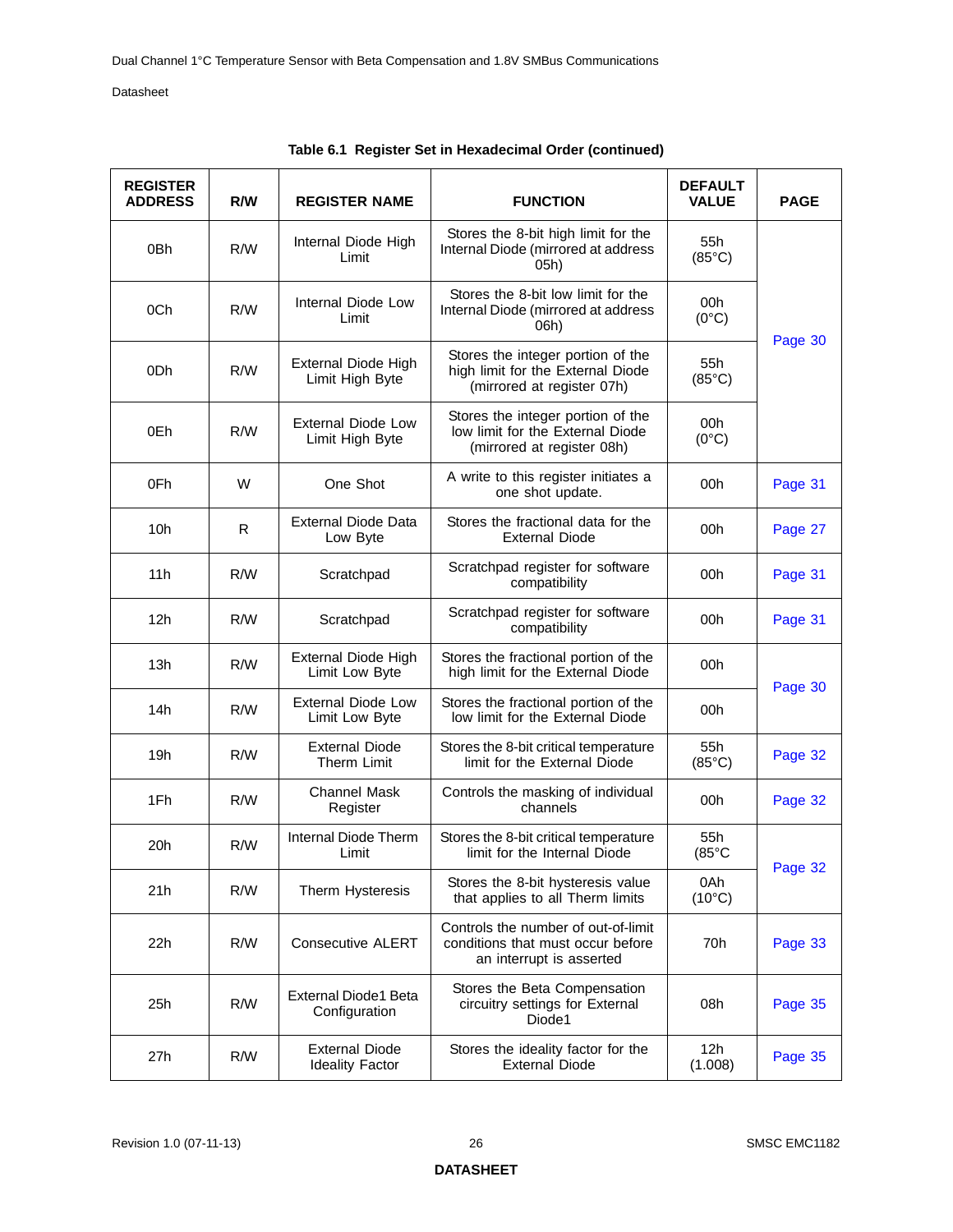| <b>REGISTER</b><br><b>ADDRESS</b> | R/W | <b>REGISTER NAME</b>            | <b>FUNCTION</b>                                                       | <b>DEFAULT</b><br><b>VALUE</b> | <b>PAGE</b> |
|-----------------------------------|-----|---------------------------------|-----------------------------------------------------------------------|--------------------------------|-------------|
| 29h                               | R   | Internal Diode Data<br>Low Byte | Stores the fractional data for the<br>Internal Diode                  | 00h                            | Page 27     |
| 40h                               | R/M | <b>Filter Control</b>           | Controls the digital filter setting for<br>the External Diode channel | 00h                            | Page 37     |
| FD <sub>h</sub>                   | R   | Product ID                      | Stores a fixed value that identifies<br>the device                    | 20h                            | Page 37     |
| FE <sub>h</sub>                   | R   | Manufacturer ID                 | Stores a fixed value that<br>represents SMSC                          | 5Dh                            | Page 37     |
| FF <sub>h</sub>                   | R   | Revision                        | Stores a fixed value that<br>represents the revision number           | 07h                            | Page 38     |

|  | Table 6.1 Register Set in Hexadecimal Order (continued) |  |  |
|--|---------------------------------------------------------|--|--|
|  |                                                         |  |  |

# <span id="page-26-0"></span>**6.1 Data Read Interlock**

When any temperature channel high byte register is read, the corresponding low byte is copied into an internal 'shadow' register. The user is free to read the low byte at any time and be guaranteed that it will correspond to the previously read high byte. Regardless if the low byte is read or not, reading from the same high byte register again will automatically refresh this stored low byte data.

# <span id="page-26-1"></span>**6.2 Temperature Data Registers**

<span id="page-26-2"></span>

| <b>ADDR</b>     | R/W | <b>REGISTER</b>                    | <b>B7</b> | <b>B6</b> | <b>B5</b> | <b>B4</b> | <b>B3</b>                | <b>B2</b> | <b>B1</b> | B <sub>0</sub>           | <b>DEFAULT</b> |
|-----------------|-----|------------------------------------|-----------|-----------|-----------|-----------|--------------------------|-----------|-----------|--------------------------|----------------|
| 00h             | R   | Internal Diode<br>High Byte        | 128       | 64        | 32        | 16        | 8                        | 4         | 2         | 1                        | 00h            |
| 29h             | R   | Internal Diode<br>Low Byte         | 0.5       | 0.25      | 0.125     | ٠         | $\overline{\phantom{0}}$ |           |           | $\overline{\phantom{0}}$ | 00h            |
| 01h             | R   | <b>External Diode</b><br>High Byte | 128       | 64        | 32        | 16        | 8                        | 4         | 2         | 1                        | 00h            |
| 10 <sub>h</sub> | R   | <b>External Diode</b><br>Low Byte  | 0.5       | 0.25      | 0.125     | ٠         | -                        |           |           | -                        | 00h            |

#### **Table 6.2 Temperature Data Registers**

As shown in [Table](#page-26-2) 6.2, all temperatures are stored as an 11-bit value with the high byte r[epresentin](#page-36-1)g the integer value and the low byte representing the fractional value left justified to occupy the MSBits.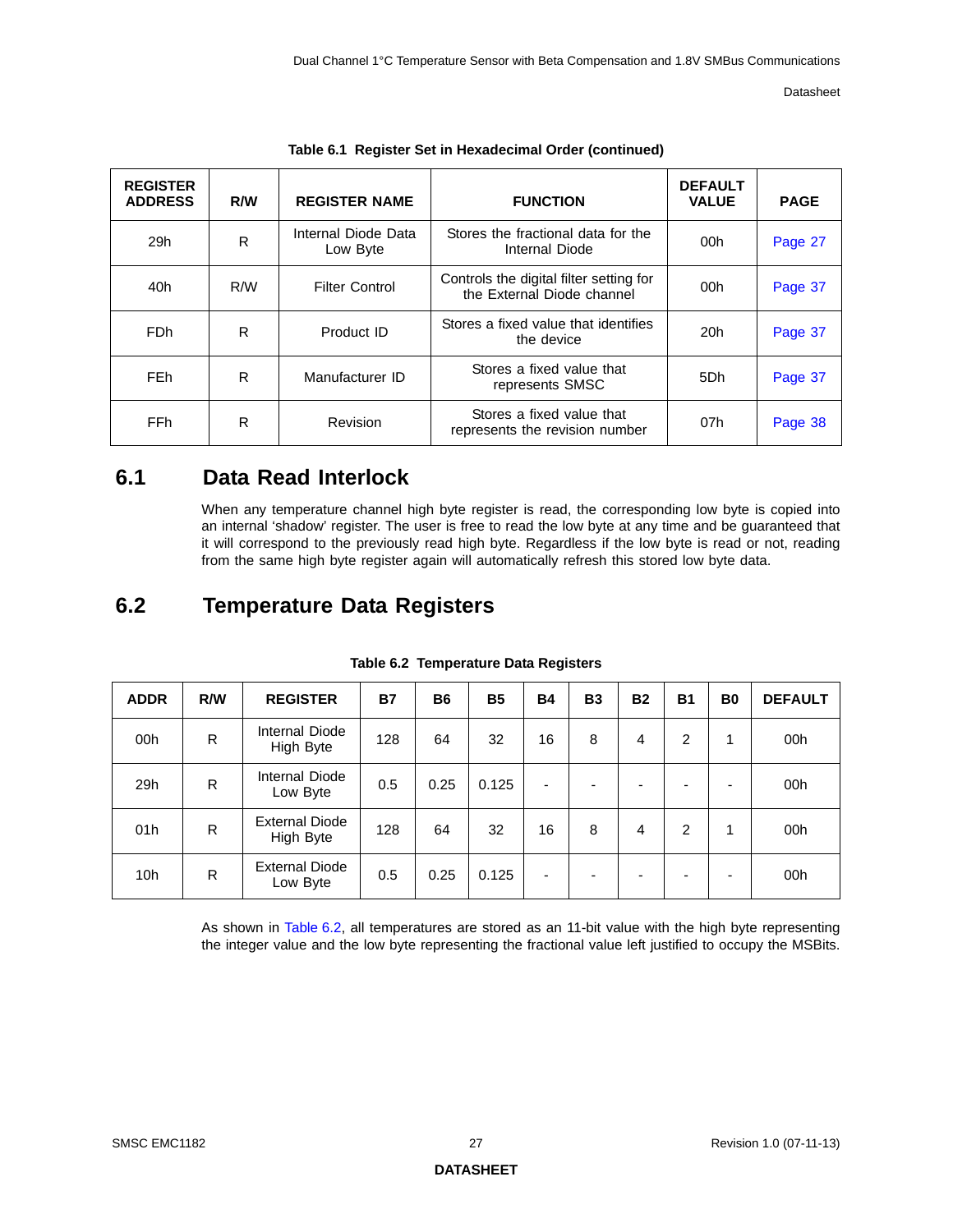## <span id="page-27-0"></span>**6.3 Status Register 02h**

#### **Table 6.3 Status Register**

<span id="page-27-2"></span>

| <b>ADDR</b> | R/W | <b>REGISTER</b> | <b>B7</b>   | B6           | <b>B5</b>   | <b>B4</b>    | B <sub>3</sub> | <b>B2</b> | <b>B1</b> | B <sub>0</sub> | <b>DEFAULT</b> |
|-------------|-----|-----------------|-------------|--------------|-------------|--------------|----------------|-----------|-----------|----------------|----------------|
| 02h         | R-C | <b>Status</b>   | <b>BUSY</b> | <b>IHIGH</b> | <b>ILOW</b> | <b>EHIGH</b> | <b>ELOW</b>    | FAULT     | ETHERM    | <b>ITHERM</b>  | 00h            |

The Status Register reports the operating status of the Internal Diode and External Diode channels. When any of the bits are set (excluding the BUSY bit) either the ALERT / THERM2 or TH[ERM pin](#page-36-1) is being asserted.

The ALERT / THERM2 and THERM pins are controlled by the respective consecutive ale[rt counte](#page-36-1)rs (see [Section](#page-32-0) 6.11) and will not be asserted until the programmed consecutive alert count has been reached. The status bits (except ETHERM and ITHERM) will remain set until read unless the ALERT pin is configured as a second THERM output (see [Section](#page-18-4) 5.4).

Bit 7 - BUSY - This bit indicates that the ADC is currently converting. This bit does not cause either the ALERT / THERM2 or THERM pin to be asserted.

Bit 6 - IHIGH - This bit is set when the Internal Diode channel exceeds its programmed high limit. When set, this bit will assert the ALERT / THERM2 pin.

Bit 5 - ILOW - This bit is set when the Internal Diode channel drops below its programmed low limit. When set, this bit will assert the ALERT / THERM2 pin.

Bit 4 - EHIGH - This bit is set when the External Diode channel exceeds its programmed high limit. When set, this bit will assert the ALERT / THERM2 pin.

Bit 3 - ELOW - This bit is set when the External Diode channel drops below its programmed low limit. When set, this bit will assert the ALERT / THERM2 pin.

Bit 2 - FAULT - This bit is asserted when a diode fault is detected. When set, this bit will assert the ALERT / THERM2 pin.

Bit 1 - ETHERM - This bit is set when the External Diode channel exceeds the programmed Therm Limit. When set, this bit will assert the THERM pin. This bit will remain set until the THERM pin is released at which point it will be automatically cleared.

<span id="page-27-4"></span>Bit 0 - ITHERM - This bit is set when the Internal Diode channel exceeds the programmed Therm Limit. When set, this bit will assert the THERM pin. This bit will remain set until the THERM pin is released at which point it will be automatically cleared.

# <span id="page-27-1"></span>**6.4 Configuration Register 03h / 09h**

<span id="page-27-3"></span>

| <b>ADDR</b> | R/W | <b>REGISTER</b> | <b>B7</b>   | <b>B6</b>   | <b>B5</b> | <b>B4</b>   | B <sub>3</sub>           | <b>B2</b>    | <b>B1</b>   | B <sub>0</sub> | <b>DEFAULT</b> |
|-------------|-----|-----------------|-------------|-------------|-----------|-------------|--------------------------|--------------|-------------|----------------|----------------|
| 03h         | R/W | Configuration   | <b>MASK</b> | RUN/        | ALERT/    | <b>RECD</b> |                          | <b>RANGE</b> | <b>DAVG</b> |                | 00h            |
| 09h         |     |                 | ALL         | <b>STOP</b> | THERM2    |             | $\overline{\phantom{0}}$ |              | <b>DIS</b>  |                |                |

#### **Table 6.4 Configuration Register**

The Configuration Register controls the basic operation of the device. This register is fully accessible at either address.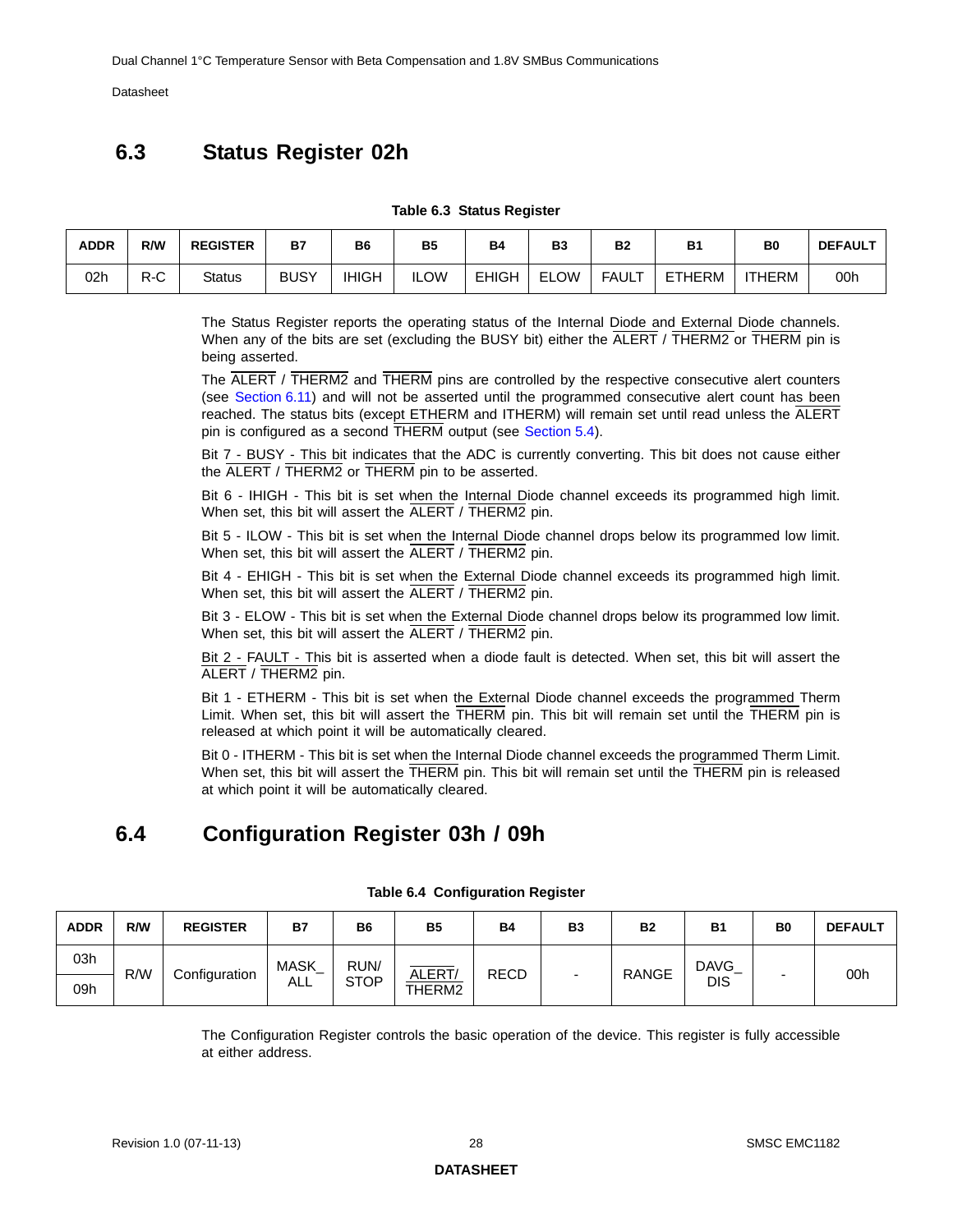Bit 7 - MASK\_ALL - Masks the ALERT / THERM2 pin from asserting.

- $\blacksquare$  '0' (default) The ALERT / THERM2 pin is not masked. If any of the appropriate status bits are set the ALERT / THERM2 pin will be asserted.
- $\blacksquare$  '1' The ALERT/ THERM2 pin is masked. It will not be asserted for any interrupt condition unless it is configured in comparator mode. The Status Registers will be updated normally.

Bit 6 - RUN / STOP - Controls Active/Standby modes.

- '0' (default) The device is in Active mode and converting on all channels.
- '1' The device is in Standby mode and not converting.

Bit 5 - ALERT/THERM2 - Controls the operation of the ALERT / THERM2 pin.

- '0' (default) The ALERT / THERM2 acts as an Alert pin and has interrupt behavior as described in [Section 5.5.1.](#page-19-5)
- '1' The ALERT / THERM2 acts as a THERM pin and has comparator behavior as described in [Section 5.5.2](#page-19-6). In this mode the MASK ALL bit is ignored.

Bit 4 - RECD - Disables the Resistance Error Correction (REC) for the External Diode.

- '0' (default) REC is enabled for the External Diode.
- '1' REC is disabled for the External Diode.

Bit 2 - RANGE - Configures the measurement range and data format of the temperature channels.

- '0' (default) The temperature measurement range is  $0^{\circ}$ C to +127.875°C and the data format is binary.
- '1' -The temperature measurement range is -64°C to +191.875°C and the data format is offset binary (see [Table 5.2\)](#page-23-2).

Bit 1 - DAVG\_DIS - Disables the dynamic averaging feature on all temperature channels.

- '0' (default) The dynamic averaging feature is enabled. All temperature channels will be converted with an averaging factor that is based on the conversion rate as shown in [Table 6.6.](#page-29-1)
- <span id="page-28-2"></span> '1' - The dynamic averaging feature is disabled. All temperature channels will be converted with a maximum averaging factor of 1x (equivalent to 11-bit conversion). For higher conversion rates, this averaging factor will be reduced as shown in [Table 6.6.](#page-29-1)

## <span id="page-28-0"></span>**6.5 Conversion Rate Register 04h / 0Ah**

<span id="page-28-1"></span>

| <b>ADDR</b> | R/W | <b>REGISTER</b> | <b>B7</b> | B6 | <b>B5</b> | <b>B4</b> | <b>B3</b> | <b>B2</b> | <b>B1</b> | B <sub>0</sub> | <b>DEFAULT</b> |
|-------------|-----|-----------------|-----------|----|-----------|-----------|-----------|-----------|-----------|----------------|----------------|
| 04h         | R/W | Conversion      |           | -  |           | -<br>-    | CONV[3:0] |           |           |                | 06h            |
| 0Ah         |     | Rate            |           |    |           |           |           |           |           |                | (4/sec)        |

#### **Table 6.5 Conversion Rate Register**

The Conversion Rate Register controls how often the temperature measurement channels are updated and compared against the limits. This register is fully accessible at either address.

Bits 3-0 - CONV[3:0] - Determines the conversion rate as shown in [Table](#page-29-1) 6.6.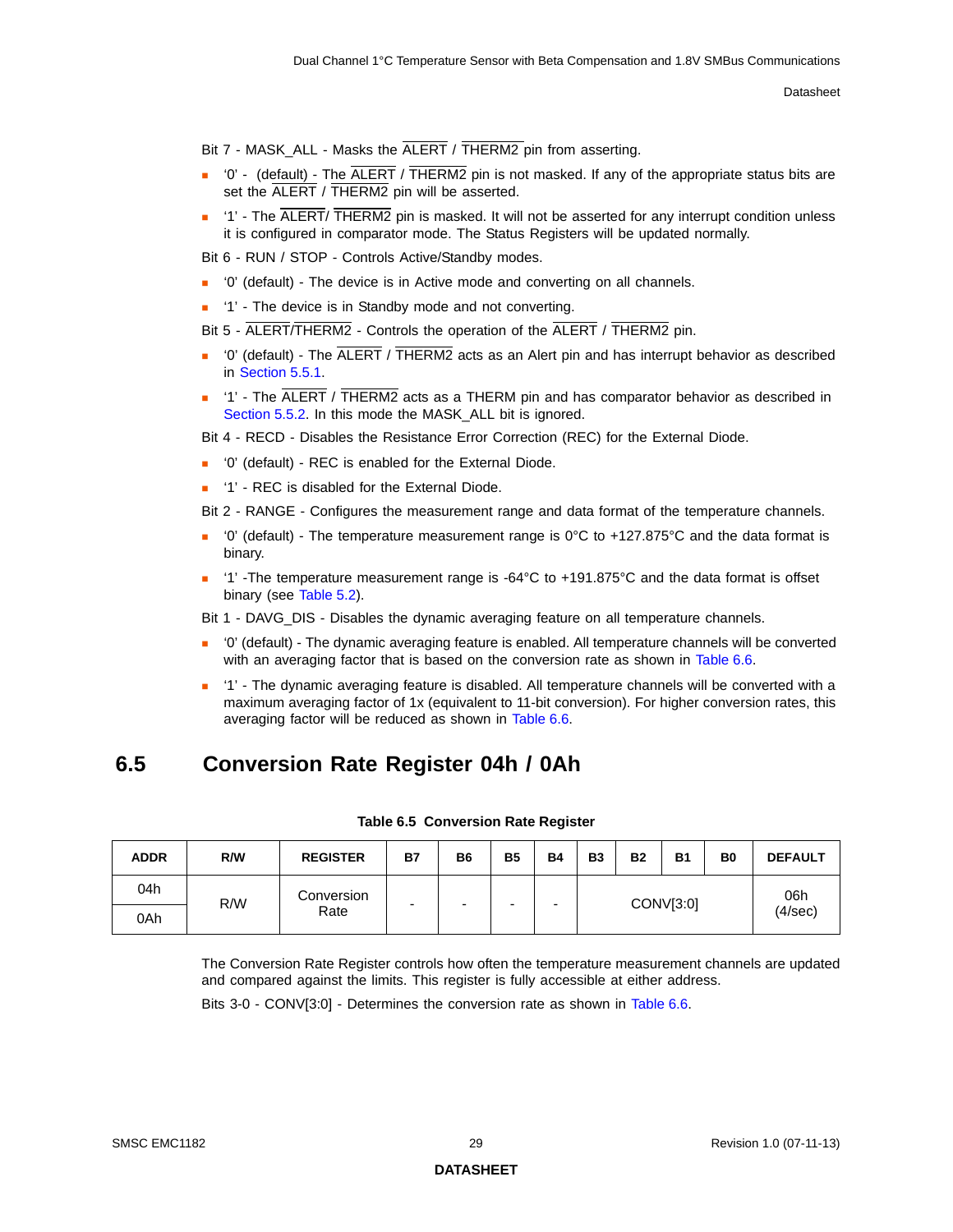<span id="page-29-1"></span>

|            |              | <b>CONV[3:0]</b> |                  |              |                             |
|------------|--------------|------------------|------------------|--------------|-----------------------------|
| <b>HEX</b> | $\mathbf{3}$ | $\mathbf{2}$     | 1                | $\pmb{0}$    | <b>CONVERSIONS / SECOND</b> |
| 0h         | $\mathbf 0$  | $\pmb{0}$        | $\mathbf 0$      | $\mathbf 0$  | /16                         |
| 1h         | $\pmb{0}$    | $\pmb{0}$        | $\pmb{0}$        | $\mathbf{1}$ | 1/8                         |
| 2h         | $\pmb{0}$    | $\boldsymbol{0}$ | 1                | $\mathbf 0$  | 1/4                         |
| 3h         | $\pmb{0}$    | $\boldsymbol{0}$ | 1                | $\mathbf{1}$ | 1/21                        |
| 4h         | 0            | 1                | $\boldsymbol{0}$ | $\mathbf 0$  | 1                           |
| 5h         | $\mathbf 0$  | 1                | $\mathbf 0$      | 1            | $\overline{2}$              |
| 6h         | $\mathbf 0$  | 1                | 1                | $\mathbf 0$  | 4 (default)                 |
| 7h         | $\mathbf 0$  | 1                | 1                | 1            | 8                           |
| 8h         | 1            | $\pmb{0}$        | $\mathbf 0$      | $\mathbf 0$  | 16                          |
| 9h         | 1            | $\pmb{0}$        | $\pmb{0}$        | 1            | 32                          |
| Ah         | 1            | $\boldsymbol{0}$ | $\mathbf{1}$     | $\mathbf 0$  | 64                          |
| Bh - Fh    |              | All others       | 1                |              |                             |

<span id="page-29-3"></span>**Table 6.6 Conversion Rate** 

# <span id="page-29-0"></span>**6.6 Limit Registers**

<span id="page-29-2"></span>

| ADDR.           | R/W | <b>REGISTER</b>                                    | <b>B7</b> | <b>B6</b> | <b>B5</b> | <b>B4</b>                | <b>B3</b> | <b>B2</b>      | <b>B1</b>      | <b>B0</b> | <b>DEFAULT</b>  |
|-----------------|-----|----------------------------------------------------|-----------|-----------|-----------|--------------------------|-----------|----------------|----------------|-----------|-----------------|
| 05h             | R/W | Internal Diode                                     | 128       | 64        | 32        | 16                       | 8         | 4              | 2              | 1         | 55h             |
| 0Bh             |     | High Limit                                         |           |           |           |                          |           |                |                |           | $(85^{\circ}C)$ |
| 06h             | R/W | <b>Internal Diode</b>                              | 128       | 64        | 32        | 16                       | 8         | 4              | $\overline{2}$ | 1         | 00h             |
| 0Ch             |     | Low Limit                                          |           |           |           |                          |           |                |                |           | $(0^{\circ}C)$  |
| 07h             |     | External<br>Diode High                             |           |           |           |                          |           |                |                |           | 55h             |
| 0 <sub>Dh</sub> | R/W | Limit High<br><b>Byte</b>                          | 128       | 64        | 32        | 16                       | 8         | $\overline{4}$ | $\overline{2}$ | 1         | $(85^{\circ}C)$ |
| 13h             | R/W | External<br>Diode High<br>Limit Low<br><b>Byte</b> | 0.5       | 0.25      | 0.125     | $\overline{\phantom{a}}$ |           |                |                |           | 00h             |

**Table 6.7 Temperature Limit Registers**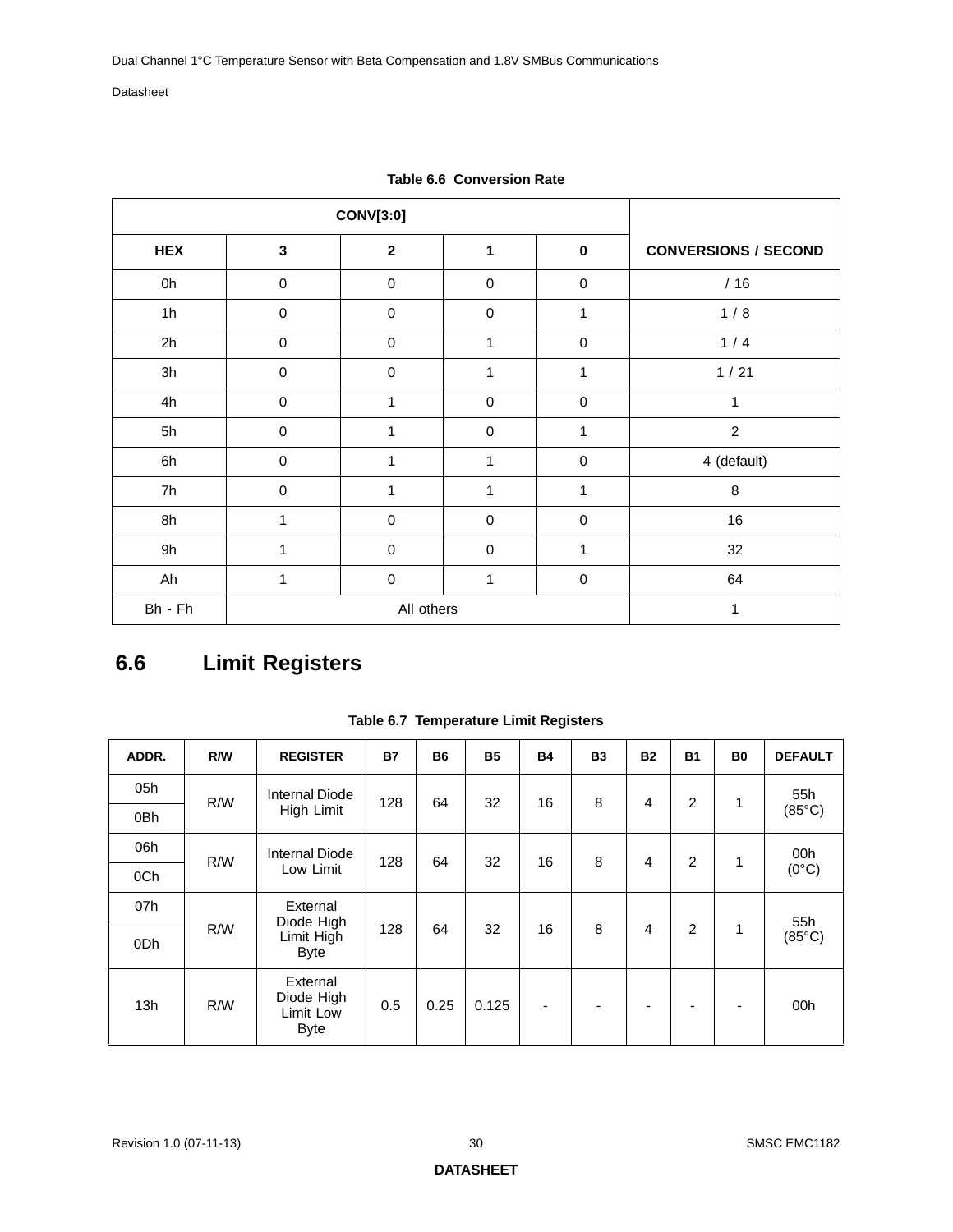| ADDR. | R/W | <b>REGISTER</b>                                   | <b>B7</b> | <b>B6</b> | <b>B5</b> | <b>B4</b> | <b>B3</b> | <b>B2</b> | <b>B1</b> | B <sub>0</sub> | <b>DEFAULT</b> |
|-------|-----|---------------------------------------------------|-----------|-----------|-----------|-----------|-----------|-----------|-----------|----------------|----------------|
| 08h   |     | External<br>Diode Low                             |           |           |           |           |           |           |           |                | 00h            |
| 0Eh   | R/W | Limit High<br><b>Byte</b>                         | 128       | 64        | 32        | 16        | 8         | 4         | 2         | 1              | $(0^{\circ}C)$ |
| 14h   | R/W | External<br>Diode Low<br>Limit Low<br><b>Byte</b> | 0.5       | 0.25      | 0.125     | ٠         |           | ۰         | -         | -              | 00h            |

**Table 6.7 Temperature Limit Registers (continued)** 

The device contains both high and low limits for all temperature channels. If the measured temperature exceeds the high limit, then the corresponding status bit is set and the ALERT / THERM2 pin is asserted. Likewise, if the measured temperature is less than or equal to the low limit, the corresponding status bit is set and the ALERT / THERM2 pin is asserted.

The data format for the limits must match the selected data format for the temperature so that if the extended temperature range is used, the limits must be programmed in the extended data format.

The limit registers with multiple addresses are fully accessible at either address.

When the device is in Standby mode, updating the limit registers will have no effect until the next conversion cycle occurs. This can be initiated via a write to the One Shot Register (see [Section 6.8,](#page-30-1)  ["One Shot Register 0Fh"](#page-30-1)) or by clearing the RUN / STOP bit (see [Section 6.4, "Configuration Register](#page-27-1)  [03h / 09h"\)](#page-27-1).

## <span id="page-30-0"></span>**6.7 Scratchpad Registers 11h and 12h**

<span id="page-30-2"></span>

| <b>ADDR</b> | R/W | <b>REGISTER</b> | <b>B7</b> | <b>B6</b> | <b>B5</b> | <b>B4</b> | <b>B3</b> | <b>B2</b> | <b>B1</b> | B0 | <b>DEFAULT</b> |
|-------------|-----|-----------------|-----------|-----------|-----------|-----------|-----------|-----------|-----------|----|----------------|
| 11h         | R/W | Scratchpad      |           | 6         |           |           | ົ<br>ບ    | ີ         |           |    | 00h            |
| 12h         | R/W | Scratchpad      |           |           |           |           | ົ<br>ບ    | ີ         |           |    | 00h            |

**Table 6.8 Scratchpad Register**

The Scratchpad Registers are Read / Write registers that are used for place holders to be software compatible with legacy programs. Reading from the registers will return what is written to them.

## <span id="page-30-1"></span>**6.8 One Shot Register 0Fh**

The One Shot Register is used to initiate a one shot command. Writing to the one shot register when the device is in Standby mode and BUSY bit (in Status Register) is '0', will immediately cause the ADC to update all temperature measurements. Writing to the One Shot Register while the device is in Active mode will have no effect.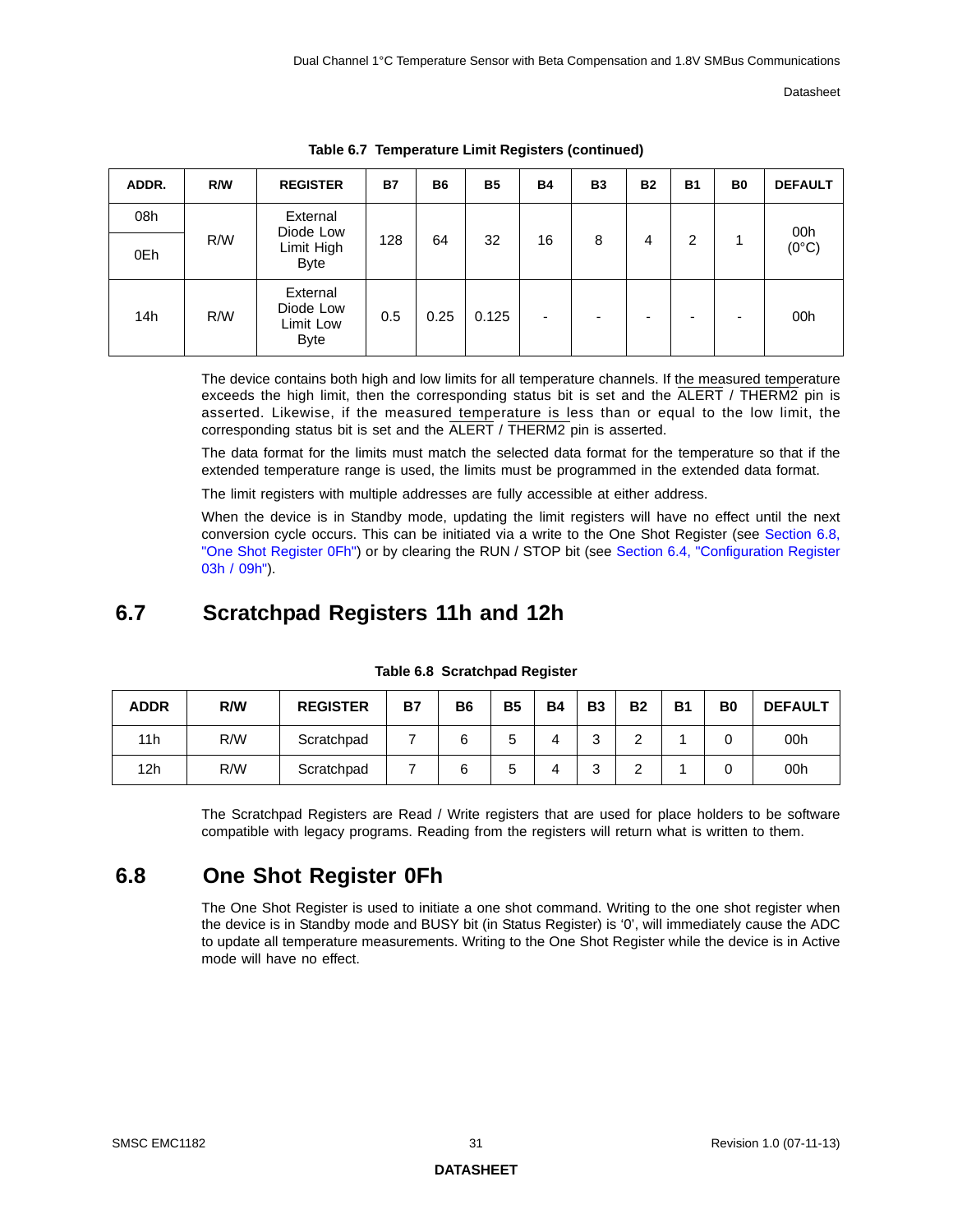# <span id="page-31-0"></span>**6.9 Therm Limit Registers**

<span id="page-31-2"></span>

| ADDR. | R/W | <b>REGISTER</b>                  | <b>B7</b> | <b>B6</b> | <b>B5</b> | <b>B4</b> | <b>B3</b> | <b>B2</b> | <b>B1</b> | B <sub>0</sub> | <b>DEFAULT</b>         |
|-------|-----|----------------------------------|-----------|-----------|-----------|-----------|-----------|-----------|-----------|----------------|------------------------|
| 19h   | R/W | External<br>Diode Therm<br>Limit | 128       | 64        | 32        | 16        | 8         | 4         | 2         | и              | 55h<br>$(85^{\circ}C)$ |
| 20h   | R/W | Internal Diode<br>Therm Limit    | 128       | 64        | 32        | 16        | 8         | 4         | 2         |                | 55h<br>$(85^{\circ}C)$ |
| 21h   | R/W | Therm<br><b>Hysteresis</b>       | 128       | 64        | 32        | 16        | 8         | 4         | 2         |                | 0Ah<br>$(10^{\circ}C)$ |

|  |  |  | Table 6.9 Therm Limit Registers |
|--|--|--|---------------------------------|
|--|--|--|---------------------------------|

The Therm Limit Registers are used to determine whether a critical thermal event has occurred. If the measured temperature exceeds the Therm Limit, the THERM pin is asserted. The limit setting must match the chosen data format of the temperature reading registers.

<span id="page-31-4"></span>Unlike the ALERT / THERM2 pin, the THERM pin cannot be masked. Additionally, the THERM pin will be released once the temperature drops below the corresponding threshold minus the Therm Hysteresis.

### <span id="page-31-1"></span>**6.10 Channel Mask Register 1Fh**

<span id="page-31-3"></span>

| ADDR. | R/W | <b>REGISTER</b> | <b>B7</b>                | <b>B6</b> | <b>B5</b> | <b>B4</b> | <b>B3</b> | <b>B2</b> | <b>B1</b>          | B <sub>0</sub>            | <b>DEFAULT</b> |
|-------|-----|-----------------|--------------------------|-----------|-----------|-----------|-----------|-----------|--------------------|---------------------------|----------------|
| 1Fh   | R/W | Channel<br>Mask | $\overline{\phantom{0}}$ |           | -         | -         |           | -         | EXT<br><b>MASK</b> | <b>INT</b><br><b>MASK</b> | 00h            |

#### **Table 6.10 Channel Mask Register**

The Channel Mask Register controls individual channel masking. When a channel is masked, the ALERT / THERM2 pin will not be asserted when the masked channel reads a diode fault or out of limit error. The channel mask does not mask the THERM pin.

Bit 1 - EXTMASK - Masks the ALERT / THERM2 pin from asserting when the External Diode channel is out of limit or reports a diode fault.

- '0' (default) The External Diode channel will cause the ALERT / THERM2 pin to be asserted if it is out of limit or reports a diode fault.
- $\blacksquare$  '1' The External Diode channel will not cause the  $\overline{ALERT}$  /  $\overline{THERM2}$  pin to be asserted if it is out of limit or reports a diode fault.

Bit 0 - INTMASK - Masks the ALERT / THERM2 pin from asserting when the Internal Diode temperature is out of limit.

- $\blacksquare$  '0' (default) The Internal Diode channel will cause the  $\overline{A \text{LERT}}$  /  $\overline{H \text{IERM2}}$  pin to be asserted if it is out of limit.
- '1' The Internal Diode channel will not cause the  $\overline{ALERT}$  / THERM2 pin to be asserted if it is out of limit.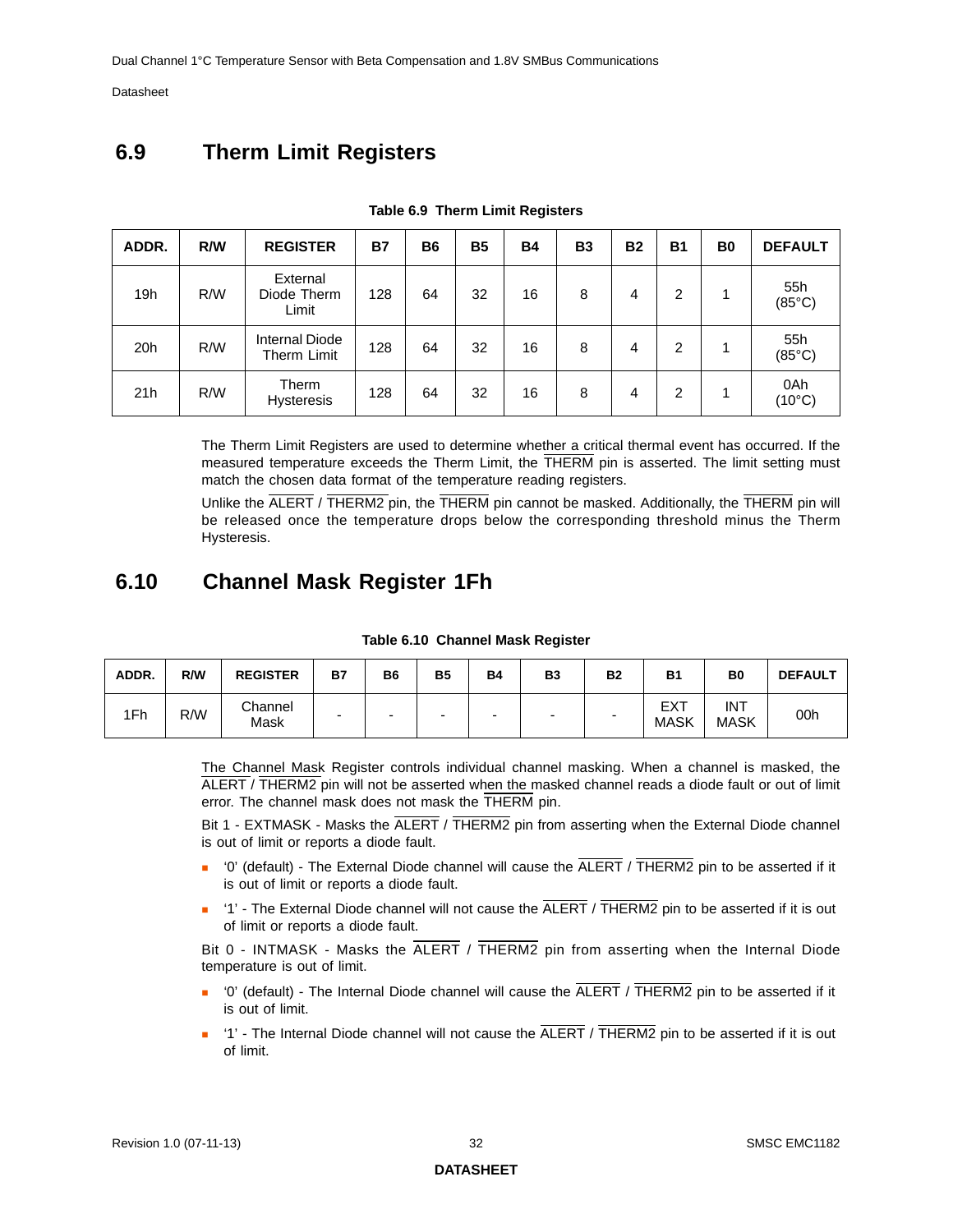# <span id="page-32-2"></span><span id="page-32-0"></span>**6.11 Consecutive ALERT Register 22h**

<span id="page-32-1"></span>

| ADDR. | R/W | <b>REGISTER</b>      | <b>B7</b>   | B6 | <b>B5</b>  | <b>B4</b> | <b>B3</b> | Β2                | <b>B1</b> | B <sub>0</sub> | <b>DEFAULT</b> |
|-------|-----|----------------------|-------------|----|------------|-----------|-----------|-------------------|-----------|----------------|----------------|
| 22h   | R/W | Consecutive<br>ALERT | TIME<br>Ουτ |    | CTHRM[2:0] |           |           | <b>CALRT[2:0]</b> |           |                | 70h            |

**Table 6.11 Consecutive ALERT Register**

The Consecutive ALERT Register determines how many times an out-of-limit error or diode fault must be detected in consecutive measurements before the ALERT / THERM2 or THERM pin is asserted. Additionally, the Consecutive ALERT Register controls the SMBus Timeout functionality.

An out-of-limit condition (i.e. HIGH, LOW, or FAULT) occurring on the same temperature channel in consecutive measurements will increment the consecutive alert counter. The counters will also be reset if no out-of-limit condition or diode fault condition occurs in a consecutive reading.

When the ALERT / THERM2 pin is configured as an interrupt, when the consecutive alert counter reaches its programmed value, the following will occur: the STATUS bit(s) for that channel and the last error condition(s) (i.e. EHIGH) will be set to '1', the ALERT / THERM2 pin will be asserted, the consecutive alert counter will be cleared, and measurements will continue.

When the ALERT / THERM2 pin is configured as a comparator, the consecutive alert counter will ignore diode fault and low limit errors and only increment if the measured temperature exceeds the High Limit. Additionally, once the consecutive alert counter reaches the programmed limit, the ALERT/ THERM2 pin will be asserted, but the counter will not be reset. It will remain set until the temperature drops below the High Limit minus the Therm Hysteresis value.

For example, if the CALRT[2:0] bits are set for 4 consecutive alerts on an EMC1182 device, the high limits are set at 70 $\degree$ C, and none of the channels are masked, the  $\overline{ALERT}$  / THERM2 pin will be asserted after the following four measurements:

- 1. Internal Diode reads 71°C and the external diode reads 69°C. Consecutive alert counter for INT is incremented to 1.
- 2. Both the Internal Diode and the External Diode read 71°C. Consecutive alert counter for INT is incremented to 2 and for EXT is set to 1.
- 3. The External Diode reads 71°C and the Internal Diode reads 69°C. Consecutive alert counter for INT is cleared and EXT is incremented to 2.
- 4. The Internal Diode reads 71°C and the external diode reads 71°C. Consecutive alert counter for INT is set to 1 and EXT is incremented to 3.
- 5. The Internal Diode reads 71°C and the external diode reads 71°C. Consecutive alert counter for INT is incremented to 2 and EXT is incremented to 4. The appropriate status bits are set for EXT and the ALERT / THERM2 pin is asserted. EXT counter is reset to 0 and all other counters hold the last value until the next temperature measurement.

Bit 7 - TIMEOUT - Determines whether the SMBus Timeout function is enabled.

- '0' (default) The SMBus Timeout feature is disabled. The SMCLK line can be held low indefinitely without the device resetting its SMBus protocol.
- $\blacksquare$  '1' The SMBus Timeout feature is enabled. If the SMCLK line is held low for more than  $t_{\text{TIMFOLIT}}$ the device will reset the SMBus protocol.

Bits 6-4 CTHRM[2:0] - Determines the number of consecutive measurements that must exceed the corresponding Therm Limit and Hardware Thermal Shutdown Limit before the SYS\_SHDN pin is asserted. All temperature channels use this value to set the respective counters. The consecutive THERM counter is incremented whenever any of the measurements exceed the corresponding Therm Limit or if the External Diode measurement exceeds the Hardware Thermal Shutdown Limit.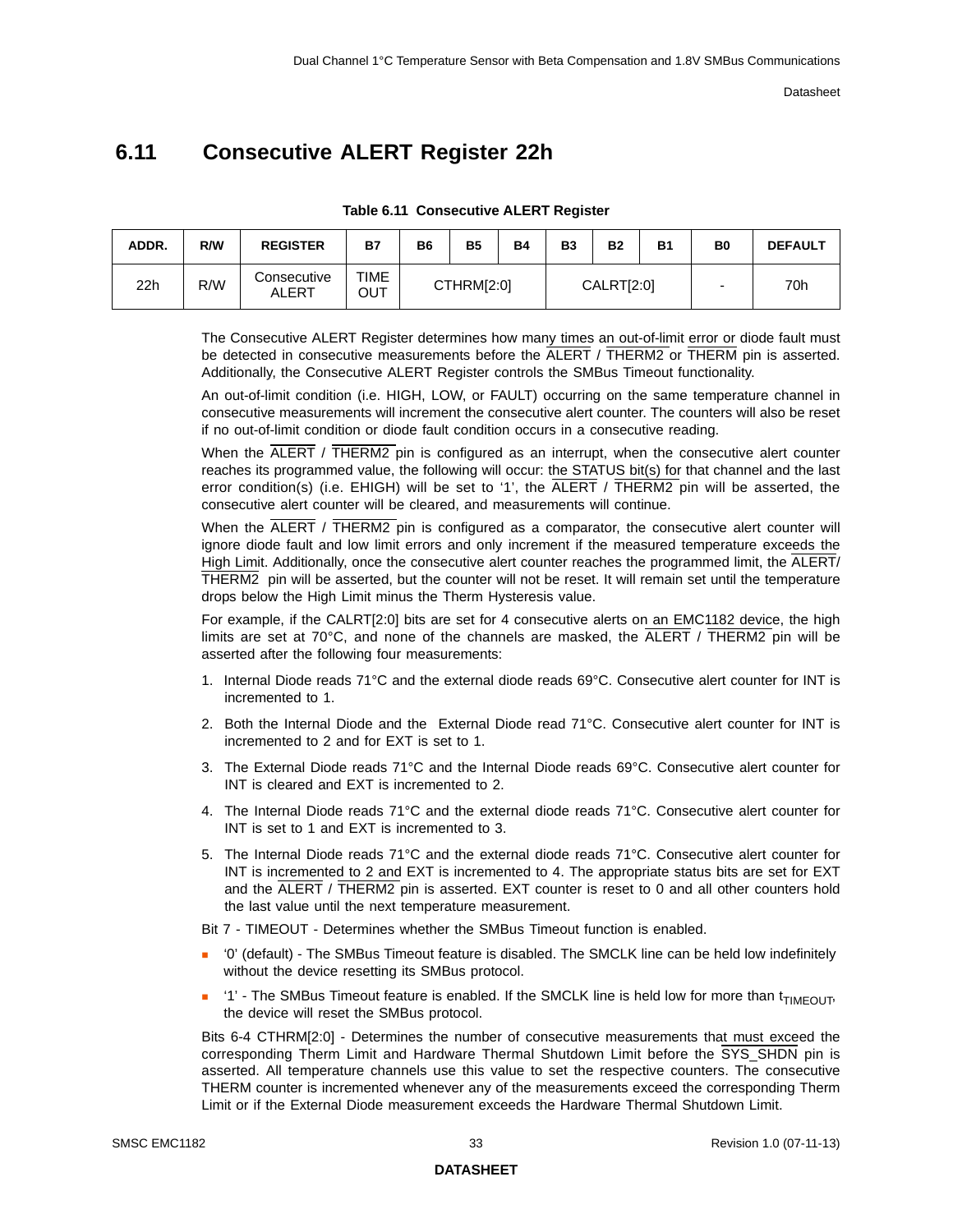If the temperature drops below the Therm Limit or Hardware Thermal Shutdown Limit, the counter is reset. If the programmed number of consecutive measurements exceed the Therm Limit or Hardware Thermal Shutdown Limit, and the appropriate channel is linked to the SYS\_SHDN pin, the SYS\_SHDN pin will be asserted low.

Once the SYS\_SHDN pin is asserted, the consecutive Therm counter will not reset until the corresponding temperature drops below the appropriate limit minus the corresponding hysteresis.

Bits 6-4 - CTHRM[2:0] - Determines the number of consecutive measurements that must exceed the corresponding Therm Limit before the THERM pin is asserted. All temperature channels use this value to set the respective counters. The consecutive Therm counter is incremented whenever any measurement exceed the corresponding Therm Limit.

If the temperature drops below the Therm Limit, the counter is reset. If a number of consecutive measurements above the Therm Limit occurs, the THERM pin is asserted low.

Once the THERM pin has been asserted, the consecutive therm counter will not reset until the corresponding temperature drops below the Therm Limit minus the Therm Hysteresis value.

The bits are decoded as shown in [Table](#page-33-1) 6.12. The default setting is 4 consecutive out of limit conversions.

Bits 3-1 - CALRT[2:0] - Determine the number of consecutive measurements that must have an out of limit condition or diode fault before the ALERT / THERM2 pin is asserted. Both temperature channels use this value to set the respective counters. The bits are decoded as shown in [Table](#page-33-1) 6.12. The default setting is 1 consecutive out of limit conversion.

<span id="page-33-1"></span>

|  | NUMBER OF CONSECUTIVE OUT OF LIMIT<br><b>MEASUREMENTS</b> |
|--|-----------------------------------------------------------|
|  | (default for CALRT[2:0])                                  |
|  |                                                           |
|  |                                                           |
|  | (default for CTHRM[2:0])                                  |

**Table 6.12 Consecutive Alert / Therm Settings**

### <span id="page-33-0"></span>**6.12 Beta Configuration Register 25h**

| Table 6.13 Beta Configuration Register |  |
|----------------------------------------|--|
|----------------------------------------|--|

<span id="page-33-2"></span>

| ADDR. | R/W | <b>REGISTER</b>                         | Β7 | <b>B6</b>                | <b>B5</b>                | <b>B4</b>                | <b>B3</b>     | <b>B2</b> | Β1               | B <sub>0</sub> | <b>DEFAULT</b> |
|-------|-----|-----------------------------------------|----|--------------------------|--------------------------|--------------------------|---------------|-----------|------------------|----------------|----------------|
| 25h   | R/W | External<br>Diode Beta<br>Configuration | -  | $\overline{\phantom{0}}$ | $\overline{\phantom{0}}$ | $\overline{\phantom{0}}$ | <b>ENABLE</b> |           | <b>BETA[2:0]</b> |                | 08h            |

This register is used to set the Beta Compensation factor that is used for the external diode channel.

■ '0' - The Beta Compensation Factor auto-detection circuitry is disabled.

'1' (default) - The Beta Compensation factor auto-detection circuitry is enabled. At the beginning of every conversion, the optimal Beta Compensation factor setting will be determined and applied.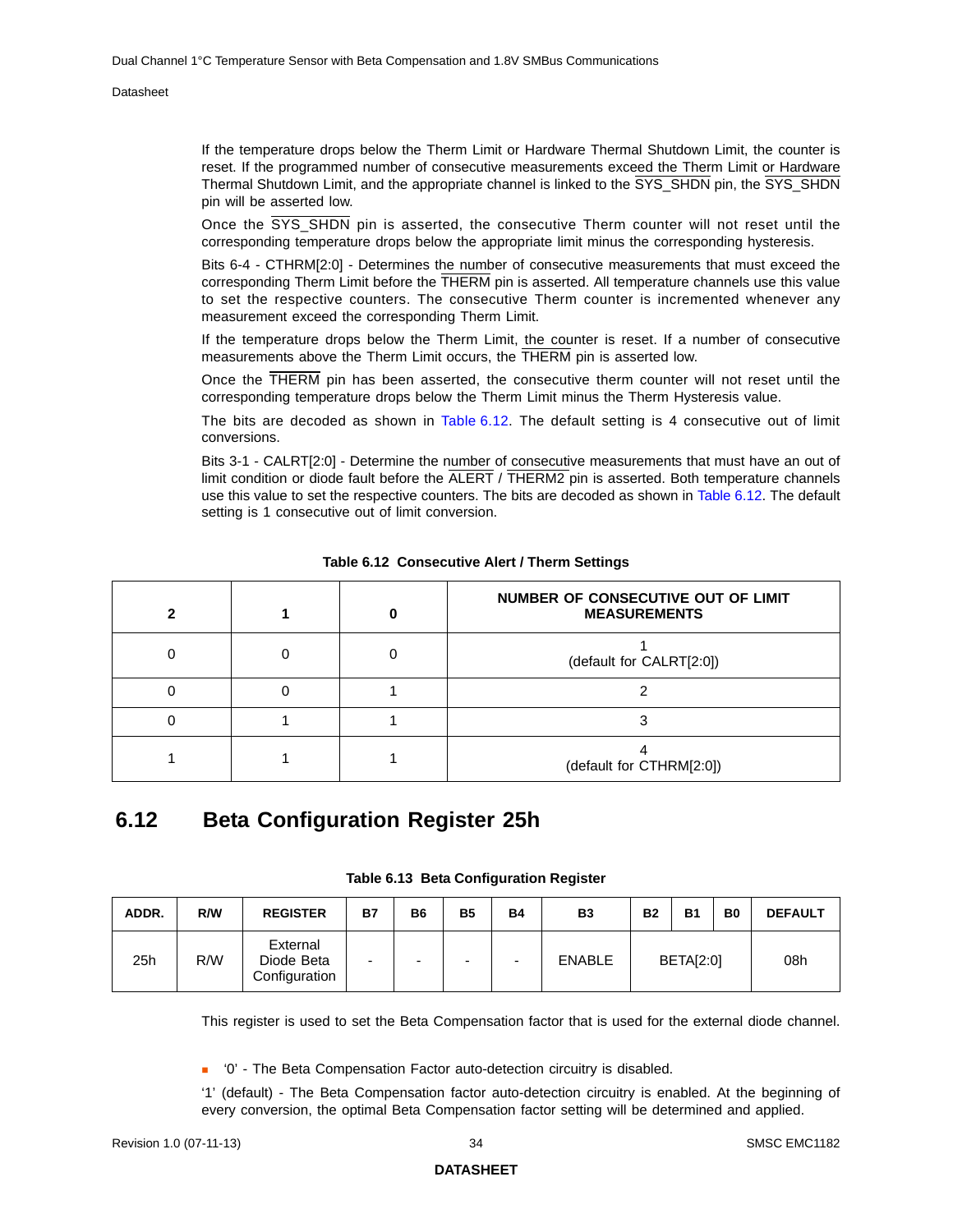# <span id="page-34-0"></span>**6.13 External Diode Ideality Factor Register 27h**

<span id="page-34-1"></span>

| ADDR. | R/W | <b>REGISTER</b>                         | <b>B7</b> | <b>B6</b>                | <b>B5</b> | <b>B4</b> | <b>B3</b> | <b>B2</b>     | <b>B1</b> | B <sub>0</sub> | <b>DEFAULT</b> |
|-------|-----|-----------------------------------------|-----------|--------------------------|-----------|-----------|-----------|---------------|-----------|----------------|----------------|
| 27h   | R/W | External<br>Diode<br>Ideality<br>Factor | -         | $\overline{\phantom{0}}$ |           |           |           | IDEALITY[5:0] |           |                | 12h            |

**Table 6.14 Ideality Configuration Registers**

This register stores the ideality factors that are applied to the external diode. [Table](#page-34-2) 6.15 defines each setting and the corresponding ideality factor. Beta Compensation and Resistance Error Correction automatically correct for most diode ideality errors; therefore, it is not recommended that these settings be updated without consulting SMSC.

<span id="page-34-2"></span>

| <b>SETTING</b>  | <b>FACTOR</b> | <b>SETTING</b> | <b>FACTOR</b> | <b>SETTING</b> | <b>FACTOR</b> |
|-----------------|---------------|----------------|---------------|----------------|---------------|
| 08h             | 0.9949        | 18h            | 1.0159        | 28h            | 1.0371        |
| 09h             | 0.9962        | 19h            | 1.0172        | 29h            | 1.0384        |
| 0Ah             | 0.9975        | 1Ah            | 1.0185        | 2Ah            | 1.0397        |
| 0Bh             | 0.9988        | 1Bh            | 1.0200        | 2Bh            | 1.0410        |
| 0Ch             | 1.0001        | 1Ch            | 1.0212        | 2Ch            | 1.0423        |
| 0Dh             | 1.0014        | 1Dh            | 1.0226        | 2Dh            | 1.0436        |
| 0Eh             | 1.0027        | 1Eh            | 1.0239        | 2Eh            | 1.0449        |
| 0Fh             | 1.0040        | 1Fh            | 1.0253        | 2Fh            | 1.0462        |
| 10 <sub>h</sub> | 1.0053        | 20h            | 1.0267        | 30h            | 1.0475        |
| 11h             | 1.0066        | 21h            | 1.0280        | 31h            | 1.0488        |
| 12h             | 1.0080        | 22h            | 1.0293        | 32h            | 1.0501        |
| 13h             | 1.0093        | 23h            | 1.0306        | 33h            | 1.0514        |
| 14h             | 1.0106        | 24h            | 1.0319        | 34h            | 1.0527        |
| 15h             | 1.0119        | 25h            | 1.0332        | 35h            | 1.0540        |
| 16h             | 1.0133        | 26h            | 1.0345        | 36h            | 1.0553        |
| 17h             | 1.0146        | 27h            | 1.0358        | 37h            | 1.0566        |

**Table 6.15 Ideality Factor Look-Up Table (Diode Model)** 

For CPU substrate transistors that require the BJT transistor model, the ideality factor behaves slightly differently than for discrete diode-connected transistors. Refer to [Table](#page-35-0) 6.16 when using a CPU substrate transistor.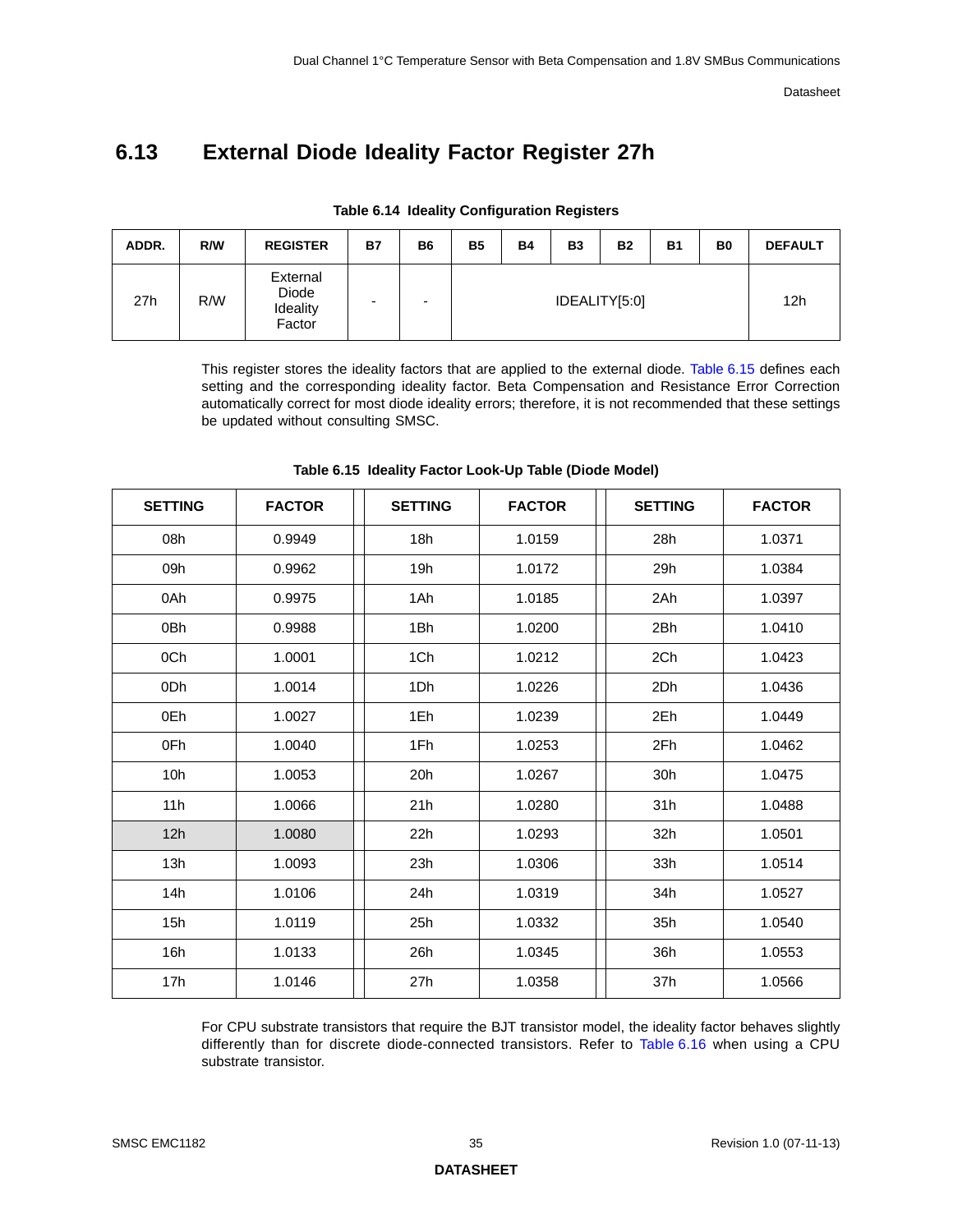<span id="page-35-0"></span>

| <b>SETTING</b> | <b>FACTOR</b> | <b>SETTING</b> | <b>FACTOR</b> | <b>SETTING</b> | <b>FACTOR</b> |
|----------------|---------------|----------------|---------------|----------------|---------------|
| 08h            | 0.9869        | 18h            | 1.0079        | 28h            | 1.0291        |
| 09h            | 0.9882        | 19h            | 1.0092        | 29h            | 1.0304        |
| 0Ah            | 0.9895        | 1Ah            | 1.0105        | 2Ah            | 1.0317        |
| 0Bh            | 0.9908        | 1Bh            | 1.0120        | 2Bh            | 1.0330        |
| 0Ch            | 0.9921        | 1Ch            | 1.0132        | 2Ch            | 1.0343        |
| 0Dh            | 0.9934        | 1Dh            | 1.0146        | 2Dh            | 1.0356        |
| 0Eh            | 0.9947        | 1Eh            | 1.0159        | 2Eh            | 1.0369        |
| 0Fh            | 0.9960        | 1Fh            | 1.0173        | 2Fh            | 1.0382        |
| 10h            | 0.9973        | 20h            | 1.0187        | 30h            | 1.0395        |
| 11h            | 0.9986        | 21h            | 1.0200        | 31h            | 1.0408        |
| 12h            | 1.0000        | 22h            | 1.0213        | 32h            | 1.0421        |
| 13h            | 1.0013        | 23h            | 1.0226        | 33h            | 1.0434        |
| 14h            | 1.0026        | 24h            | 1.0239        | 34h            | 1.0447        |
| 15h            | 1.0039        | 25h            | 1.0252        | 35h            | 1.0460        |
| 16h            | 1.0053        | 26h            | 1.0265        | 36h            | 1.0473        |
| 17h            | 1.0066        | 27h            | 1.0278        | 37h            | 1.0486        |

**Table 6.16 Substrate Diode Ideality Factor Look-Up Table (BJT Model)** 

**APPLICATION NOTE:** When measuring a 65nm Intel CPU, the Ideality Setting should be the default 12h. When measuring a 45nm Intel CPU, the Ideality Setting should be 15h.

Bit 1 - E1HIGH - This bit is set when the External Diode 1 channel exceeds its programmed high limit.

Bit 0 - IHIGH - This bit is set when the Internal Diode channel exceeds its programmed high limit.

Bit 1 - ELOW - This bit is set when the External Diode channel drops below its programmed low limit.

Bit 0 - ILOW - This bit is set when the Internal Diode channel drops below its programmed low limit.

Bit 1 - ETHERM - This bit is set when the External Diode channel exceeds its programmed Therm Limit. When set, this bit will assert the THERM pin.

Bit 0- ITHERM - This bit is set when the Internal Diode channel exceeds its programmed Therm Limit. When set, this bit will assert the THERM pin.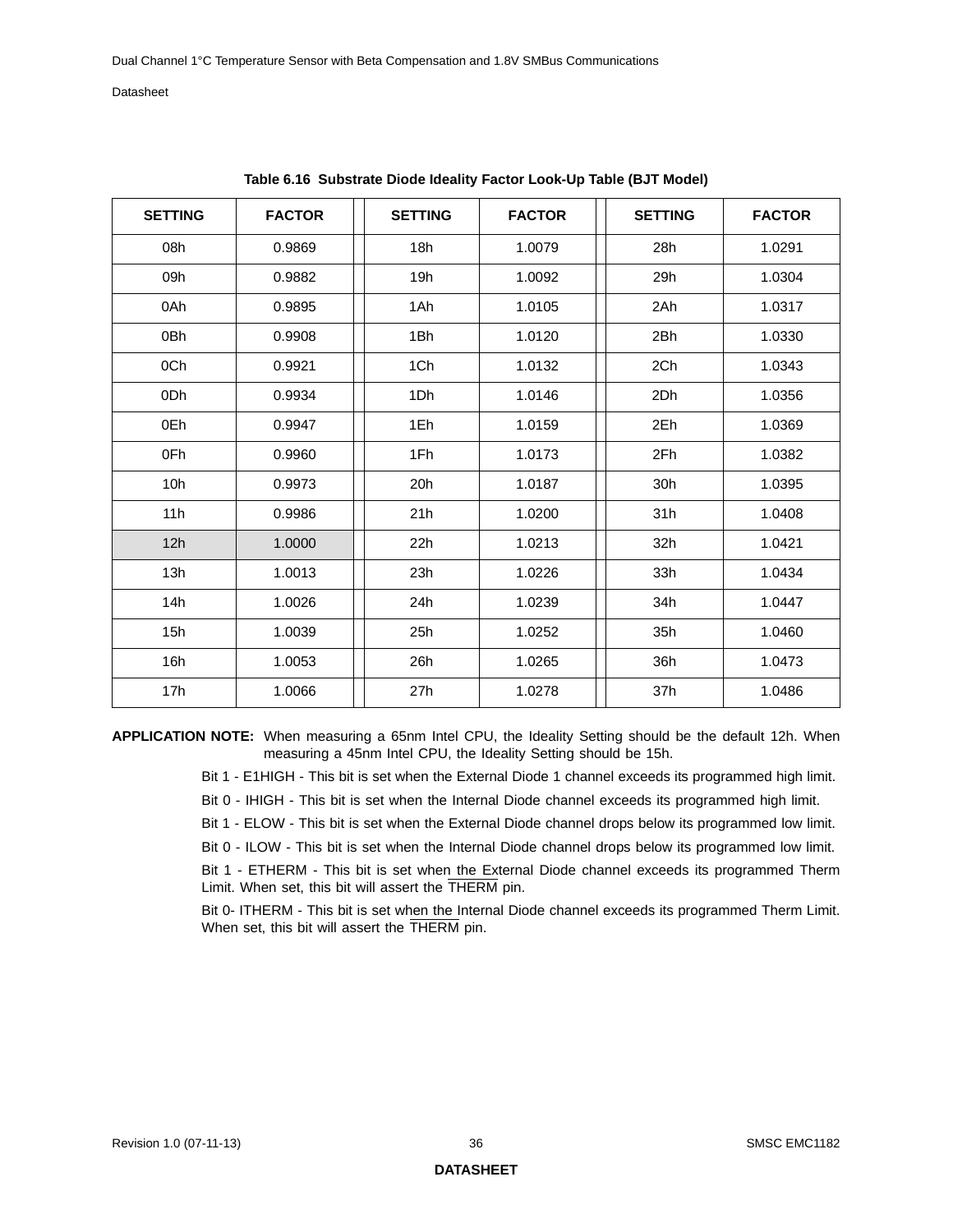# <span id="page-36-7"></span><span id="page-36-0"></span>**6.14 Filter Control Register 40h**

|  | Table 6.17 Filter Configuration Register |  |
|--|------------------------------------------|--|
|  |                                          |  |

<span id="page-36-3"></span>

| ADDR. | R/W | <b>REGISTER</b>       | <b>B7</b> | B6                       | <b>B5</b>                | <b>B4</b> | <b>B3</b> | <b>B2</b> | <b>B1</b>   | B <sub>0</sub> | <b>DEFAULT</b> |
|-------|-----|-----------------------|-----------|--------------------------|--------------------------|-----------|-----------|-----------|-------------|----------------|----------------|
| 40h   | R/W | <b>Filter Control</b> | -         | $\overline{\phantom{0}}$ | $\overline{\phantom{a}}$ | -         | $\sim$    |           | FILTER[1:0] |                | 00h            |

The Filter Configuration Register controls the digital filter on the External Diode channel.

Bits 1-0 - FILTER[1:0] - Control the level of digital filtering that is applied to the External Diode temperature measurement as shown in [Table](#page-36-4) 6.18. See [Figure](#page-22-2) 5.4 and [Figure](#page-22-3) 5.5 for examples on the filter behavior.

<span id="page-36-4"></span>

| <b>FILTER[1:0]</b> |                    |  |  |  |
|--------------------|--------------------|--|--|--|
|                    | <b>AVERAGING</b>   |  |  |  |
|                    | Disabled (default) |  |  |  |
|                    | Level 1            |  |  |  |
|                    | Level 1            |  |  |  |
|                    | Level 2            |  |  |  |

#### **Table 6.18 FILTER Decode**

# <span id="page-36-1"></span>**6.15 Product ID Register**

#### **Table 6.19 Product ID Register**

<span id="page-36-5"></span>

| <b>ADDR</b> | R/W | <b>REGISTER</b> | <b>B7</b> | <b>B6</b> | <b>B5</b> | <b>B4</b> | <b>B3</b> | <b>B2</b> | B <sub>1</sub> | B <sub>0</sub> | <b>DEFAULT</b> |
|-------------|-----|-----------------|-----------|-----------|-----------|-----------|-----------|-----------|----------------|----------------|----------------|
| <b>FDh</b>  |     | Product ID      |           |           |           |           |           |           |                |                | 20h            |

The Product ID Register holds a unique value that identifies the device.

## <span id="page-36-2"></span>**6.16 SMSC ID Register**

<span id="page-36-6"></span>

| ADDR. | R/W | <b>REGISTER</b> | <b>B7</b> | <b>B6</b> | <b>B5</b> | <b>B4</b> | <b>B3</b> | <b>B2</b> | <b>B1</b> | B <sub>0</sub> | <b>DEFAULT</b> |
|-------|-----|-----------------|-----------|-----------|-----------|-----------|-----------|-----------|-----------|----------------|----------------|
| FEh   |     | SMSC ID         |           |           |           |           |           |           |           |                | 5Dh            |

**Table 6.20 Manufacturer ID Register**

The Manufacturer ID register contains an 8-bit word that identifies the SMSC as the manufacturer of the EMC1182.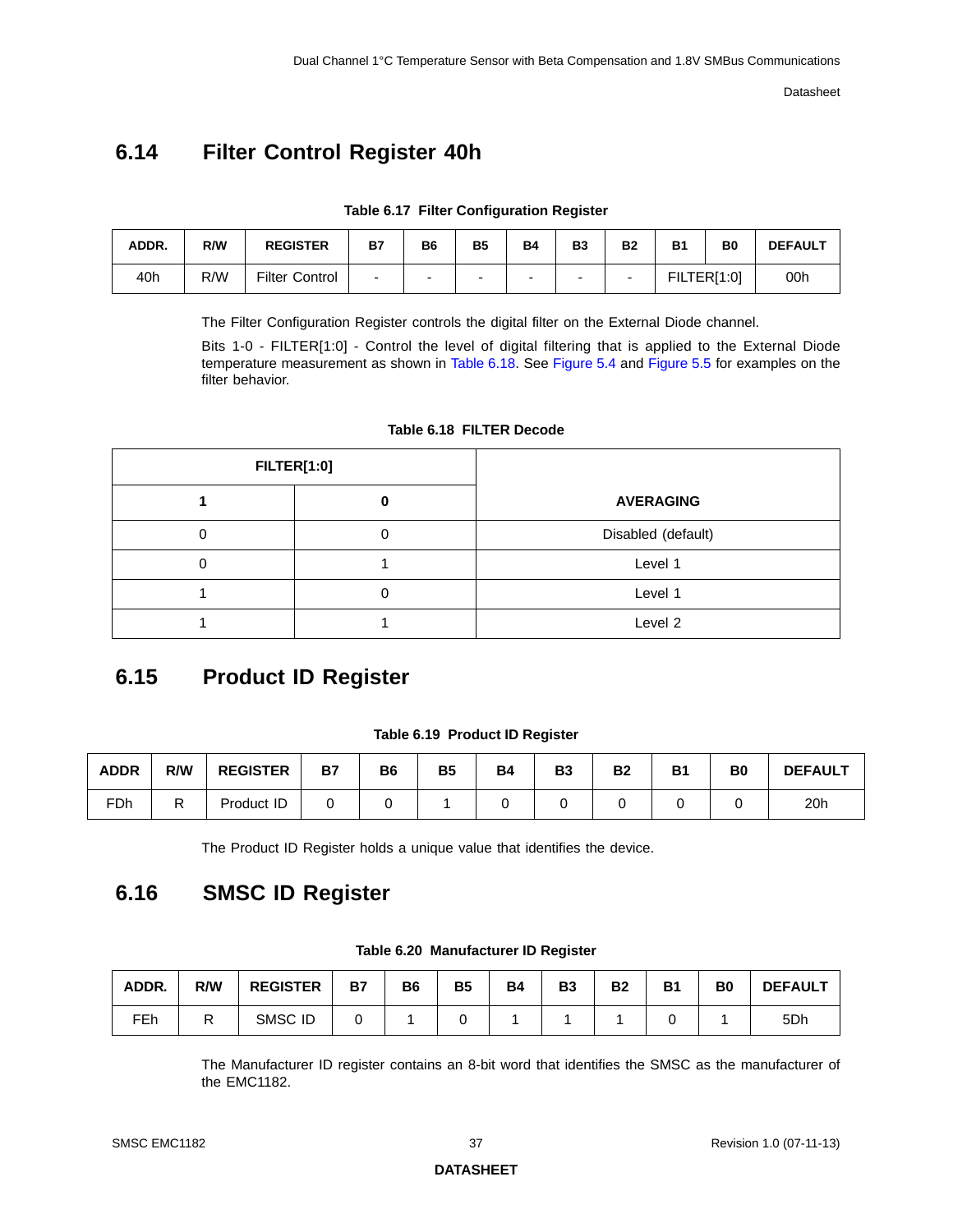Dual Channel 1°C Temperature Sensor with Beta Compensation and 1.8V SMBus Communications

Datasheet

# <span id="page-37-0"></span>**6.17 Revision Register**

<span id="page-37-1"></span>

| ADDR. | R/W | <b>REGISTER</b> | <b>B7</b> | <b>B6</b> | <b>B5</b> | <b>B4</b> | B <sub>3</sub> | <b>B2</b> | <b>B1</b> | B0 | <b>DEFAULT</b> |
|-------|-----|-----------------|-----------|-----------|-----------|-----------|----------------|-----------|-----------|----|----------------|
| FFh   | D   | Revision        |           |           |           |           |                |           |           |    | 07h            |

#### **Table 6.21 Revision Register**

The Revision register contains an 8-bit word that identifies the die revision.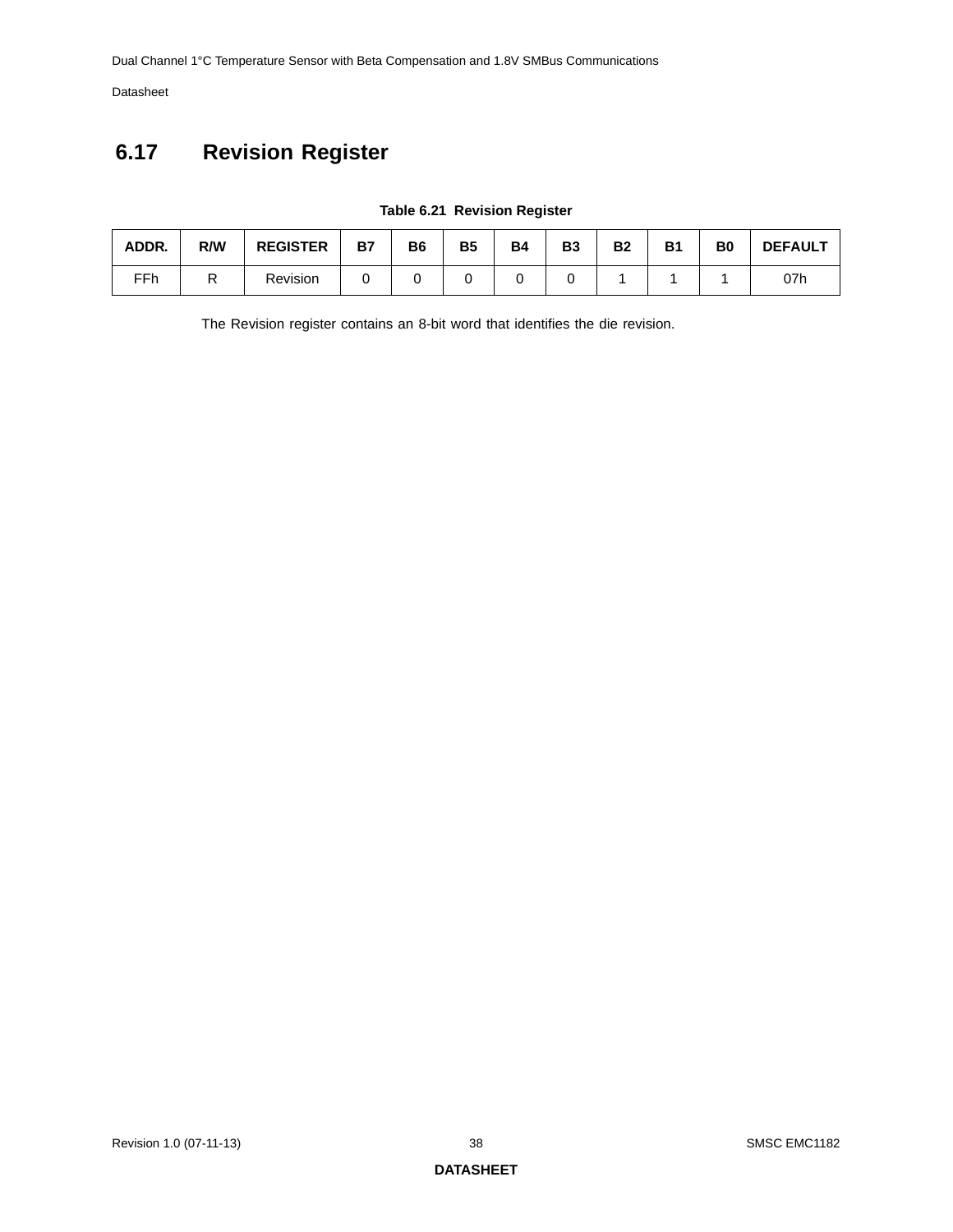# <span id="page-38-0"></span>**Chapter 7 Typical Operating Curves**

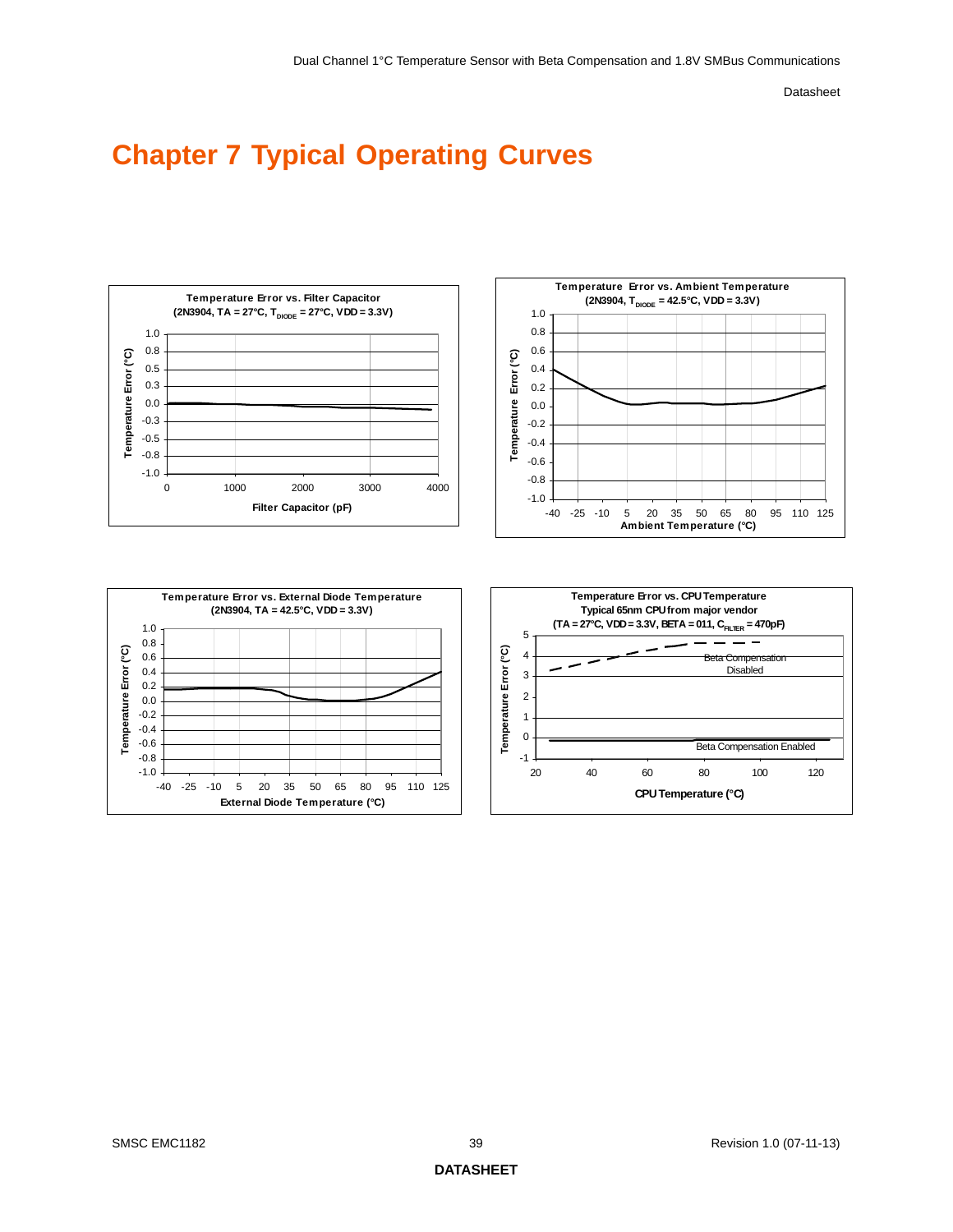# <span id="page-39-0"></span>**Chapter 8 Package Information**



<span id="page-39-1"></span>**Figure 8.1 2mm x 3mm TDFN Package Drawing**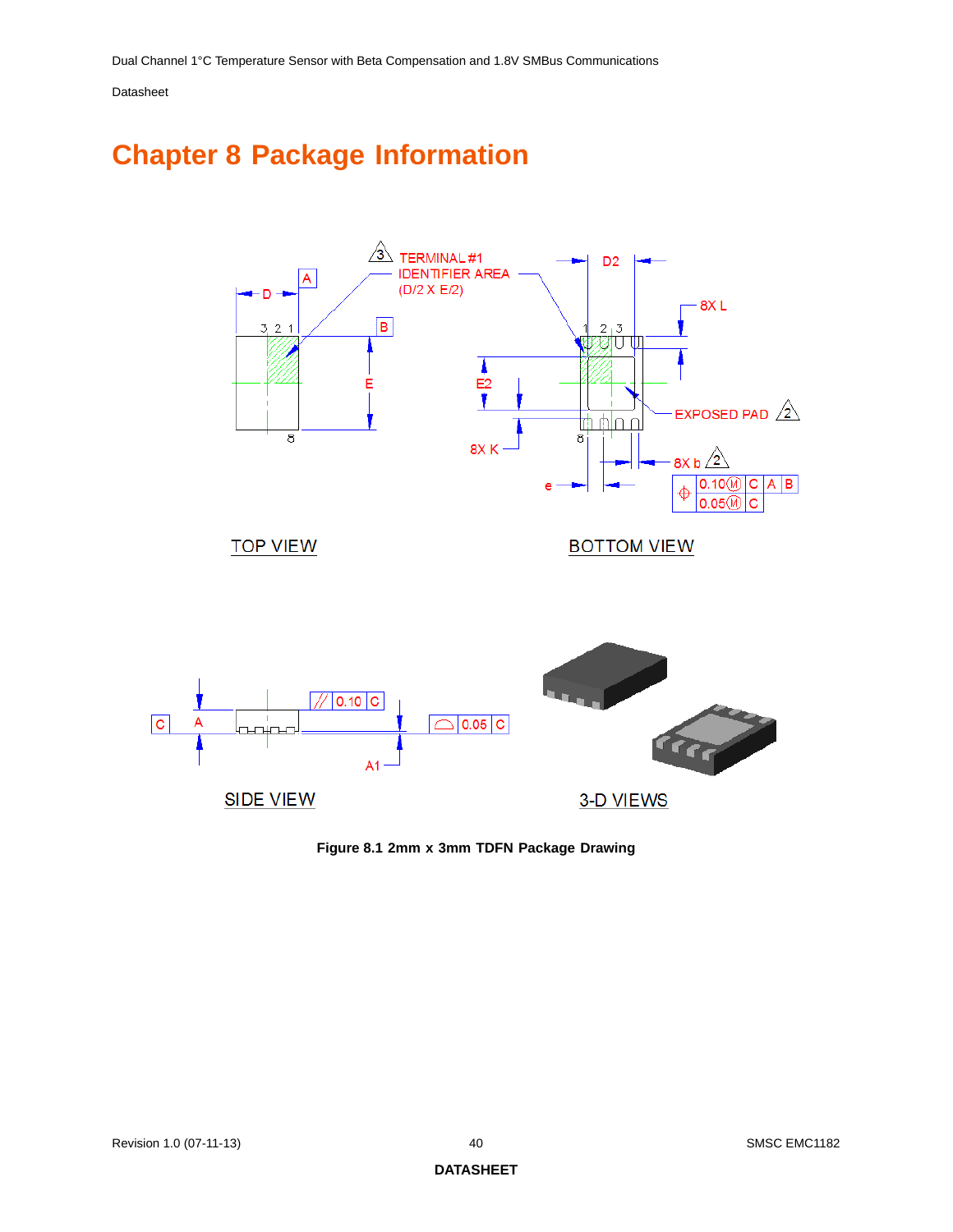|                |            |                   |            |             | <b>COMMON DIMENSIONS</b>           |
|----------------|------------|-------------------|------------|-------------|------------------------------------|
| <b>SYMBOL</b>  | <b>MIN</b> | <b>NOM</b>        | <b>MAX</b> | <b>NOTE</b> | <b>REMARK</b>                      |
| A              | 0.70       | 0.75              | 0.80       |             | <b>OVERALL PACKAGE HEIGHT</b>      |
| A <sub>1</sub> | 0          | 0.02 <sub>1</sub> | 0.05       |             | <b>STANDOFF</b>                    |
| D              | 1.90       | 2.00              | 2.10       |             | X BODY SIZE                        |
| Е              | 2.90       | 3.00              | 3.10       |             | Y BODY SIZE                        |
| D <sub>2</sub> | 1.40       | 1.50              | 1.60       | 2           | X EXPOSED PAD SIZE                 |
| E <sub>2</sub> | 1.60       | 1.70              | 1.80       | 2           | Y EXPOSED PAD SIZE                 |
| L              | 0.35       | 0.40              | 0.45       |             | <b>TERMINAL LENGTH</b>             |
| b              | 0.18       | 0.25              | 0.30       | 2           | <b>TERMINAL WIDTH</b>              |
| κ              | 0.20       | 0.25              |            | ۰           | <b>CENTER PAD TO PIN CLEARANCE</b> |
| e              | 0.50 BSC   |                   |            |             | <b>TERMINAL PITCH</b>              |

#### **NOTES:**

1. ALL DIMENSIONS ARE IN MILLIMETERS.

2. UNILATERAL COPLANARITY ZONE APPLIES TO THE EXPOSED PAD, AS WELL AS THE TERMINALS. DIMENSIONS "b" APPLIES TO PLATED TERMINALS AND IT IS MEASURED BETWEEN 0.15 AND 0.30 mm FROM THE TERMINAL TIP.

<sup>3.</sup> DETAILS OF TERMINAL #1 IDENTIFIER ARE OPTIONAL BUT MUST BE LOCATED WITHIN THE AREA INDICATED.



<span id="page-40-1"></span>

| <b>LAND PATTERN DIMENSIONS</b> |            |            |            |  |  |  |  |  |
|--------------------------------|------------|------------|------------|--|--|--|--|--|
| <b>SYMBOL</b>                  | <b>MIN</b> | <b>NOM</b> | <b>MAX</b> |  |  |  |  |  |
| GE                             | 2.10       |            | 2.20       |  |  |  |  |  |
| D2'                            |            | 1.50       | 1.50       |  |  |  |  |  |
| E2'                            |            | 1.70       | 1.70       |  |  |  |  |  |
| x                              |            |            | 0.28       |  |  |  |  |  |
|                                |            |            | 0.69       |  |  |  |  |  |
| е                              | 0.50       |            |            |  |  |  |  |  |

### RECOMMENDED PCB LAND PATTERN

<span id="page-40-0"></span>**Figure 8.3 2mm x 3mm TDFN Package PCB Land Pattern**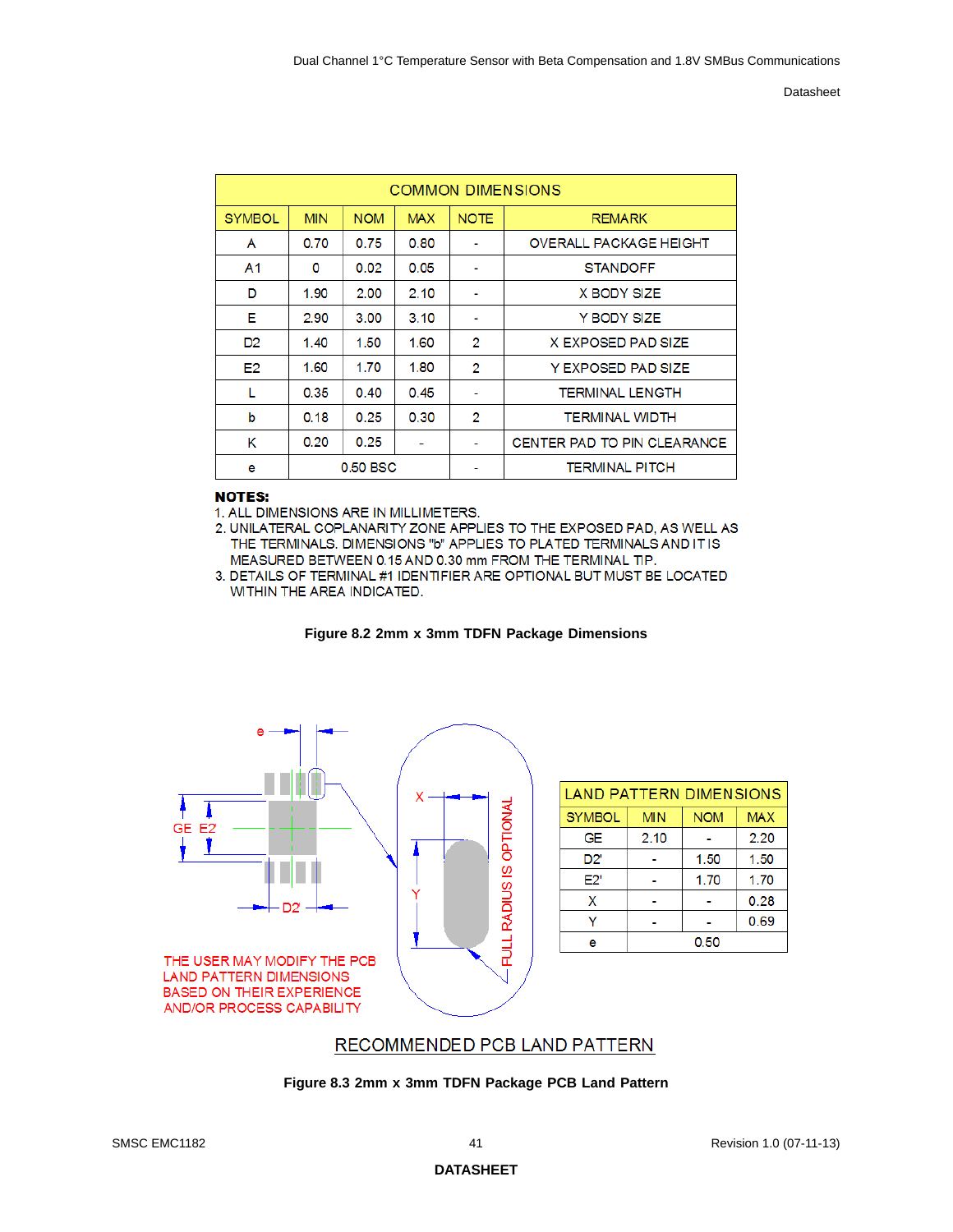

8-Lead Plastic Dual Flat, No Lead Package (MF) - 3x3x0.9mm Body [DFN]

<span id="page-41-0"></span>**Figure 8.4 3mm x 3mm DFN Package Drawing**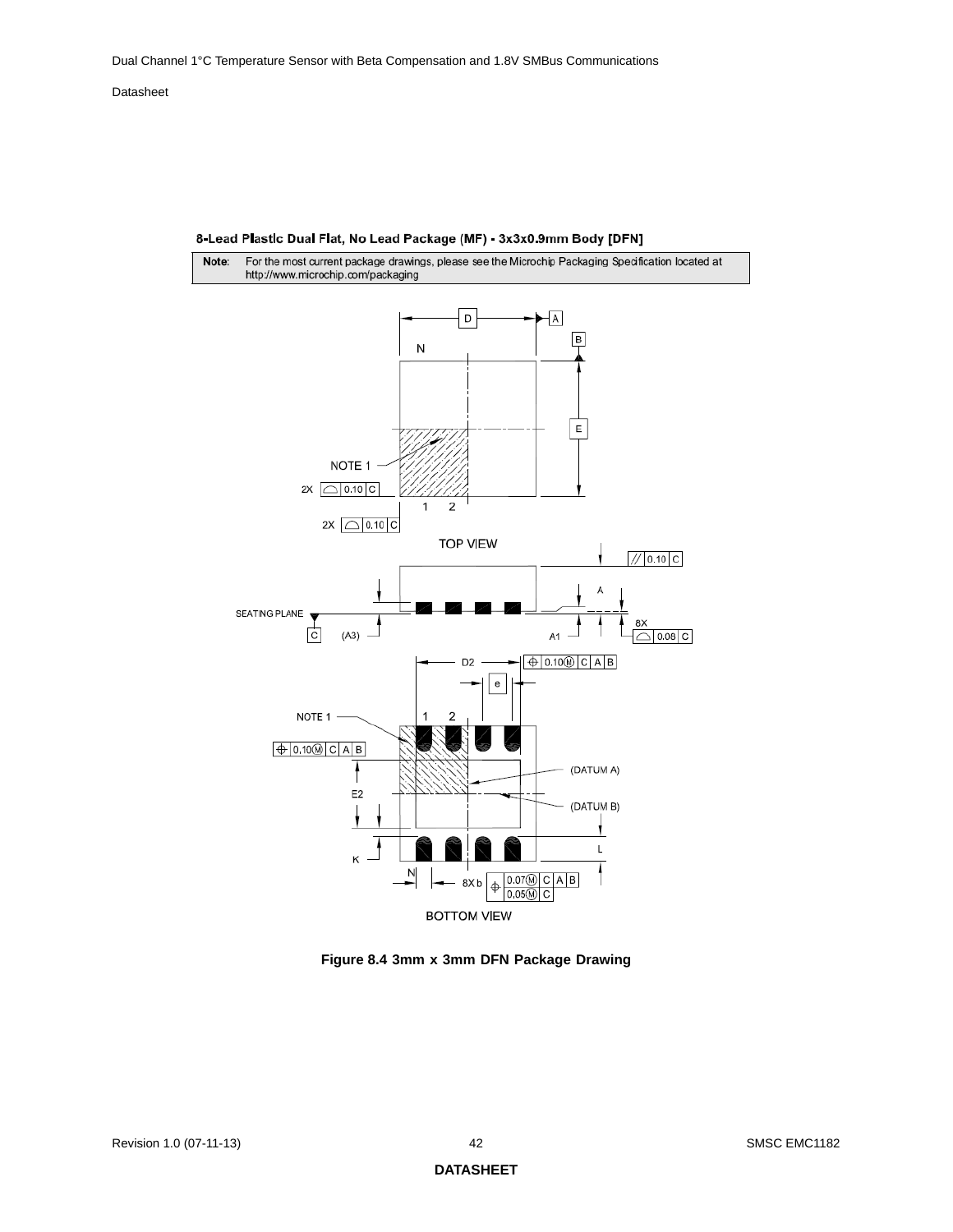#### 8-Lead Plastic Dual Flat, No Lead Package (MF) - 3x3x0.9mm Body [DFN]

For the most current package drawings, please see the Microchip Packaging Specification located at Note: http://www.microchip.com/packaging



|                           | Units            |          |            |      |  |  |
|---------------------------|------------------|----------|------------|------|--|--|
|                           | Dimension Limits | MIN      | <b>NOM</b> | MAX  |  |  |
| Number of Pins            | N                |          | 8          |      |  |  |
| Pitch                     | e                |          | 0.65 BSC   |      |  |  |
| Overal Helght             | Α                | 0.80     | 0.90       | 1.00 |  |  |
| Standoff                  | A1               | 0.00     | 0.02       | 0.05 |  |  |
| <b>Contact Thickness</b>  | A <sub>3</sub>   | 0.20 REF |            |      |  |  |
| Overall Length            | D                |          | 3.00 BSC   |      |  |  |
| <b>Exposed Pad Width</b>  | E <sub>2</sub>   | 1.34     |            | 1.60 |  |  |
| Overall Width             | E                | 3.00 BSC |            |      |  |  |
| <b>Exposed Pad Length</b> | D <sub>2</sub>   | 1,60     |            | 2,40 |  |  |
| Contact Width             | b                | 0.25     | 0.30       | 0.35 |  |  |
| Contact Length            | L                | 0.20     | 0.30       | 0.55 |  |  |
| Contact-to-Exposed Pad    | Κ                | 0.20     |            |      |  |  |

Notes:

1. Pln 1 visual index feature may vary, but must be located within the hatched area.

2. Package may have one or more exposed tle bars at ends.

3. Package is saw singulated

<span id="page-42-0"></span>4. Dimensioning and tolerancing per ASME Y14.5M

BSC: Basic Dimension. Theoretically exact value shown without tolerances.

REF: Reference Dimension, usually without tolerance, for information purposes only.

#### **Figure 8.5 3mm x 3mm DFN Package Dimensions**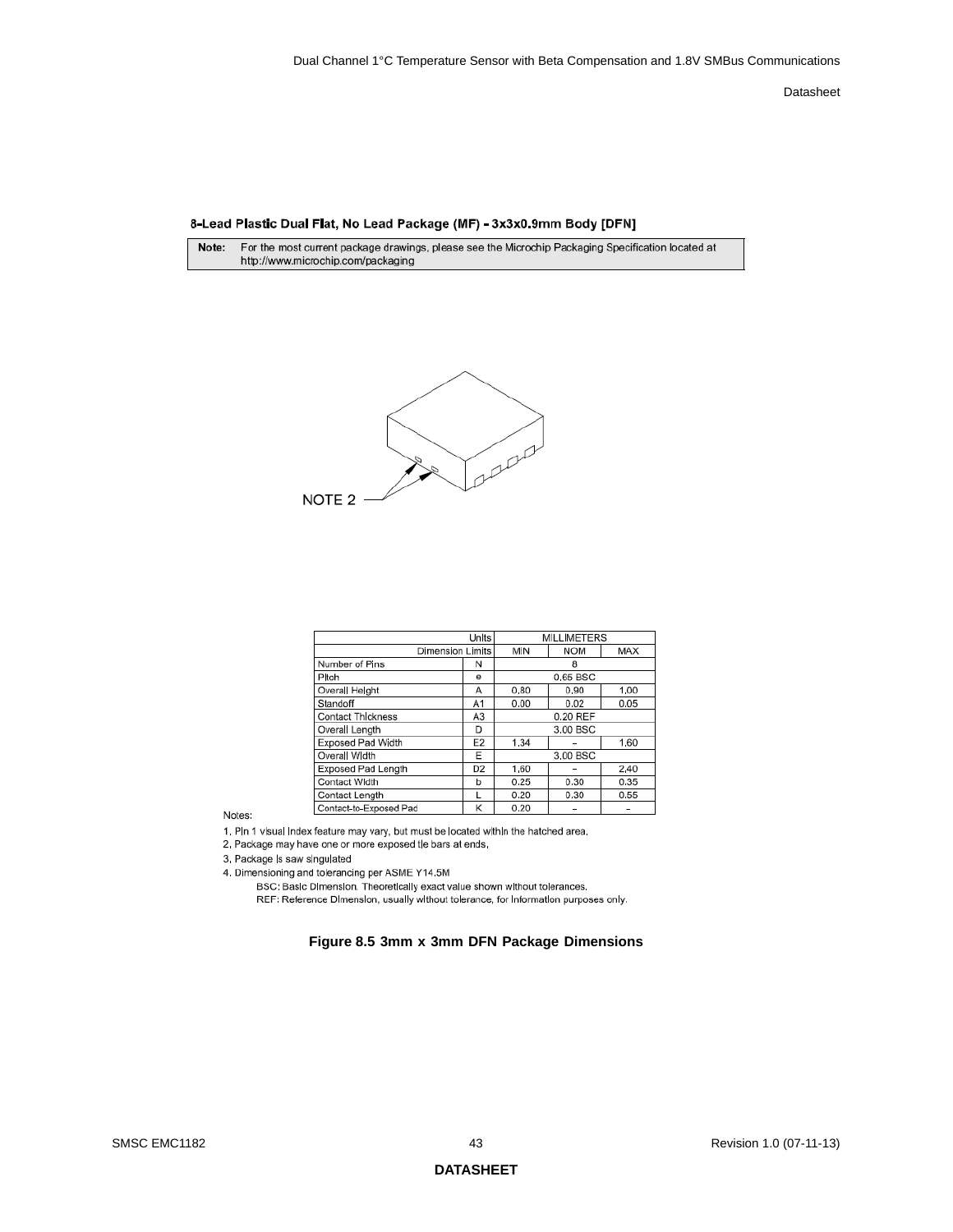

<span id="page-43-0"></span>BSC; Basic Dimension, Theoretically exact value shown without tolerances,

#### **Figure 8.6 8 Pin DFN PCB Footprint**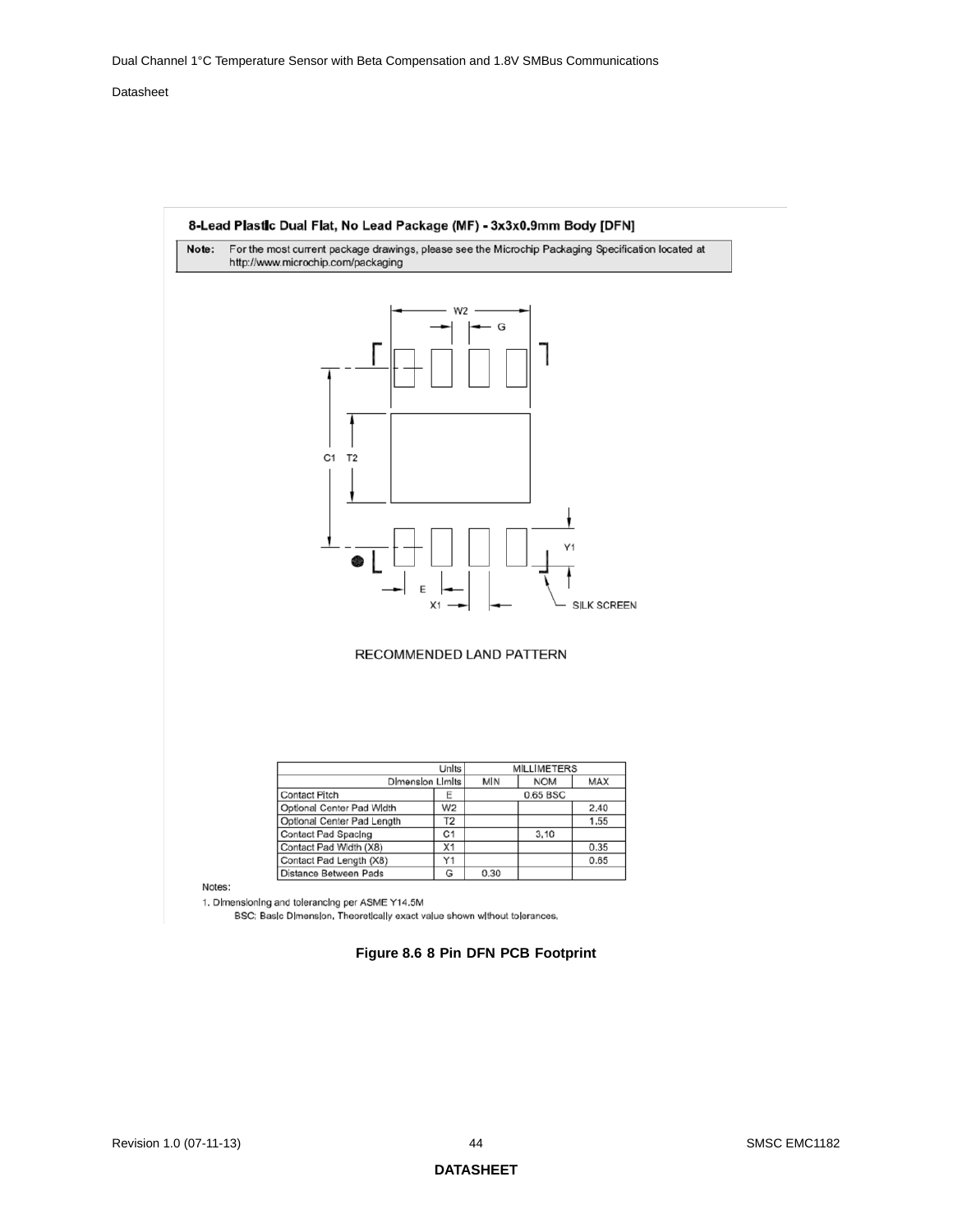# <span id="page-44-0"></span>**8.1 Package Markings**

The EMC1182 devices will be marked as shown in [Figure](#page-44-1) 8.7, [Figure](#page-44-2) 8.8., [Figure](#page-45-0) 8.9, [Figure](#page-45-1) 8.10 and [Figure](#page-46-0) 8.11.



**BOTTOM**

## **BOTTOM MARKING IS NOT ALLOWED**

**Figure 8.7 EMC1182-1 8-Pin TDFN Package Markings** 

<span id="page-44-1"></span>

## **BOTTOM**

# **BOTTOM MARKING IS NOT ALLOWED**

<span id="page-44-2"></span>**Figure 8.8 EMC1182-2 8-Pin TDFN Package Markings**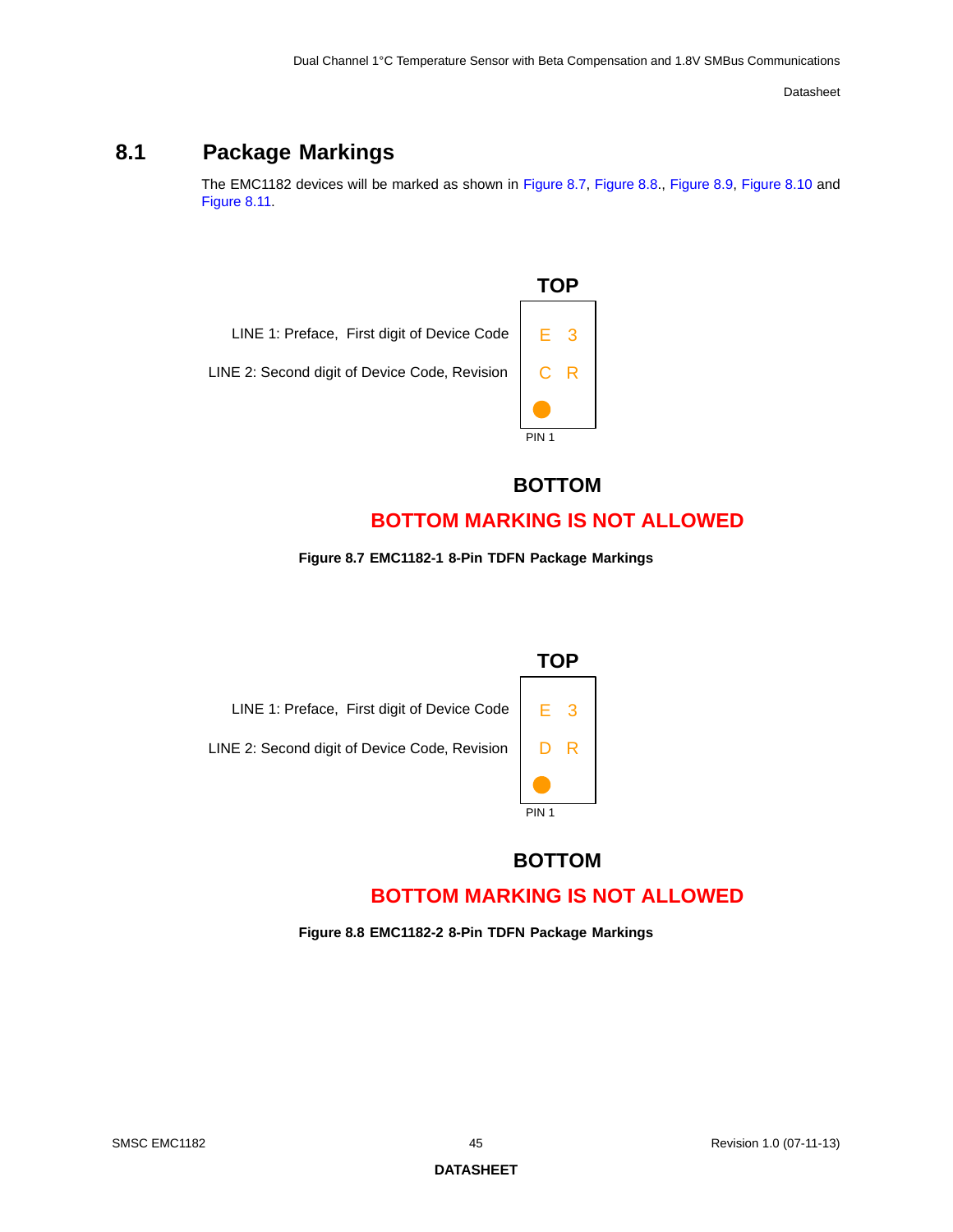

### **BOTTOM**

# **BOTTOM MARKING IS NOT ALLOWED**

#### **Figure 8.9 EMC1182-A 8-Pin TDFN Package Markings**

<span id="page-45-0"></span>

# **TOP** PIN<sub>1</sub> 4 4 L L LLLL

### **BOTTOM**

### **BOTTOM MARKING IS NOT ALLOWED**

<span id="page-45-1"></span>**Figure 8.10 EMC1182-1 8-Pin DFN Package Markings**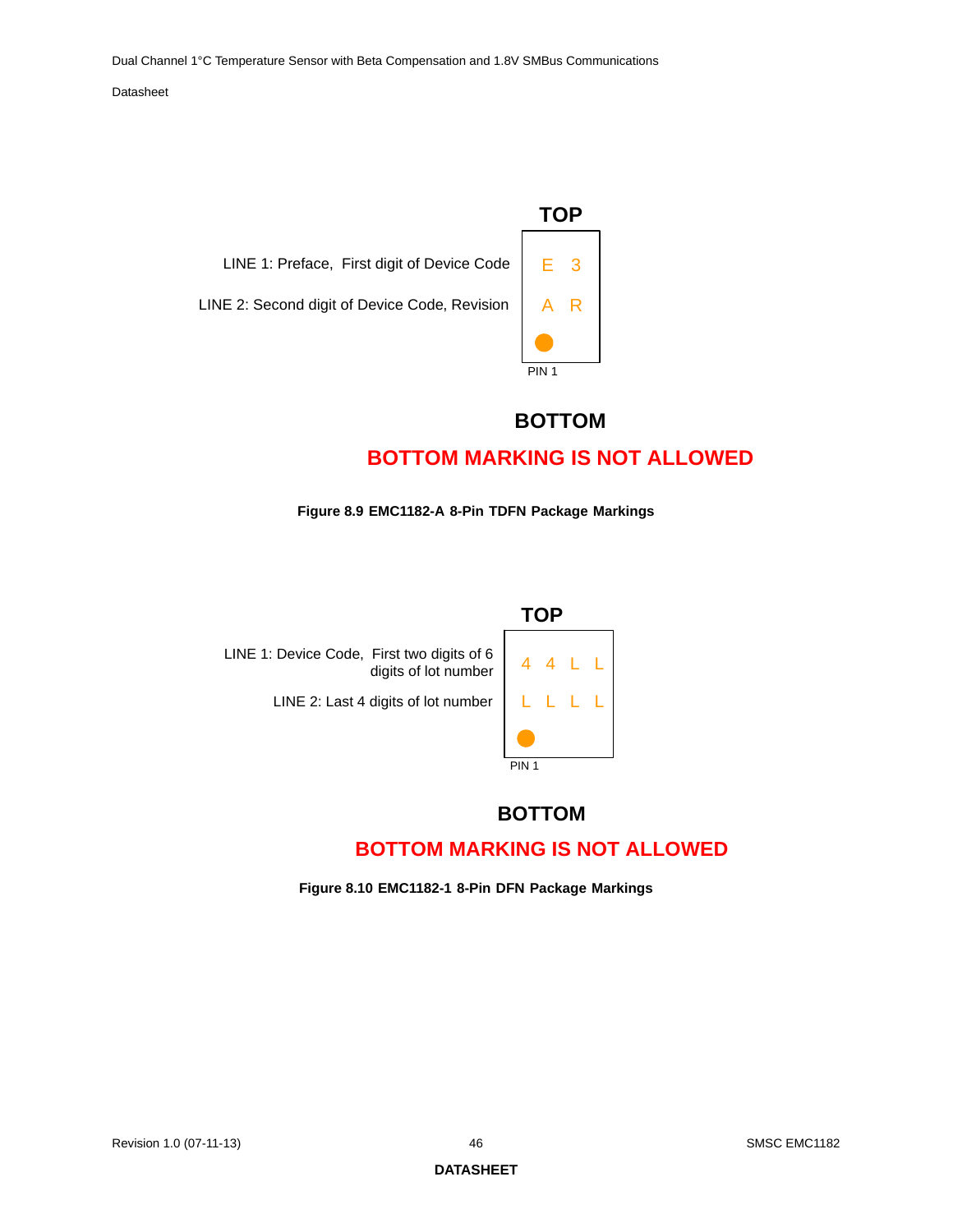

### **BOTTOM**

## **BOTTOM MARKING IS NOT ALLOWED**

<span id="page-46-0"></span>**Figure 8.11 EMC1182-2 8-Pin DFN Package Markings**